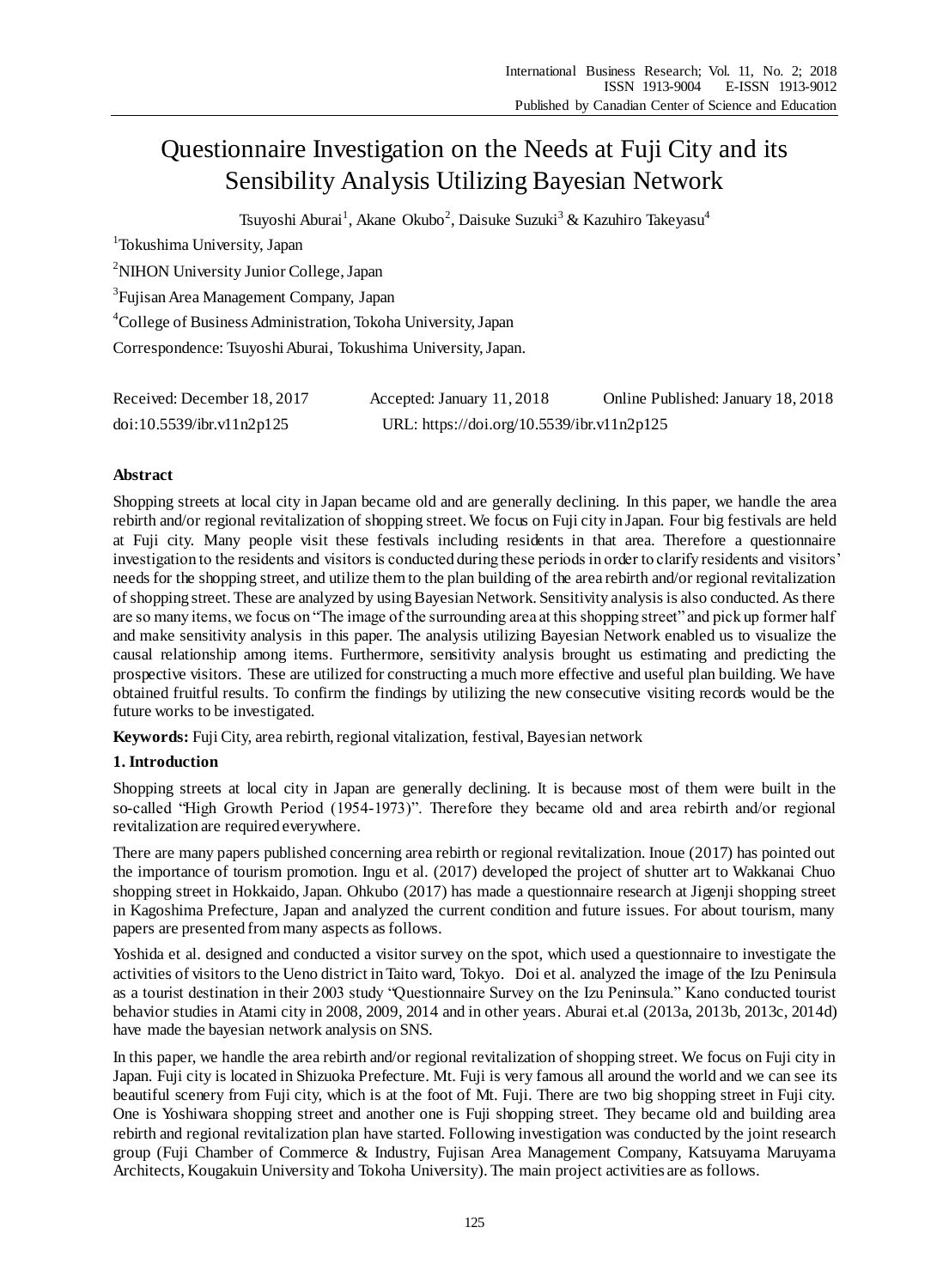- A. Investigation on the assets which are not in active use
- B. Questionnaire Investigation to Entrepreneur
- C. Questionnaire Investigation to the residents and visitors

After that, area rebirth and regional revitalization plan were built.

In this paper, we handle above stated C.

Four big festivals are held at Fuji city. Two big festivals are held at Yoshiwara district(Yoshiwara shopping street) and two big festivals at Fuji district(Fuji shopping street).

At Yoshiwara district, Yoshiwara Gion Festival is carried out during June and Yoshiwara Shukuba (post-town) Festival is held during October. On the other hand, Kinoene Summer Festival is conducted during August and Kinoene Autumn Festival is performed during October at Fuji district. Many people visit these festivals including residents in that area.

Therefore questionnaire investigation of C is conducted during these periods.

Finally, we have obtained 982 sheets (Yoshiwara district: 448, Fuji district: 534).

Basic statistical analysis and Bayesian Network analysis are executed based on that.

In this paper, a questionnaire investigation is executed in order to clarify residents and visitors' needs for the shopping street, and utilize them to the plan building of the area rebirth and/or regional revitalization of shopping street. These are analyzed by using Bayesian Network. Sensitivity analysis is also conducted. As there are so many items, we focus on "The image of the surrounding area at this shopping street" and pick up former half and make sensitivity analysis in this paper. By that model, the causal relationship is sequentially chained by the characteristics of visitors, the purpose of visiting and the image of the surrounding area at this shopping street. The analysis utilizing Bayesian Network enabled us to visualize the causal relationship among items. Furthermore, sensitivity analysis brought us estimating and predicting the prospective visitors.

Some interesting and instructive results are obtained.

The rest of the paper is organized as follows. Outline of questionnaire investigation is stated in section 2. In section 3, Bayesian Network analysis is executed which is followed by the sensitivity analysis in section 4. Remarks is stated in section 5.

#### **2. Outline and the Basic Statistical Results of the Questionnaire Research**

#### *2.1 Outline of the Questionnaire Research*

A questionnaire investigation to the residents and visitors is conducted during these periods in order to clarify residents and visitors' needs for the shopping street, and utilize them to the plan building of the area rebirth and/or regional revitalization of shopping street. The outline of questionnaire research is as follows. Questionnaire sheet is attached in Appendix 1.

| (1) | Scope         | of | : Residents and visitors who have visited four big festivals at Fuji |
|-----|---------------|----|----------------------------------------------------------------------|
|     | investigation |    | city in Shizuoka Prefecture, Japan                                   |
| (2) | Period        |    | : Yoshiwara Gion Festival: June 11,12/2016                           |
|     |               |    | Yoshiwara Shukuba (post-town) Festival: October 9/2016               |
|     |               |    | Kinoene Summer Festival: August 6,7/2016                             |
|     |               |    | Kinoene Autumn Festival: October 15,16/2016                          |
| (3) | Method        |    | : Local site, Dispatch sheet, Self-writing                           |
| (4) | Collection    |    | Number of distribution 1400                                          |
|     |               |    | Number of collection 982 (collection rate 70.1%)                     |
|     |               |    | Valid answer 982                                                     |

#### *2.2 Basic Statistical Results*

Now, we show the main summary results by single variable.

2.2.1 Characteristics of Answers

1) Sex (Q7)

Male 48.9%, Female 51.1%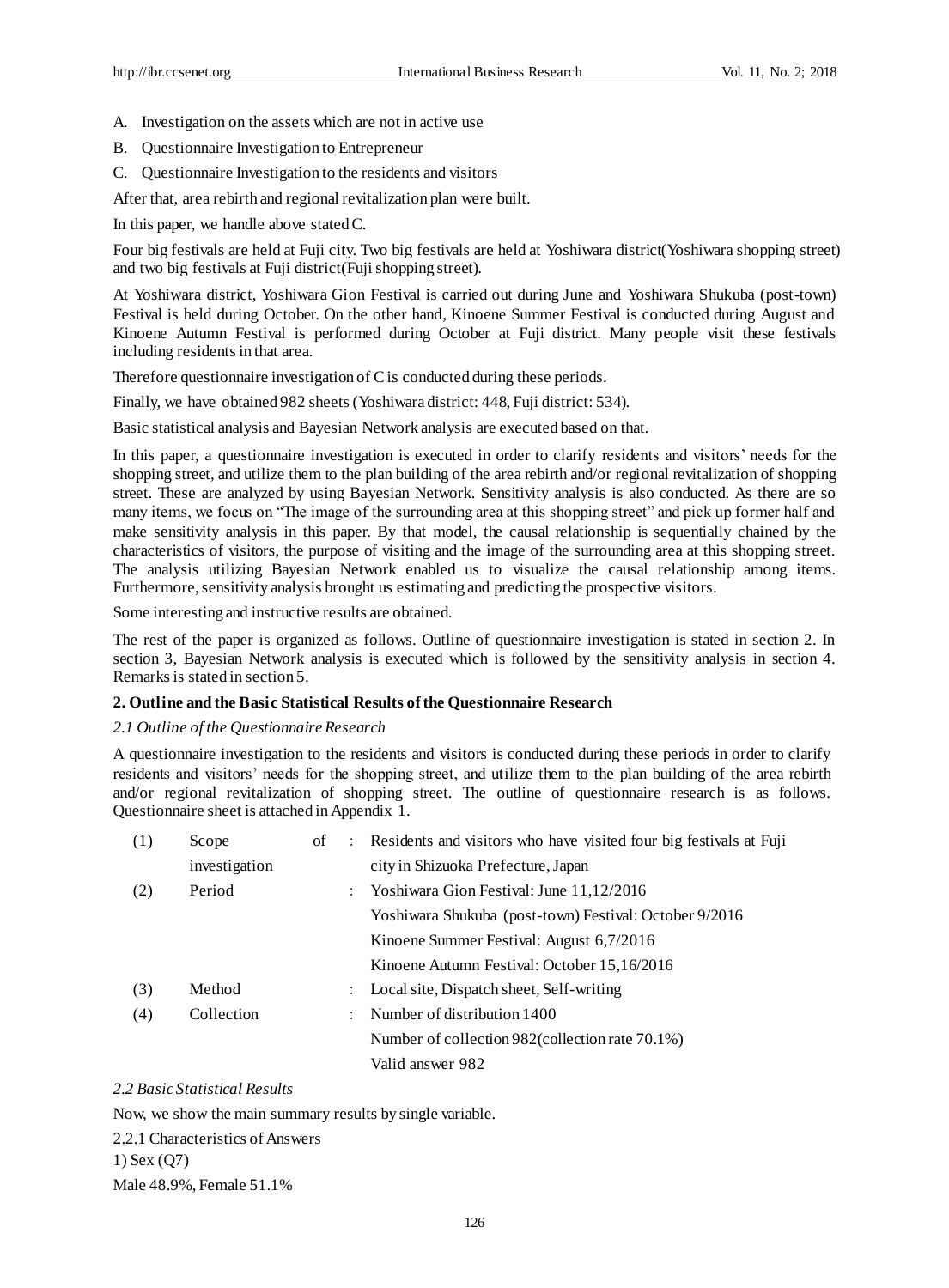These are exhibited in Figure 1.



Figure 1. Sex (Q7)

2) Age (Q8)

 $10^{th}$  16.2%,  $20^{th}$  14.8%,  $30^{th}$  22.4%,  $40^{th}$  17.4%,  $50^{th}$  11.6%,  $60^{th}$  10.5%, More than 70 7.1% These are exhibited in Figure 2.



Figure 2. Age (Q8)

a. Fuji city 56.4%, b. Fujinomiya city 18.0%, c. Numazu city 7.2%, d. Mishima city 2.3%, e. Shizuoka city 4.2%, F. Else (in Shizuoka Prefecture) 5.1%, g. Outside of Shizuoka Prefecture 6.9%

These are exhibited in Figure 3.



Figure 3. Residence (Q9)

<sup>3)</sup> Residence (Q9)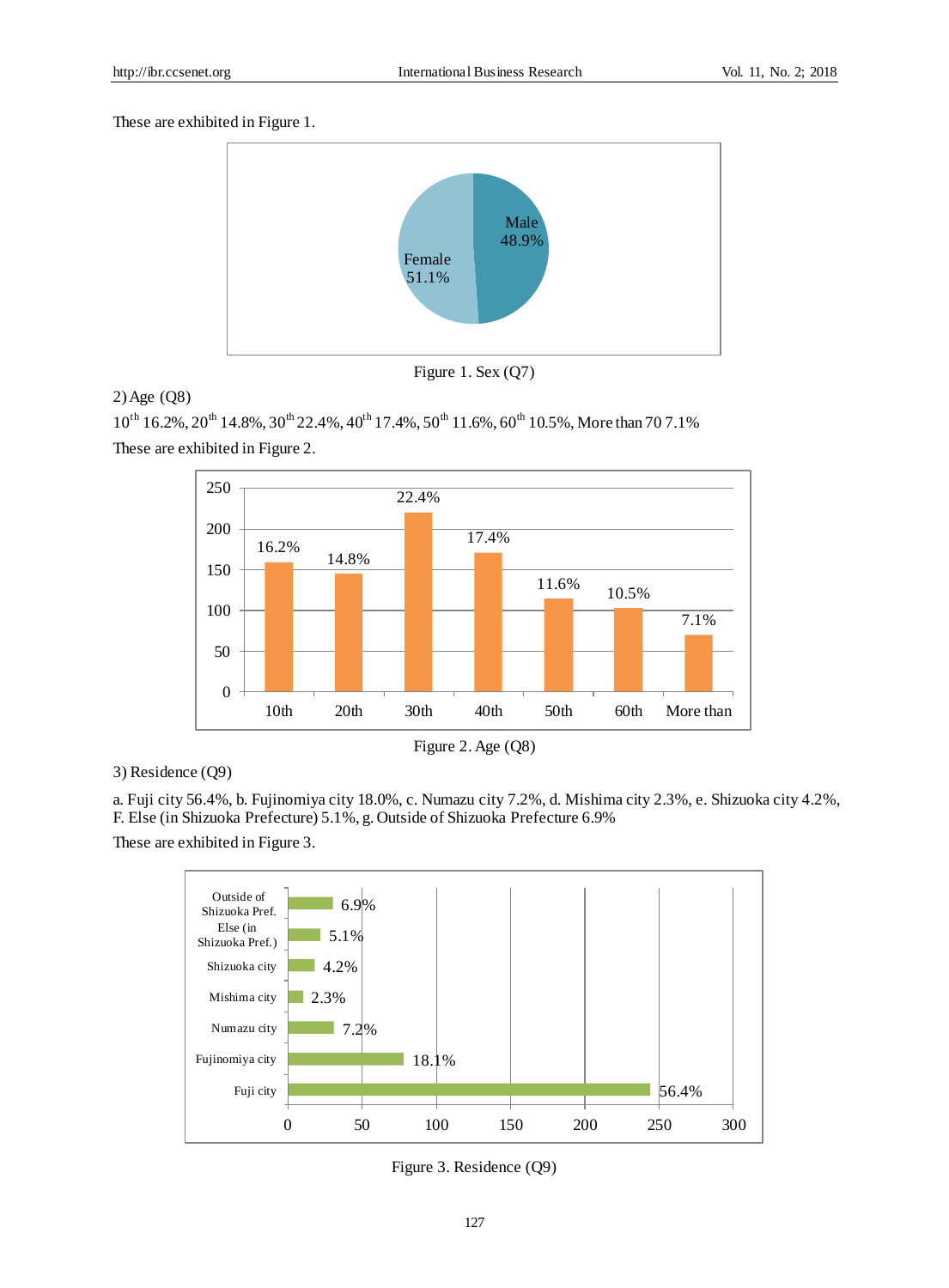4) How often do you come to this shopping street? (Q1)

Everyday 17.4%, More than 1 time a week 16.5%, More than 1 time a month 25.8%,

More than 1 time a year 31.6%, First time 4%, Not filled in 4.8%

These are exhibited in Figure 4.



Figure 4. How often do you come to this shopping street? (Q1)

5) What is the purpose of visiting here? (Q2)

Shopping 18.8%, Eating and drinking 13.4%, Business 7.4%, Celebration, event 40.2%,

Leisure, amusement 4.0%, miscellaneous 16.1%

These are exhibited in Figure 5.



Figure 5. What is the purpose of visiting here? (Q2)

6) How do you feel about the image of the surrounding area at this shopping street? (Q3) These are exhibited in Figure 6.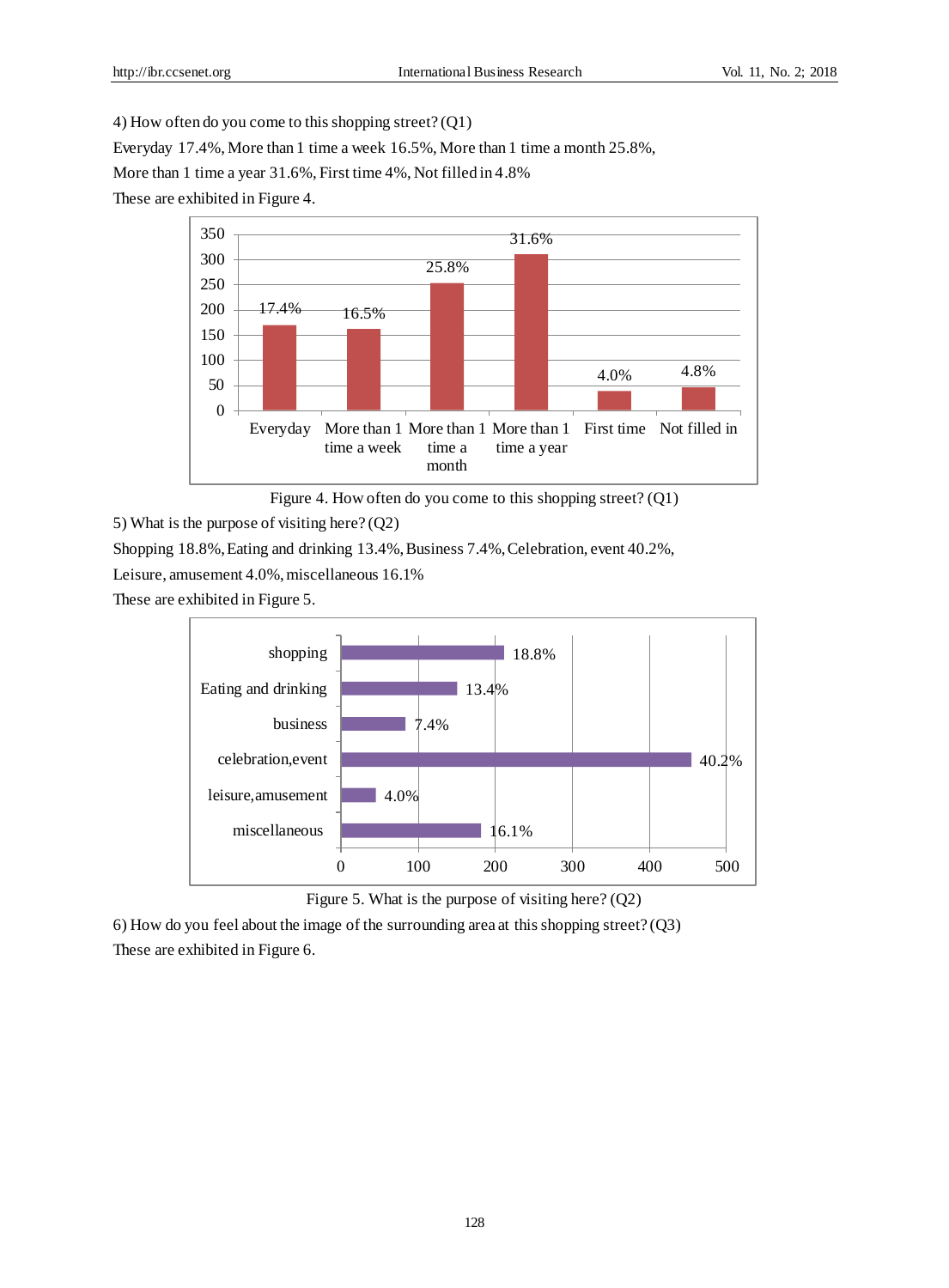

Figure 6. How do you feel about the image of the surrounding area at this shopping street? (Q3) 7) There are many old building at the age of nearly 50 years. Do you think we can still use them? (Q4) Can use it 44.1%, Cannot use it 31.4%, Have no idea 24.5%

These are exhibited in Figure 7.





In constructing Bayesian Network, it is required to check the causal relationship among groups of items. Based on this, a model is built as is shown in Figure 8.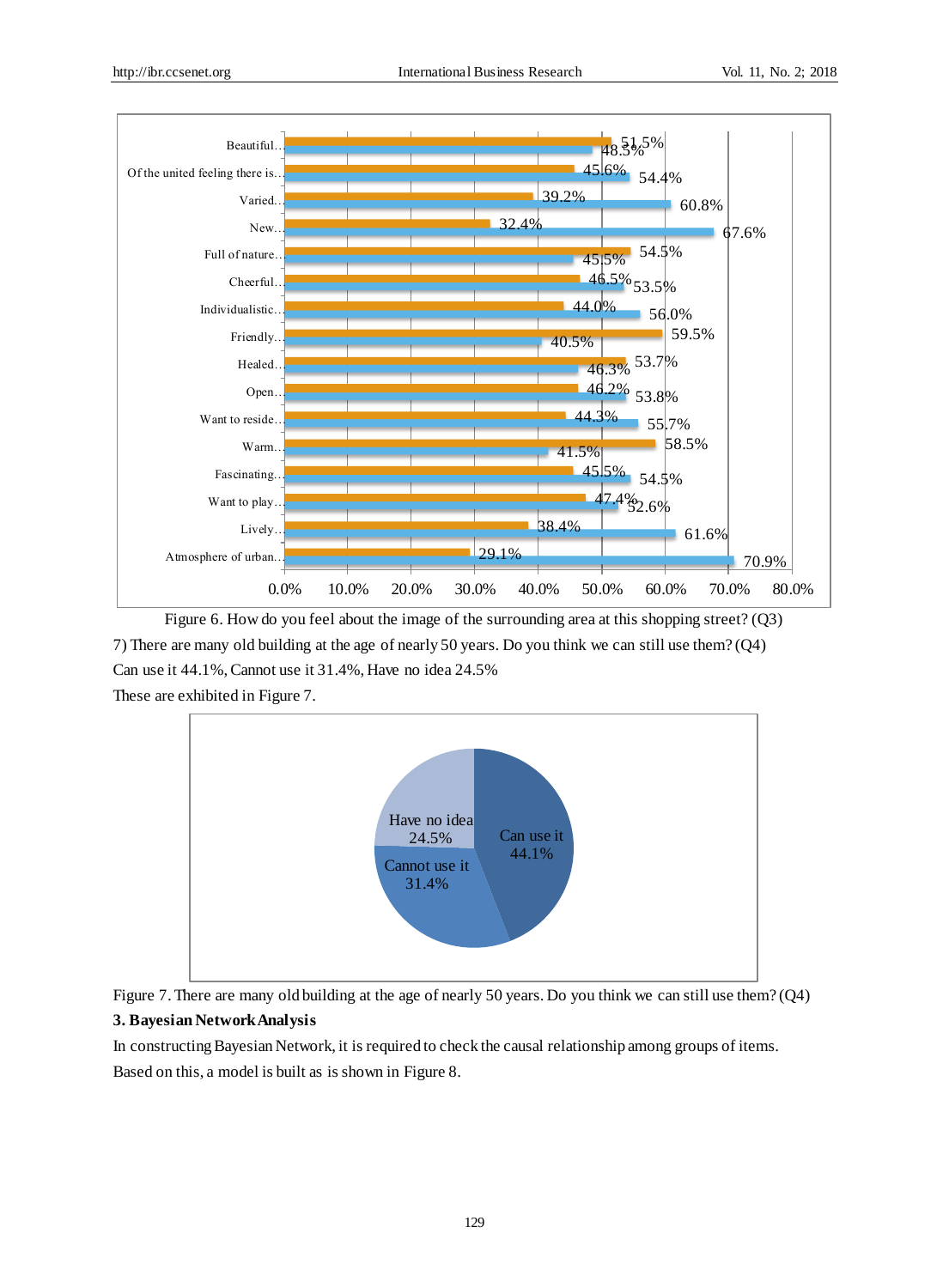

Figure 8. A Built Model

We used BAYONET software [\(http://www.msi.co.jp/BAYONET/\)](http://www.msi.co.jp/BAYONET/). When plural nodes exist in the same group, it occurs that causal relationship is hard to set a priori. In that case, BAYONET system set the sequence automatically utilizing AIC standard. Node and parameter of Figure 8 are exhibited in Table 1.

Table 1. Node and Parameter

| Node                                                      |                      |                |                   |      |             |    | Parameter           |           |            |            |                          |         |     |        |
|-----------------------------------------------------------|----------------------|----------------|-------------------|------|-------------|----|---------------------|-----------|------------|------------|--------------------------|---------|-----|--------|
|                                                           | 1                    | $\mathfrak{D}$ | 3                 |      | 4           |    | $\overline{5}$      |           | 6          | 7          | 8                        | 9       |     | 10     |
| Gender                                                    | Male                 | Female         |                   |      |             |    |                     |           |            |            |                          |         |     |        |
|                                                           |                      |                |                   |      |             |    | 50th                |           | 60th       | More       |                          |         |     |        |
| Age                                                       | 10th                 | 20th           | 30th              |      | 40th        |    |                     |           |            | than       |                          |         |     |        |
|                                                           |                      |                |                   |      |             |    |                     |           |            | 70         |                          |         |     |        |
| The purpose of                                            | Shoppin              | Eating         |                   |      | Celebratio  |    | Leisure,            |           | miscellan  |            |                          |         |     |        |
| visiting                                                  | g                    | and            | <b>Business</b>   |      | n, event    |    | amusemen            |           | eous       |            |                          |         |     |        |
|                                                           |                      | drinking       |                   |      |             |    |                     |           |            |            |                          |         |     |        |
| The image of                                              |                      |                | Of the            |      |             |    | Varied              |           | Featureles |            | Hist                     | Full of |     | Urban  |
| the surrounding<br>area at this                           | Beautifu             | Ugly           | united<br>feeling |      | Scattered   |    |                     |           | S          | <b>New</b> | oric                     | nature  |     |        |
| shopping street                                           |                      |                | there is          |      |             |    |                     |           |            |            |                          |         |     |        |
|                                                           |                      |                |                   |      |             |    |                     |           |            |            |                          |         |     |        |
|                                                           |                      |                |                   |      |             |    |                     | Parameter |            |            |                          |         |     |        |
|                                                           | Node                 |                | 11                | 12   | 13          |    | 14                  | 15        | 16         | 17         | 18                       | 19      |     | 20     |
| The image of the surrounding area at                      |                      |                | Cheer             | Gloo | Individual  |    | Conventi            | Frien     | Unfrien    | Heal       | Stimul                   | Op      |     | Exclus |
|                                                           | this shopping street |                | ful               | my   | istic       |    | onal                | dly       | dly        | ed         | ated                     | en      |     | ive    |
|                                                           |                      |                |                   |      |             |    |                     |           |            |            |                          |         |     |        |
|                                                           |                      |                |                   |      |             |    |                     | Parameter |            |            |                          |         |     |        |
|                                                           | Node                 |                | 21                |      | 22          | 23 | 24                  | 25        | 26         | 27         | 28                       |         | 29  | 30     |
|                                                           |                      |                |                   |      |             |    |                     | Fascin    | <b>Not</b> |            | Want                     |         | Liv | Ca     |
|                                                           |                      |                |                   |      |             |    |                     | ating     | fascin     |            | to                       |         | ely | lm     |
| The image of the surrounding                              |                      |                | Want to           |      | Do not want | Wa | Al                  |           | ating      | Want       | exami                    |         |     |        |
| area at this shopping street                              |                      |                | reside            |      | to reside   | rm | oof                 |           |            | to play    | ne                       |         |     |        |
|                                                           |                      |                |                   |      |             |    |                     |           |            |            | deliber                  |         |     |        |
|                                                           |                      |                |                   |      |             |    |                     |           |            |            | ately                    |         |     |        |
|                                                           |                      |                |                   |      |             |    |                     |           |            |            |                          |         |     |        |
|                                                           | Node                 |                |                   |      |             |    |                     |           | Parameter  |            |                          |         |     |        |
|                                                           |                      |                |                   |      |             |    | 31                  |           |            |            | 32                       |         |     |        |
| The image of the surrounding area at this shopping street |                      |                |                   |      |             |    | Atmosphere of urban |           |            |            | Atmosphere of rural area |         |     |        |

#### **4. Sensitivity Analysis**

Now, posterior probability is calculated by setting evidence as, for example, 1.0. Comparing Prior probability and Posterior probability, we can seek the change and confirm the preference or image of the surrounding area at this shopping street. We set evidence to all parameters. Therefore the analysis volume becomes too large. In this paper, we focus on "The image of the surrounding area at this shopping street" and pick up former half and make sensitivity analysis. We prepare another paper for the rest of them.

As stated above, we set evidence for each parameter, and the calculated posterior probability is exhibited in Appendix 2. The value of "Posterior probability – Prior probability" (we call this "Difference of probability"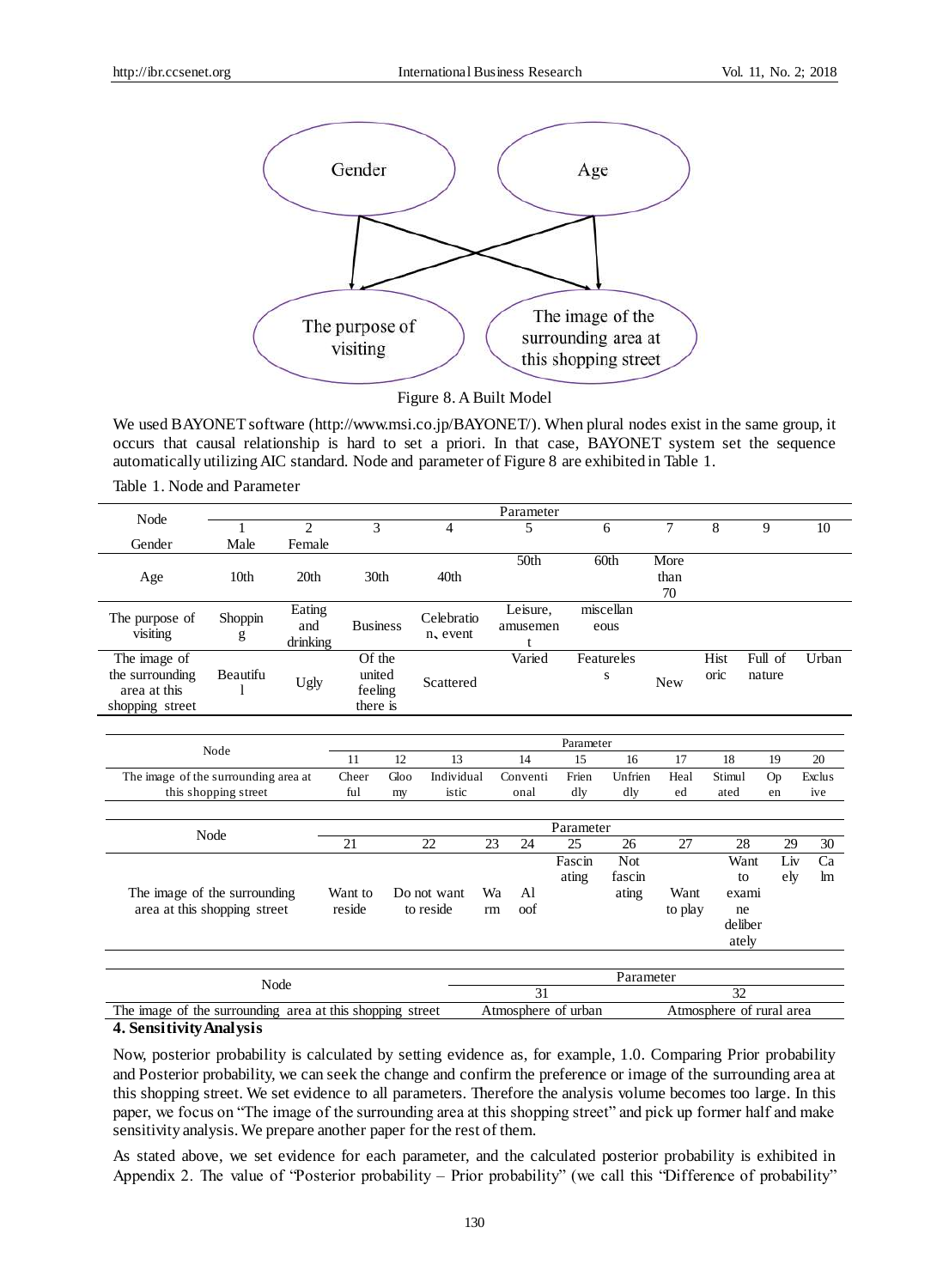hereafter) is exhibited in Appendix 3. The sensitivity analysis is executed by mainly using this table.

Here, we classify each item by the strength of the difference of probability.

• Strong  $(+,--)$ : Select major parameter of which absolute value of difference of probability is more than 0.05

- $\cdot$  Medium  $(+,-)$ : Select major parameter of which absolute value of difference of probability is more than 0.01
- ・Weak: Else

In selecting items, negative value does not necessarily have distinct meaning, therefore we mainly pick up positive value in the case meaning is not clear.

Now we examine each for Strong and Medium case.

*4.1 Sensitively Analysis for "The Image Of the Surrounding Area at this Shopping Street"*

1) Setting evidence to "Beautiful"

After setting evidence to "Beautiful", the result is exhibited in Table 2.

Table 2. Setting evidence to "Beautiful" case

| Eating and drinking |                    |
|---------------------|--------------------|
| Scattered           |                    |
| Fascinating         |                    |
| Want to play        |                    |
| Lively              | $^{+}$             |
| Male                |                    |
| Female              |                    |
| Age: $10th$         | $++$               |
| Age: 20th           | $++$               |
| Age: 30th           | $\hspace{0.1mm} +$ |
| Age: 40th           |                    |
| Age: 50th           |                    |
| Age: 60th           |                    |
| Age: More than 70   |                    |

We can observe that "Those who have an image of the surrounding area at this shopping street as "Beautiful" had come under the image of the surrounding area at this shopping street as "Fascinating", "Want to play" or "Lively" of an age of "10<sup>th</sup>","20<sup>th</sup>", "30th" or "More than 70" in which the gender is "Female". (Strong part is indicated by bold font.)

2) Setting evidence to "Ugly"

After setting evidence to "Ugly", the result is exhibited in Table 3.

Table 3. Setting evidence to "Ugly" case

| Want to play      |      |
|-------------------|------|
| Age: $10th$       |      |
| Age: $20th$       |      |
| Age: 30th         |      |
| Age: $40th$       |      |
| Age: $50th$       | $++$ |
| Age: More than 70 |      |

We can observe that "Those who have an image of the surrounding area at this shopping street as "Ugly" had come by an age of "40th ", "50th" or "More than 70".

3) Setting evidence to "Of the united feeling there is"

After setting evidence to "Of the united feeling there is", the result is exhibited in Table 4.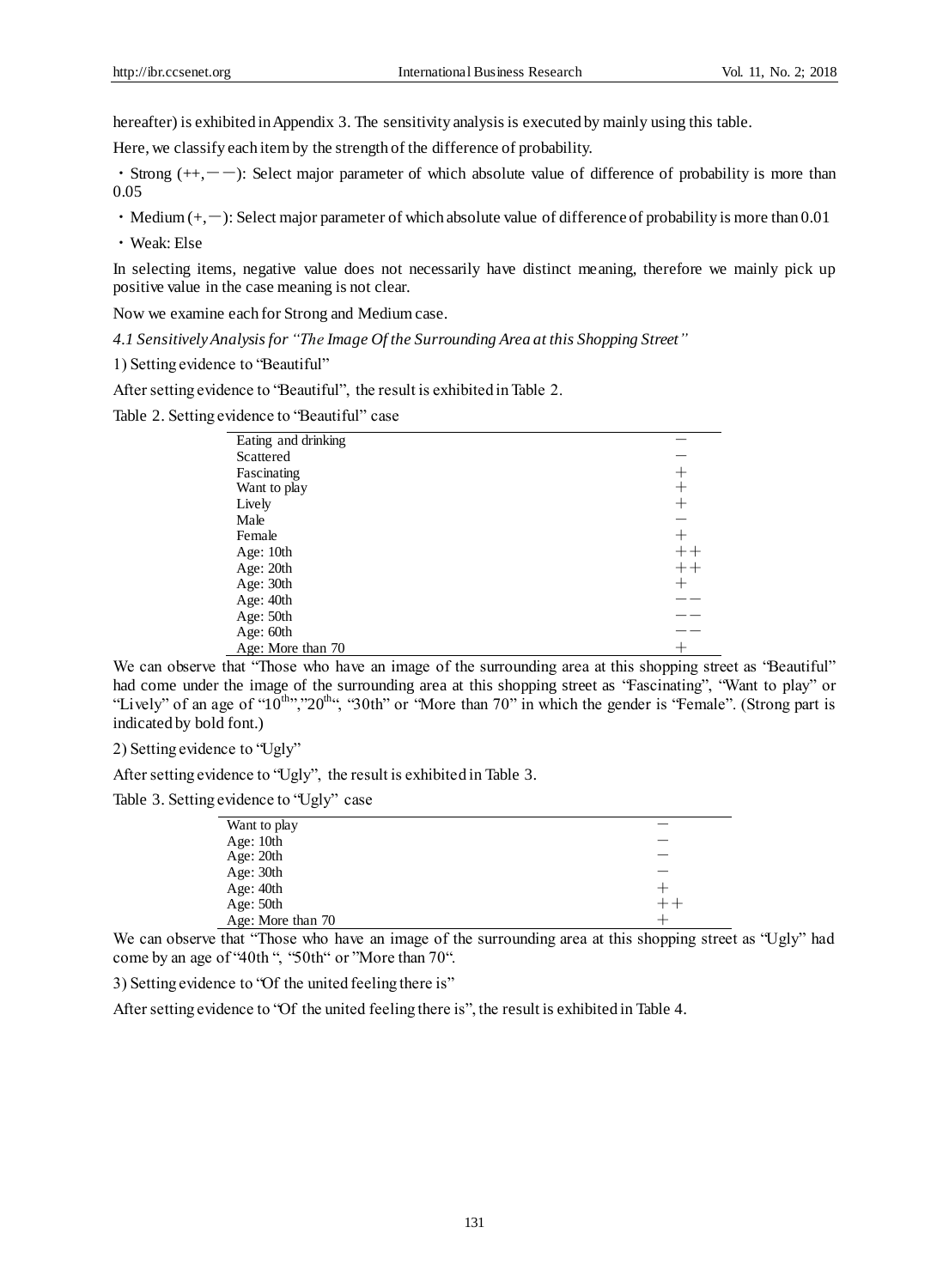#### Table 4. Setting evidence to "Of the united feeling there is" case

| Eating and drinking |        |
|---------------------|--------|
|                     |        |
| Cheerful            |        |
| Individualistic     |        |
| Friendly            | $^{+}$ |
| Unfriendly          |        |
| Healed              | $^{+}$ |
| Stimulated          |        |
| Open                | $^{+}$ |
| Fascinating         |        |
| Want to play        |        |
| Lively              |        |
| Atmosphere of urban |        |
| Age: 10th           | $++$   |
| Age: 20th           | $^{+}$ |
| Age: 30th           |        |
| Age: 40th           | $+$    |
| Age: 50th           |        |
| Age: 60th           |        |
| Age: More than 70   |        |

We can observe that "Those who have an image of the surrounding area at this shopping street as "Of the united" feeling there is" had come under the image of the surrounding area at this shopping street as "Cheerful", "Individualistic", "Friendly", "Healed", "Open", "Fascinating", "Want to play", "Lively" or "Atmosphere of urban" of an age of "10th","20th" or "40th".

4) Setting evidence to "Scattered"

After setting evidence to "Scattered", the result is exhibited in Table 5.

Table 5. Setting evidence to "Scattered" case

| Shopping            |        |
|---------------------|--------|
| Eating and drinking |        |
| Varied              |        |
| Cheerful            |        |
| Individualistic     |        |
| Friendly            |        |
| Unfriendly          | $^{+}$ |
| Healed              |        |
| Stimulated          | $^{+}$ |
| Open                |        |
| Aloof               | $^{+}$ |
| Fascinating         |        |
| Want to play        |        |
| Lively              |        |
| Atmosphere of urban |        |
| Age: 10th           |        |
| Age: 20th           |        |
| Age: 30th           |        |
| Age: 40th           | $++$   |
| Age: 50th           | $++$   |
| Age: 60th           | $++$   |
| Age: More than 70   | $^+$   |

We can observe that "Those who have an image of the surrounding area at this shopping street as "Scattered" had come with the purpose of visiting for "Shopping" or "Eating and drinking" under the image of the surrounding area at this shopping street as "Unfriendly", "Stimulated" or "Aloof" of an age of "40th","50th", "60th" or "More than 70".

5) Setting evidence to "Varied"

After setting evidence to "Varied", the result is exhibited in Table 6.

Table 6. Setting evidence to "Varied" case

| Age: 10th         |  |
|-------------------|--|
| Age: 20th         |  |
| Age: 40th         |  |
| Age: 50th         |  |
| Age: 60th         |  |
| Age: More than 70 |  |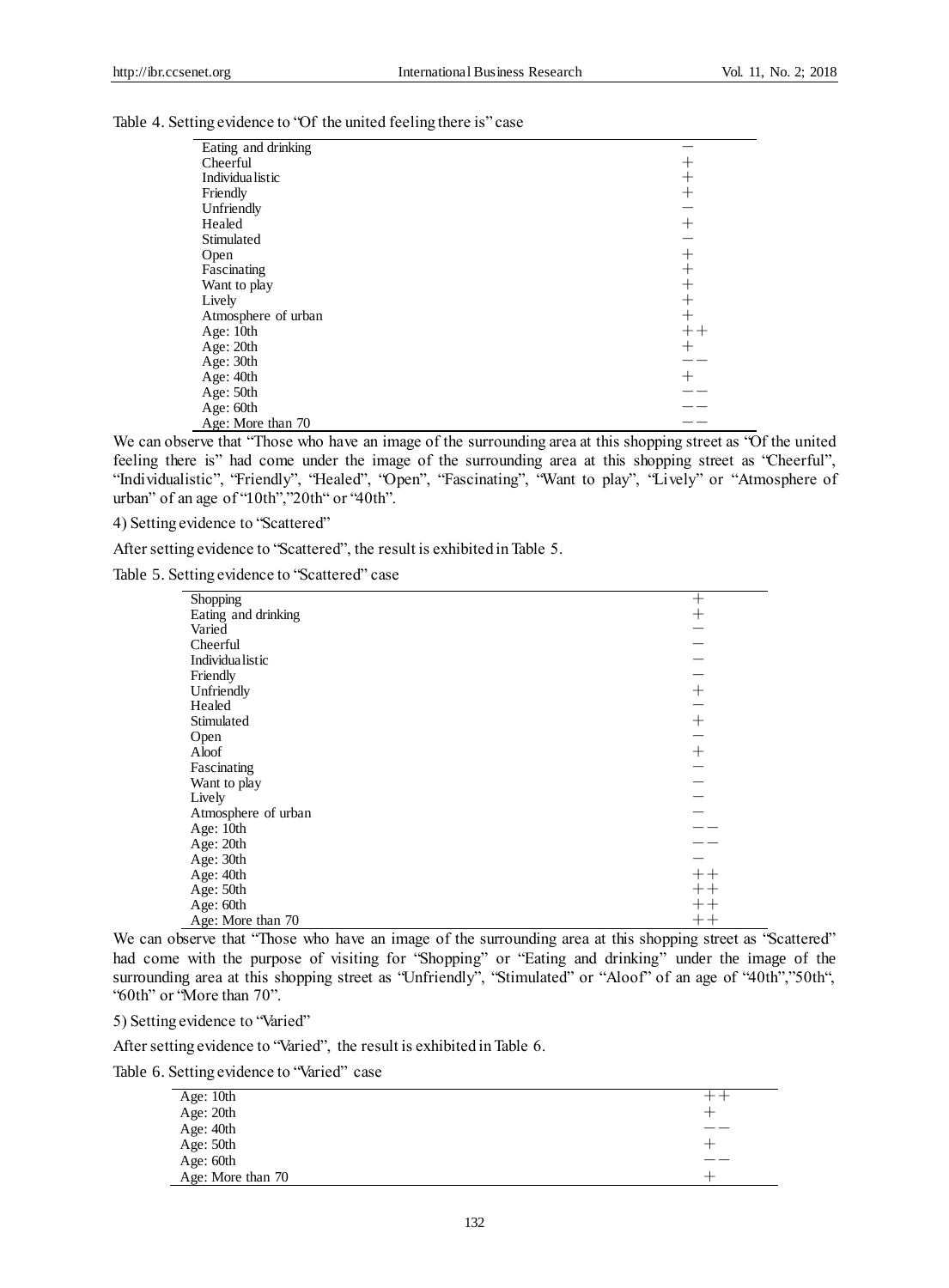We can observe that "Those who have an image of the surrounding area at this shopping street as "Varied" had come by an age of "10th","20th", "50th" or "More than 70".

6) Setting Evidence to "Featureless"

After setting evidence to "Featureless", the result is exhibited in Table 7.

Table 7. Setting evidence to "Featureless" case

| Individualistic   |                    |
|-------------------|--------------------|
| Fascinating       |                    |
| Want to play      |                    |
| Lively            |                    |
| Age: 10th         |                    |
| Age: 20th         |                    |
| Age: 30th         | $^{+}$             |
| Age: 40th         | $\hspace{0.1mm} +$ |
| Age: 50th         |                    |
| Age: 60th         |                    |
| Age: More than 70 |                    |

We can observe that "Those who have an image of the surrounding area at this shopping street as "Featureless" had come by an age of "30th","40th", "**60th**" or "**More than 70**".

7) Setting Evidence to "New"

After setting evidence to "New", the result is exhibited in Table 8.

Table 8. Setting evidence to "New" case

| Male      |  |
|-----------|--|
| Female    |  |
| Age: 10th |  |
| Age: 20th |  |
| Age: 30th |  |
| Age: 60th |  |

We can observe that "Those who have an image of the surrounding area at this shopping street as "New" had come by an age of "**20th**" or "60th" in which the gender is "Female".

8) Setting evidence to "Historic"

After setting evidence to "Historic", the result is exhibited in Table 9.

Table 9. Setting evidence to "Historic" case

| Age: 20th                   |     |               |   |  |
|-----------------------------|-----|---------------|---|--|
| Age: $30th$                 |     |               |   |  |
| Age: 50th                   |     |               |   |  |
| Age: More than 70           |     |               |   |  |
| $\sim$ $\sim$ $\sim$ $\sim$ | - - | $\sim$ $\sim$ | . |  |

We can observe that "Those who have an image of the surrounding area at this shopping street as "Historic" had come by an age of "30th" or "More than 70".

9) Setting evidence to "Full of nature"

After setting evidence to "Full of nature", the result is exhibited in Table 10.

Table 10. Setting evidence to "Full of nature" case

| Eating and drinking |                    |
|---------------------|--------------------|
| Fascinating         | $\hspace{0.1mm} +$ |
| Male                |                    |
| Female              |                    |
| Age: $10th$         |                    |
| Age: 20th           | $\hspace{0.1mm} +$ |
| Age: 40th           |                    |
| Age: 50th           |                    |
| Age: 60th           |                    |
| Age: More than 70   |                    |

We can observe that "Those who have an image of the surrounding area at this shopping street as "Full of nature" had come under the image of the surrounding area at this shopping street as "Fascinating" of an age of "10th","20th" or "More than 70" in which the gender is "Female".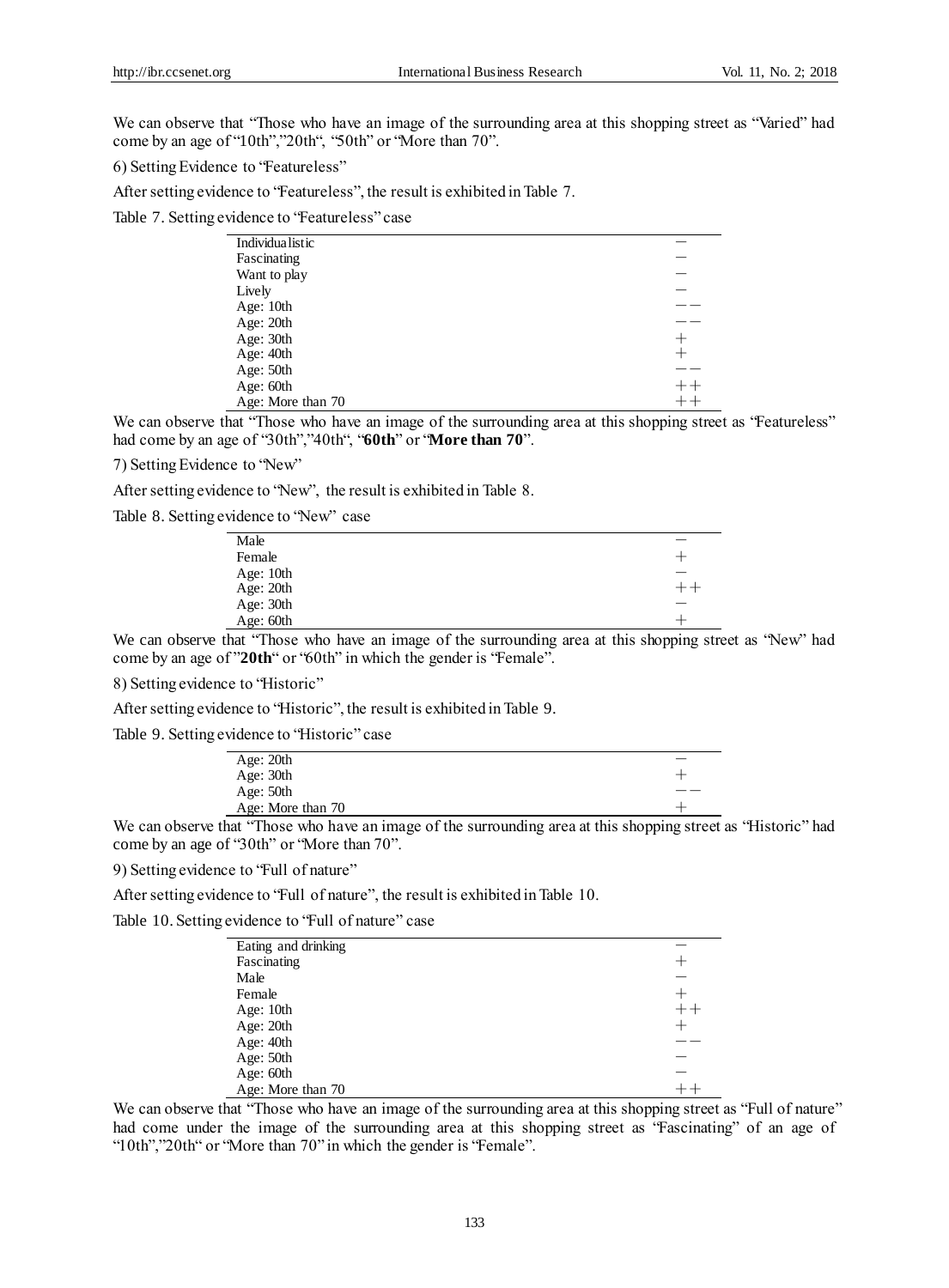## 10) Setting evidence to "Urban"

After setting evidence to "Urban", the result is exhibited in Table 11.

Table 11. Setting evidence to "Urban" case

| Age: $10th$       |  |
|-------------------|--|
| Age: $20th$       |  |
| Age: $30th$       |  |
| Age: $40th$       |  |
| Age: $60th$       |  |
| Age: More than 70 |  |

We can observe that "Those who have an image of the surrounding area at this shopping street as "Urban" had come by an age of "10th","60th", or "More than 70".

11) Setting evidence to "Cheerful"

After setting evidence to "Cheerful", the result is exhibited in Table 12.

Table 12. Setting evidence to "Cheerful" case

| Eating and drinking            |               |
|--------------------------------|---------------|
| Of the united feeling there is |               |
| Scattered                      |               |
| Individua listic               | $^{+}$        |
| Friendly                       | $\ddot{}$     |
| Unfriendly                     |               |
| Healed                         | $\! + \!$     |
| Stimulated                     |               |
| Open                           | $\frac{-}{+}$ |
| Fascinating                    | $+ +$         |
| Want to play                   |               |
| Lively                         |               |
| Atmosphere of urban            |               |
| Age: $10th$                    | $+$           |
| Age: 20th                      | $++$          |
| Age: 30th                      |               |
| Age: 40th                      |               |
| Age: 50th                      |               |
| Age: 60th                      |               |
| Age: More than 70              |               |

We can observe that "Those who have an image of the surrounding area at this shopping street as "Cheerful" had come under the image of the surrounding area at this shopping street as "Of the united feeling there is", "Individualistic", "Healed", "Open", "Fascinating", "Want to play", "Lively" or "Atmosphere of urban" of an age of "10th" or "20th".

12) Setting evidence to "Gloomy"

After setting evidence to "Gloomy", the result is exhibited in Table 13.

Table 13. Setting evidence to "Gloomy" case

| Eating and drinking            |        |
|--------------------------------|--------|
| Of the united feeling there is |        |
| Scattered                      | $^{+}$ |
| Individua listic               |        |
| Unfriendly                     | $+$    |
| Healed                         |        |
| Stimulated                     | $+$    |
| Fascinating                    |        |
| Want to play                   |        |
| Lively                         |        |
| Male                           |        |
| Female                         |        |
| Age: 10th                      |        |
| Age: 50th                      |        |
| Age: 60th                      | $++$   |
| Age: More than 70              |        |

We can observe that "Those who have an image of the surrounding area at this shopping street as "Gloomy" had come with the purpose of visiting for "Eating and drinking" under the image of the surrounding area at this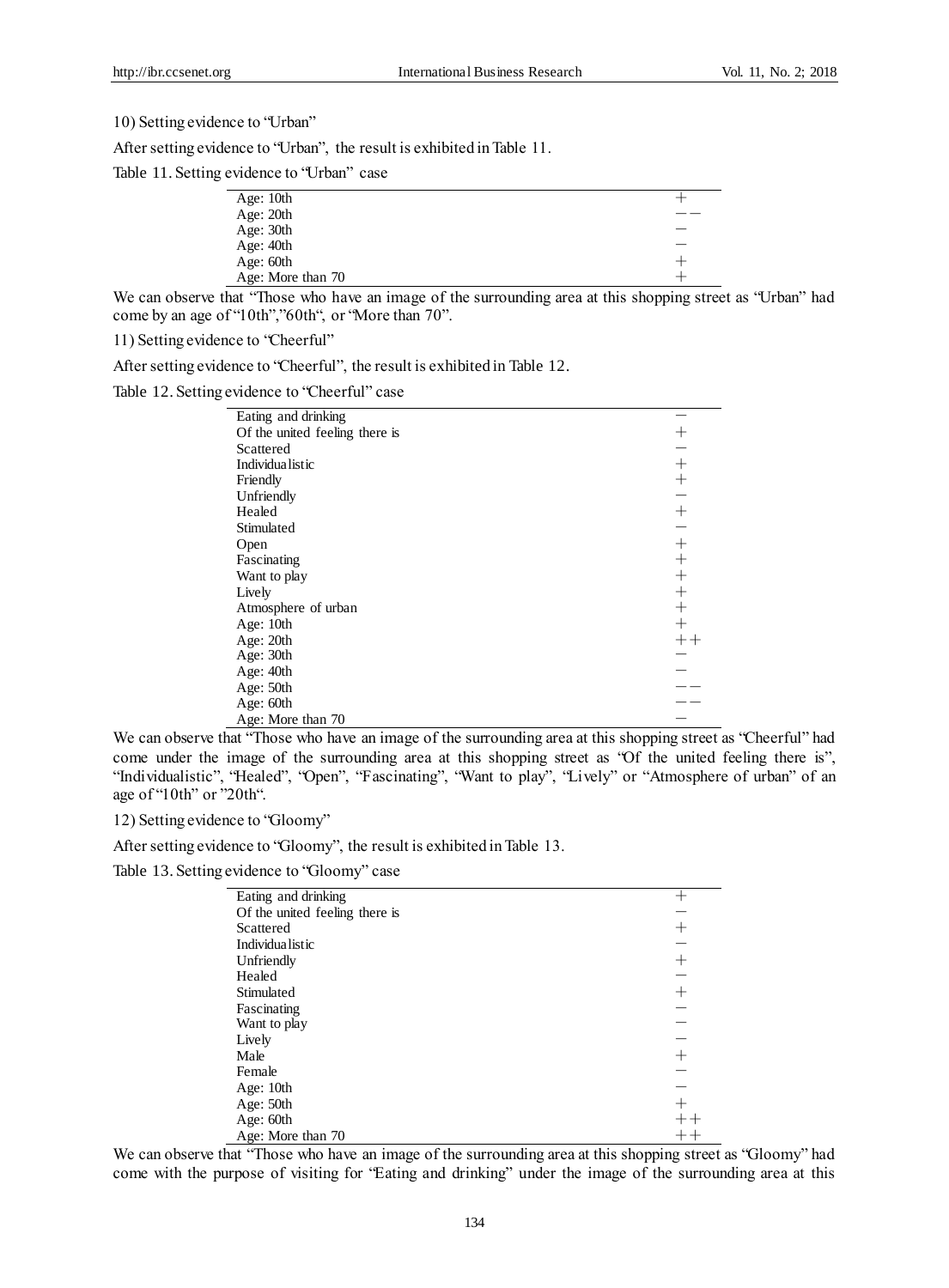shopping street as "Scattered", "Unfriendly" or "Stimulated" of an age of "50th", "60th" or "More than 70" in which the gender is "Male".

13) Setting evidence to "Individualistic"

After setting evidence to "Individualistic", the result is exhibited in Table 14.

Table 14. Setting evidence to "Individualistic" case

| Eating and drinking            |                       |
|--------------------------------|-----------------------|
| Of the united feeling there is | $^{+}$                |
| Scattered                      |                       |
| Cheerful                       | $+ + - + + + + + + +$ |
| Friendly                       |                       |
| Unfriendly                     |                       |
| Healed                         |                       |
| Fascinating                    |                       |
| Want to play                   |                       |
| Lively                         |                       |
| Atmosphere of urban            |                       |
| Age: 10th                      |                       |
| Age: 30th                      |                       |
| Age: 40th                      |                       |
| Age: 60th                      |                       |
| Age: More than 70              |                       |

We can observe that "Those who have an image of the surrounding area at this shopping street as "Individualistic" had come under the image of the surrounding area at this shopping street as "Of the united feeling there is", "Cheerful", "Friendly", "Healed", "Fascinating", "Want to play", "Lively" or "Atmosphere of urban" of an age of "10th".

14) Setting evidence to "Conventional"

After setting evidence to "Conventional", the result is exhibited in Table 15.

Table 15. Setting evidence to "Conventional" case

| Eating and drinking            | ᆠ                  |
|--------------------------------|--------------------|
| Of the united feeling there is |                    |
| Cheerful                       |                    |
| Friendly                       |                    |
| Unfriendly                     |                    |
| Fascinating                    |                    |
| Want to play                   |                    |
| Lively                         |                    |
| Atmosphere of urban            |                    |
| Age: 10th                      |                    |
| Age: 20th                      |                    |
| Age: 30th                      | $\hspace{0.1mm} +$ |
| Age: $50th$                    | $+$                |
| Age: 60th                      |                    |
| Age: More than 70              |                    |

We can observe that "Those who have an image of the surrounding area at this shopping street as "Conventional" had come with the purpose of visiting for "Eating and drinking" under the image of the surrounding area at this shopping street as "Unfriendly" of an age of "20th","30th", "50th", "60th" or "More than 70".

15) Setting evidence to "Friendly"

After setting evidence to "Friendly", the result is exhibited in Table 16.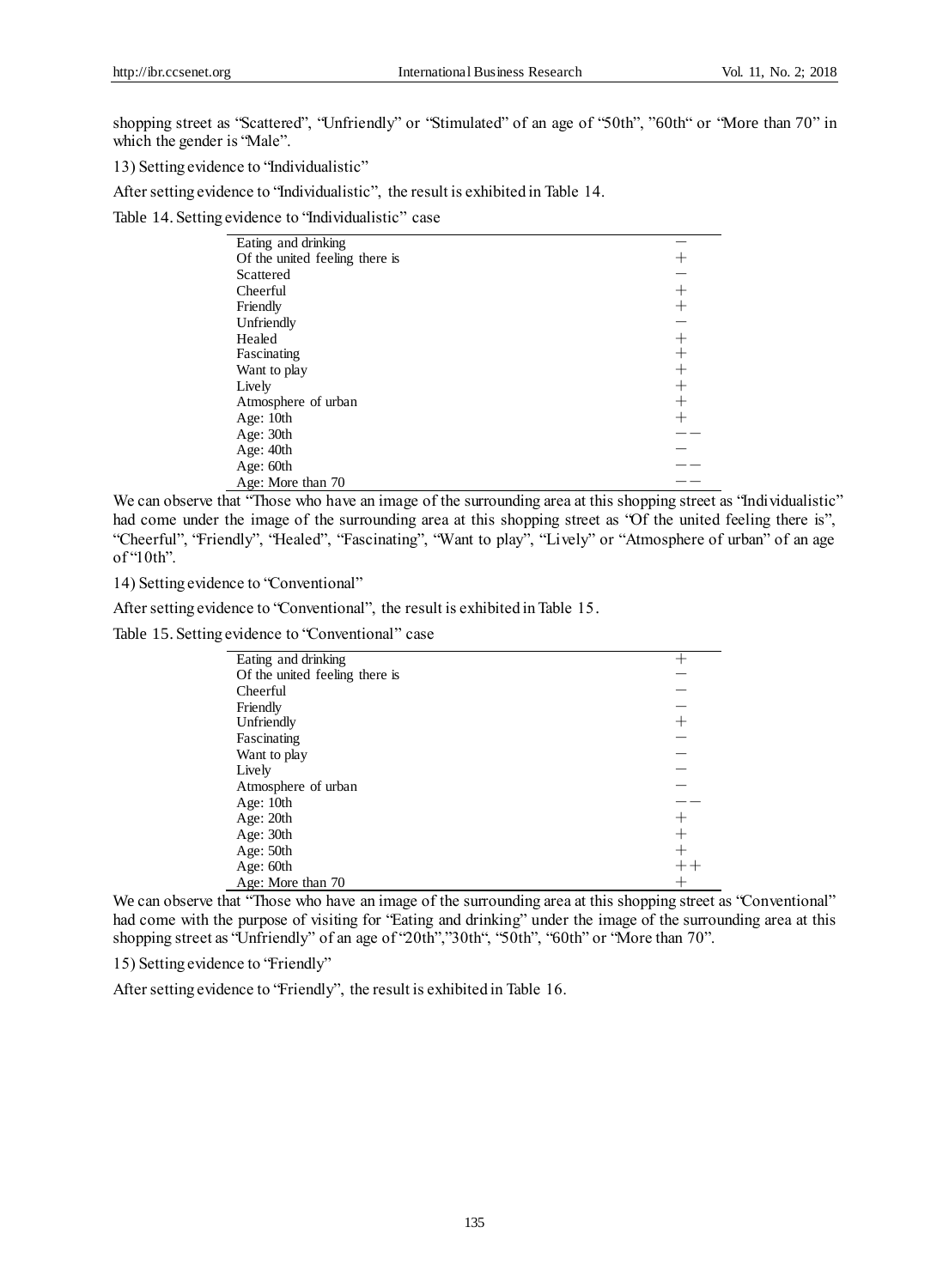Table 16. Setting evidence to "Friendly" case

| Shopping                       |                      |
|--------------------------------|----------------------|
| Eating and drinking            |                      |
| Celebration, event             |                      |
| Beautiful                      |                      |
| Of the united feeling there is | $+$                  |
| Scattered                      |                      |
| Varied                         |                      |
| New                            |                      |
| Cheerful                       |                      |
| Gloomy                         |                      |
| Individua listic               |                      |
| Conventional                   | ー ナー ナー ナー ナー ナー ー ナ |
| Healed                         |                      |
| Stimulated                     |                      |
| Open                           |                      |
| Exclusive                      |                      |
| Aloof                          |                      |
| Fascinating                    |                      |
| Not Fascinating                |                      |
| Want to play                   | $-$<br>$+$<br>$+$    |
| Lively                         |                      |
| Atmosphere of urban            | $\! + \!$            |
| Age: 10th                      | $++$                 |
| Age: 20th                      | $\bar{a}$            |
| Age: 40th                      |                      |
| Age: 50th                      |                      |
| Age: 60th                      |                      |
| Age: More than 70              |                      |

We can observe that "Those who have an image of the surrounding area at this shopping street as "Friendly" had come under the image of the surrounding area at this shopping street as "Beautiful", "Of the united feeling there is", "Varied", "Cheerful", "Individualistic", "Healed", "Open", "Fascinating", "Want to play", "Lively" or "Atmosphere of urban" of an age of "10th".

16) Setting evidence to "Unfriendly"

After setting evidence to "Unfriendly", the result is exhibited in Table 17.

Table 17. Setting evidence to "Unfriendly" case

| Individualistic   |                    |
|-------------------|--------------------|
| Want to play      |                    |
| Lively            |                    |
| Age: $10th$       |                    |
| Age: 20th         | $\hspace{0.1mm} +$ |
| Age: 30th         |                    |
| Age: 40th         |                    |
| Age: 50th         |                    |
| Age: 60th         |                    |
| Age: More than 70 |                    |

We can observe that "Those who have an image of the surrounding area at this shopping street as "Unfriendly" had come by an age of "20th".

#### **5. Remarks**

The Results for Bayesian Network Analysis are as follows.

In the Bayesian Network Analysis, model was built under the examination of the causal relationship among items. Sensitively Analysis was conducted after that. The main result of sensitively analysis is as follows.

We can observe that "Those who have an image of the surrounding area at this shopping street as "Beautiful" had come under the image of the surrounding area at this shopping street as "Fascinating", "Want to play" or "Lively" of an age of "10th","20th", "30th" or "More than 70" in which the gender is "Female".

We can observe that "Those who have an image of the surrounding area at this shopping street as "Of the united feeling there is" had come under the image of the surrounding area at this shopping street as "Cheerful", "Individualistic", "Friendly", "Healed", "Open", "Fascinating", "Want to play", "Lively" or "Atmosphere of urban" of an age of "10th","20th " or "40th".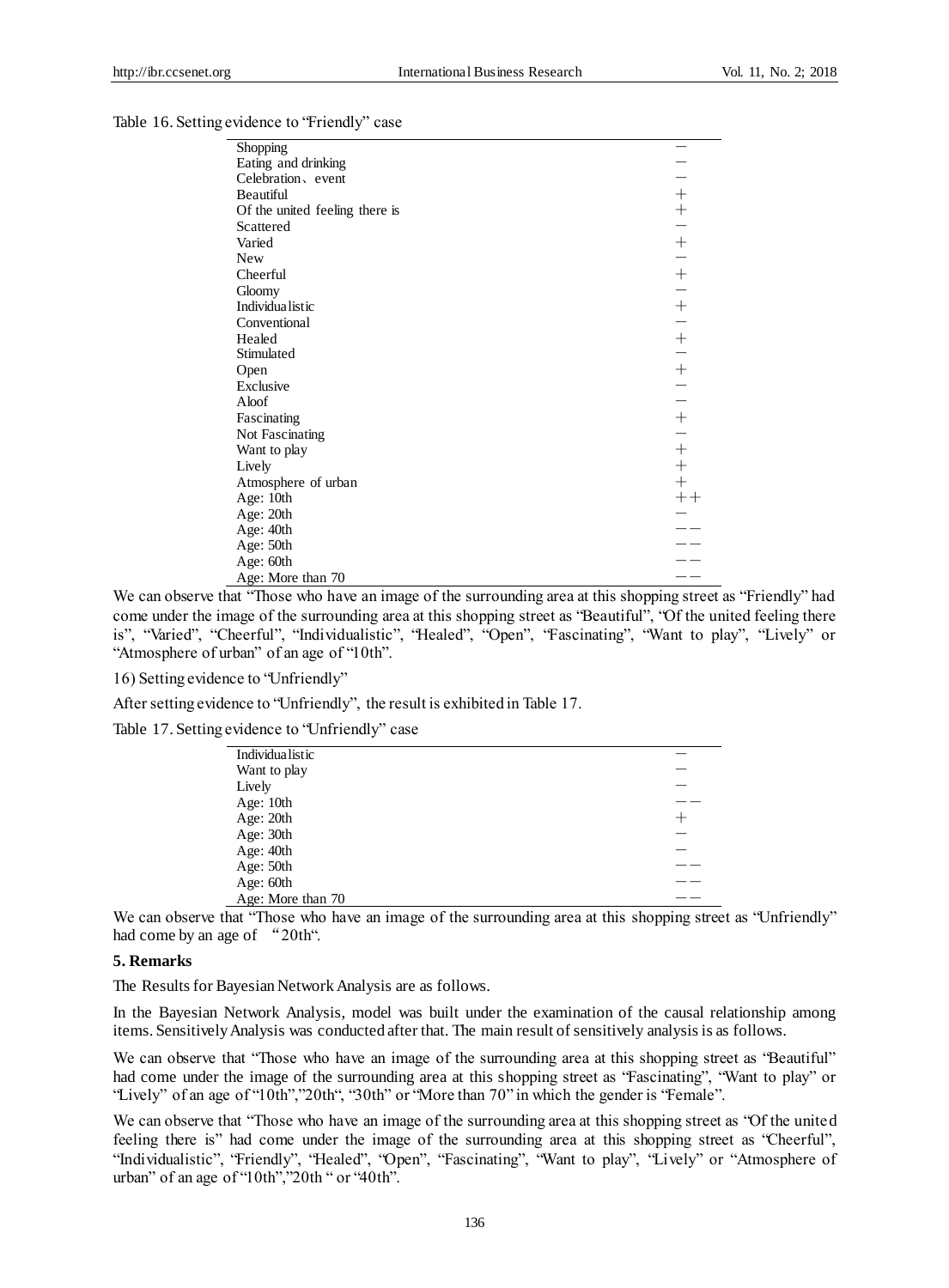We can observe that "Those who have an image of the surrounding area at this shopping street as "Scattered" had come with the purpose of visiting for "Shopping" or "Eating and drinking" under the image of the surrounding area at this shopping street as "Unfriendly", "Stimulated" or "Aloof" of an age of "40th","50th", "60th" or "More than 70".

We can observe that "Those who have an image of the surrounding area at this shopping street as "Cheerful" had come under the image of the surrounding area at this shopping street as "Of the united feeling there is", "Individualistic", "Healed", "Open", "Fascinating", "Want to play", "Lively" or "Atmosphere of urban" of an age of "10th" or "20th".

We can observe that "Those who have an image of the surrounding area at this shopping street as "Friendly" had come under the image of the surrounding area at this shopping street as "Beautiful", "Of the united feeling there is", "Varied", "Cheerful", "Individualistic", "Healed", "Open", "Fascinating", "Want to play", "Lively" or "Atmosphere of urban" of an age of "10th".

These results are very impressive to planners of tourism in Fuji city. These may be utilized to much more useful plan building for the activation of the related shopping street town.

#### **6. Conclusion**

Shopping streets at local city in Japan became old and are generally declining. In this paper, we handle the area rebirth and/or regional revitalization of shopping street. We focus on Fuji city in Japan. Four big festivals are held at Fuji city. Many people visit these festivals including residents in that area. Therefore a questionnaire investigation to the residents and visitors is conducted during these periods in order to clarify residents and visitors' needs for the shopping street, and utilize them to the plan building of the area rebirth and/or regional revitalization of shopping street. These are analyzed by using Bayesian Network. Sensitivity analysis is also conducted. As there are so many items, we focus on "The image of the surrounding area at this shopping street" and pick up former half and make sensitivity analysis in this paper. By that model, the causal relationship is sequentially chained by the characteristics of visitors, the purpose of visiting and the image of the surrounding area at this shopping street.

The Results for Bayesian Network Analysis are as follows.

In the Bayesian Network Analysis, model was built under the examination of the causal relationship among items. Sensitively Analysis was conducted after that. The main result of sensitively analysis is as follows.

We can observe that "Those who have an image of the surrounding area at this shopping street as "Of the united feeling there is" had come under the image of the surrounding area at this shopping street as "Cheerful", "Individualistic", "Friendly", "Healed", "Open", "Fascinating", "Want to play", "Lively" or "Atmosphere of urban" of an age of "10th","20th" or "40th".

We can observe that "Those who have an image of the surrounding area at this shopping street as "Cheerful" had come under the image of the surrounding area at this shopping street as "Of the united feeling there is", "Individualistic", "Healed", "Open", "Fascinating", "Want to play", "Lively" or "Atmosphere of urban" of an age of "10th" or "20th".

We can observe that "Those who have an image of the surrounding area at this shopping street as "Friendly" had come under the image of the surrounding area at this shopping street as "Beautiful", "Of the united feeling there is", "Varied", "Cheerful", "Individualistic", "Healed", "Open", "Fascinating", "Want to play", "Lively" or "Atmosphere of urban" of an age of "10th".

The analysis utilizing Bayesian Network enabled us to visualize the causal relationship among items. Furthermore, sensitivity analysis brought us estimating and predicting the prospective visitors. These are utilized for constructing a much more effective and useful plan building. There are few papers which applies Bayesian Network to the tourism theme. This may be the first trial and has significant meaning.

Although it has a limitation that it is restricted in the number of research, we could obtain the fruitful results. To confirm the findings by utilizing the new consecutive visiting records would be the future works to be investigated.

#### **Acknowledgements**

The authors are grateful to all those who supported us for answering questionnaire investigation.

#### **References**

Aburai, T., & Takeyasu, K. (2013c). Bayesian Network Analysis and its Sensitivity Analysis for the Questionnaire Investigation on SNS. *Journal of Computations & Modelling, 3*(4), 225-261.

Aburai, T., & Takeyasu, K. (2013d). Overall Sensitivity Analysis Utilizing Bayesian Network for the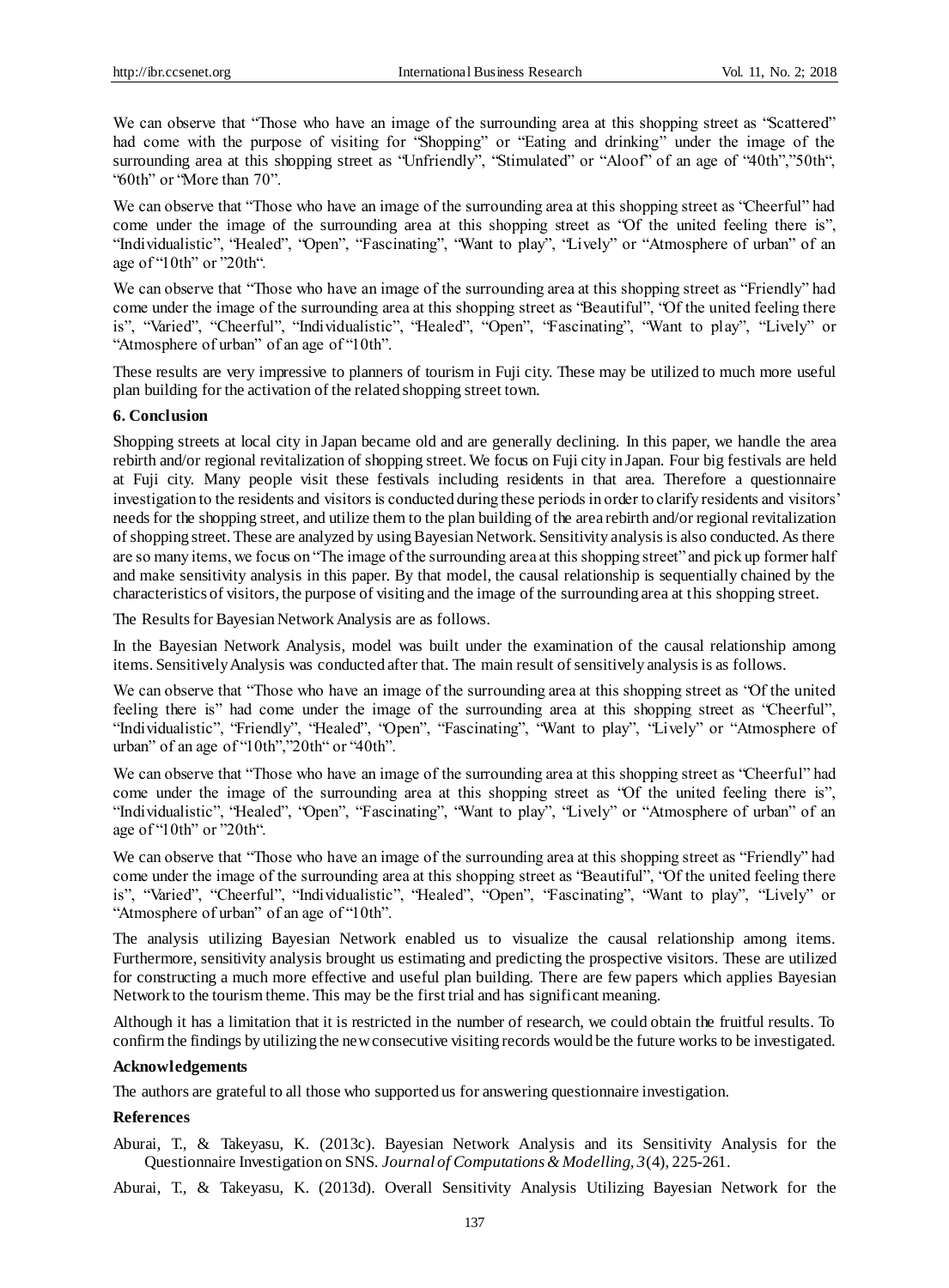Questionnaire Investigation on SNS. *International Journal of Advanced Computer Science and Applications (IJACSA), 4*(10), 59-72. https://doi.org/10.14569/IJACSA.2013.041011

- Aburai, T., Higuchi, Y., & Takeyasu, K. (2013b). Analysis of Questionnaire Investigation on SNS Utilizing Bayesian Network. *Industrial Engineering & Management Systems (IEMS), 12*(2), 130-142. https://doi.org/10.7232/iems.2013.12.2.130
- Aburai, T., Ishii, Y., & Takeyasu, K. (2013a). An Analysis of User Attitudes to SNS. *International Business Research (IBR), 6*(5), 69-91. https://doi.org/10.5539/ibr.v6n5p69
- Atami city.(2015). "2014 Survey of Tourist Behavior".
- Doi, H. (2009). Evaluation of policies to build tourist destinations and statistical analysis" Nippon Hyoron Sha
- Ingu, S., Uemura, M., Uchida, Y., Omiya, M., Miura, T., & Hironori, H. (2017). A study on the application of geothermal power generation to local revitalization in Obama Town, Unzen City: in consideration of futurability in Obama. *Environmental Science Research, Nagasaki University, 20*(1), 51-63.
- Inoue, A. (2017). Changes in Local Communities Brought by Municipal Mergers: From the Viewpoint of Tourism Promotion as the Main Industry. *Bulletin of the Faculty of Regional Development Studies, Otemon Gakuin University, 2,* 1-32.
- Izupeninsula. (2015). https://www.jnto.go.jp/eng/location/rtg/pdf/pg-410.pdf#search='Izupeninsula'
- Japan Tourism Agency. (2015). Research study on economic impacts of tourism in Japan 2013, p3.
- Kano, M. (2011). Characteristic analysis of Atami tourists: Reconsideration based on data add and modify. *Shizuoka Economic Research, 16*(2), 61-78, Shizuoka University.
- KAWAZU. (2017). http://www.kawazu-onsen.com/eng/
- Kotani, A. (2017). The implementation report of the Machi-lab shutter art project. *Bulletin of Wakkanai Hokusei Gakuen University, 17,* 207-218.
- Ohkubo, Y. (2017). Current status and problems in Jigenji-dori shopping area : from a consumer questionnaire. *Bulletin of Local Research, Kagoshima International University, 44*(2), 1-15.
- Shioya, H. (2009). Overview and application of tourism statistics: Analysis using statistical survey on overnight travels. *Journal of Economic Structures, 17*(1-2), 16-29, 2009. Pan Pacific Association of Input-Output Studies. https://doi.org/10.11107/papaios.17.1-2\_16
- Yoshida, I. (2009). Consideration on the Characteristic of Visitors' Activity and the Research Method for Tourist Visitors in Urban Areas.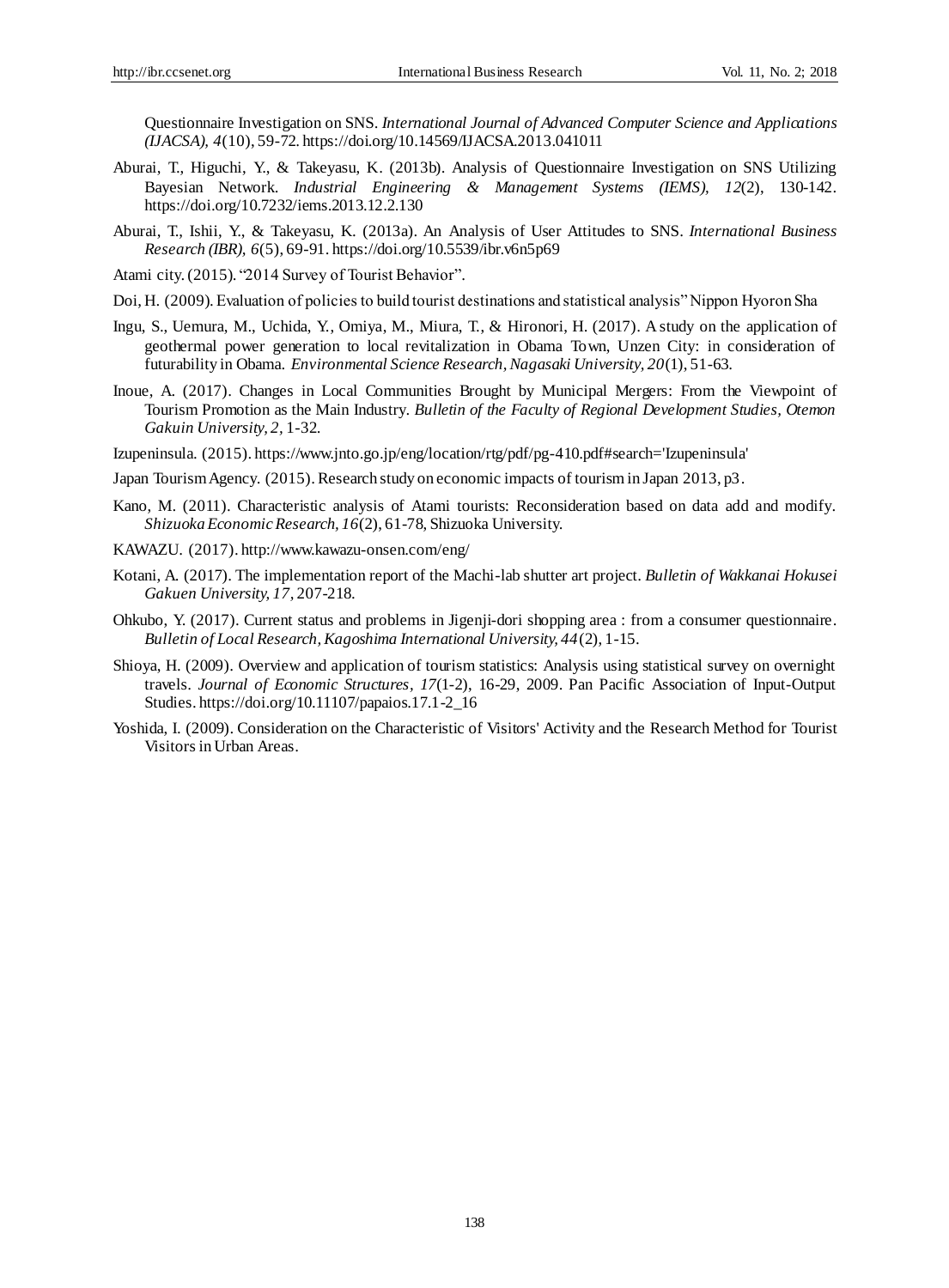#### **APPENDIX 1**

Questionnaire Sheet about the Image Around the Shopping Street

1. How often do you come to this shopping street?

a. Everyday b. ( ) times a week c. ( ) times a month d. ( ) times a year

e. miscellaneous ( )

2. What is the purpose of visiting here? (Plural answers allowed)

a. shopping b. eating and drinking c. business d. celebration、event e. leisure, amusement

f. miscellaneous ( )

3. How do you feel about the image of the surrounding area at this shopping street?

Select the position

| Beautiful              | $\bullet$ | ٠         | $\bullet$            |                                       | ٠         | Ugly                     |
|------------------------|-----------|-----------|----------------------|---------------------------------------|-----------|--------------------------|
| Of the united feeling  | $\bullet$ | $\bullet$ | $\bullet$            | $\bullet$                             |           | Scattered                |
| there is               |           |           |                      |                                       |           |                          |
| Varied                 | ٠         | ٠         | ٠                    | ٠                                     | ٠         | Featureless              |
| <b>New</b>             | $\bullet$ | $\bullet$ | $\bullet$            | $\bullet$                             | $\bullet$ | Historic                 |
| Full of nature         | ٠         | $\bullet$ | ٠                    | ٠                                     | ٠         | Urban                    |
| Cheerful               | $\bullet$ | $\bullet$ | $\bullet$            | $\bullet$                             | $\bullet$ | Gloomy                   |
| <b>Individualistic</b> | ٠         | ٠         | ٠                    | ٠                                     | ٠         | Conventional             |
| Friendly               | $\bullet$ | $\bullet$ | $\bullet$            | $\bullet$                             | $\bullet$ | Unfriendly               |
| Healed                 | ٠         | ٠         | $\bullet$            | ٠                                     | ٠         | Stimulated               |
| Open                   | $\bullet$ | $\bullet$ | $\bullet$            |                                       | $\bullet$ | exclusive                |
| Want to reside         | $\bullet$ | ٠         | ٠                    | ٠                                     | ٠         | Do not want to reside    |
| Warm                   | $\bullet$ | $\bullet$ | $\bullet$            | $\bullet$                             | $\bullet$ | Aloof                    |
| Fascinating            | ٠         | $\bullet$ | ٠                    | ٠                                     | ٠         | Not fascinating          |
| Want to play           | $\bullet$ | $\bullet$ | $\bullet$            | $\bullet$                             | $\bullet$ | examine<br>Want<br>to    |
|                        |           |           |                      |                                       |           | deliberately             |
| Lively                 | ٠         | $\bullet$ | $\bullet$            | $\bullet$                             | $\bullet$ | Calm                     |
| Atmosphere of urban    | $\bullet$ | $\bullet$ |                      |                                       |           | Atmosphere of rural area |
| <b>111</b><br>$\sim$   |           | $\sim$    | $\sim$ $\sim$ $\sim$ | $-1$ $-1$<br>$\overline{\phantom{a}}$ | .         | $\sim$ $\sim$            |

4. There are many old building at the age of nearly 50 years. Do you think we can still use them?

a. Can use it b. Cannot use it C. Have no idea

5. Is there any functions or facilities that will be useful?

6. Comments

7. Sex

a. Male b. Female

8. Age

a.10th b.20th c.30th d.40th e.50th f.6th g. More than70

9. Residence

a. Fuji City b. Fujinomiya City c. Numazu City d. Mishima City e. Shizuoka City f. Miscellaneous in Shizuoka Prefecture

g. Outside of Shizuoka Prefecture[ ]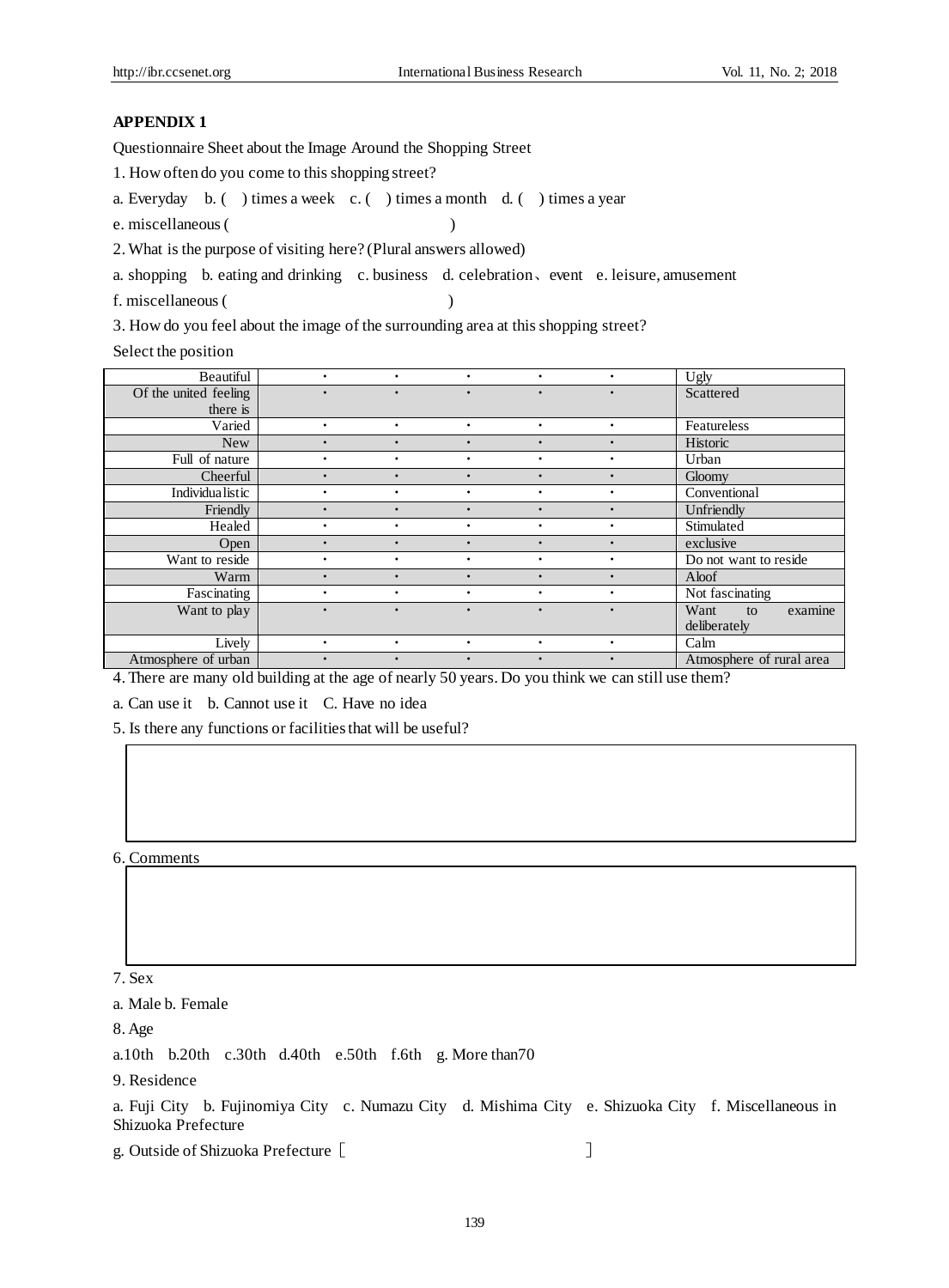# **APPENDIX 2**

Calculated posterior probability

|                               |       | he memore of visits                            | The impact of the surrounder area at the shormer stay |                         |                                      |                                 |                                                    |                                                                                                                                                   |                                   |
|-------------------------------|-------|------------------------------------------------|-------------------------------------------------------|-------------------------|--------------------------------------|---------------------------------|----------------------------------------------------|---------------------------------------------------------------------------------------------------------------------------------------------------|-----------------------------------|
| <b>SOF</b>                    | state | Prior                                          |                                                       |                         |                                      |                                 |                                                    |                                                                                                                                                   |                                   |
|                               |       |                                                |                                                       |                         |                                      |                                 |                                                    | 0.79                                                                                                                                              |                                   |
|                               |       | $-0.15$<br>0.170<br>0.15<br>0.1                | 0.14<br>4.0%<br>$-0.7$<br>0.15                        | 0.163                   | 0.168                                | 0.1%<br>0.154<br>0.07           | 0.19<br>0.10<br><b>AM</b><br>0.158<br><b>BM</b>    | 0.12<br>0.156<br>4.0%<br>0.352<br>1015<br>0.15<br>0.39<br>0.182<br>0.16<br>4.8<br>$-0.12$<br>0.18                                                 | 0.700<br>0.255                    |
| The purpose of                |       |                                                |                                                       |                         |                                      |                                 |                                                    |                                                                                                                                                   |                                   |
| <b>Size</b>                   |       |                                                |                                                       |                         |                                      | <b>DOCT</b>                     | ond<br>one                                         | 0.00<br>0.08<br>0.00<br>0.00<br>ond                                                                                                               | 0.007                             |
|                               |       | 149<br>0.49                                    | natt<br>$-0.073$                                      | 0.474                   | $-0.405$                             | oast<br>0.457<br>0.43           | 0.8<br>0.471                                       | 0.477<br>0.87<br>0.82<br>0.C<br>0.85<br>14<br>0.99<br>646<br>0.50<br>0.50<br>0.42<br>0.57                                                         | 0.52<br>6.44                      |
|                               |       | 0.067<br>ore<br>0.05                           | 0.0%                                                  |                         | 1.059                                | corp<br>con                     | om                                                 | 0.05<br>con<br>0.92<br>0.99<br>105<br>0.05                                                                                                        | con.                              |
|                               |       | 0.724<br>$-0.75$                               | 670<br>0.7                                            |                         |                                      | 0.333<br>0.773                  |                                                    | 0.729<br>0.725<br>0.726<br>0.77<br>$-0.73$<br>0.77<br>- 0.34<br>0.75                                                                              | 028<br>0.29                       |
|                               |       |                                                | 6.73                                                  |                         |                                      | 0.777                           |                                                    | 0.77<br>0.729<br>0.77                                                                                                                             |                                   |
|                               |       | 0.26<br>026<br>0.2%<br>0.72<br>0.32            | 0.255<br>0.25<br>$-0.72$                              | 0.77<br>0.25            | 0.269<br>4.777<br>0.37<br>0.26       | 0.767<br>0.785<br>0.37<br>0.39  | 0.26<br>0.26<br>0.7%<br>4.22<br>679<br>0.76        | 0.29<br>0.2%<br>0.254<br>0.258<br>0.767<br>0.20<br>0.72<br>$-0.79$<br>025<br>0.25<br>4.79<br>0.22<br>- 0.77<br>-0.22<br>0.75<br>0.78<br>0.775     | 0.797<br>0.209<br>0.70            |
|                               |       | $-0.387$<br>0.787<br>$-0.77$<br>0.778<br>0.784 | 0.72<br>0.78<br>-0.26                                 | 0.39<br>0.756           | $-0.782$<br>0.726<br>0.358<br>-0.787 | 0.362<br>0.367<br>0.78<br>0.789 | 0.39<br>0.769<br>0.36<br>0.797<br>0.32<br>$-0.785$ | 0.788<br>0.38<br>0.38<br>0.396<br>$-0.722$<br>0.382<br>0.73<br>0.79<br>0.788<br>0.25<br>627<br>0.359<br>0.30<br>$-0.785$<br>0.770<br>0.2%<br>0.38 | oat<br>047<br>0476                |
|                               |       | 0.02                                           | 4.00                                                  | 01                      |                                      | 0.153                           | 0.18<br>0.12                                       | 0.0%<br>0.17<br>0.15<br>0.175<br>$-0.05$                                                                                                          | 0.116                             |
|                               |       | 0.57<br>0.47                                   | 0.47                                                  | 0.00                    | 0.47<br>0.49                         | nau<br>0.457                    | 148<br>0.45<br>0.47                                | 0.48<br>0.49                                                                                                                                      |                                   |
|                               |       | 0.47<br>0.677<br>0.5                           | 047<br>$-0.40$<br>$-0.46$                             |                         | 0.471                                | 0.47                            | 0.45<br>0.49<br>883                                | 0.482<br>0.476<br>947<br>847<br>0.47<br>0475<br>0.40<br>0.45<br>149<br>$-0.470$<br>0.47<br>$-0.45$<br>$9 - 4$<br>0.780<br>0.48                    | 0.59<br>053<br>041                |
|                               |       |                                                | 4.179                                                 |                         |                                      |                                 |                                                    | 0.13                                                                                                                                              | 0.146                             |
|                               |       |                                                | 0.50                                                  |                         |                                      |                                 | 0.90                                               | 0.585<br>0.59<br>0.5<br>$^{16}$<br>0.59                                                                                                           | 0.507                             |
|                               |       | 0.757<br>0.77<br>0.38                          | 6.7%                                                  |                         | 0.257                                | 0.758<br>0.753                  | 0.79<br>0.757                                      | 0.757<br>0.753<br>0.79<br>own<br>0.30<br>ow<br>0.30<br>439<br>0.75<br>0.75<br>aT                                                                  | o vol                             |
|                               |       | 4.75<br>0.75<br>0.725                          | 0.347<br>0.777<br>- 0.79                              | 0.7%                    | 0.758                                | 0.255<br>0.755<br>0.72          | 0.79<br>0.758<br>0.75<br>0.75<br>0.34<br>0.79      | 0.257<br>0.30<br>0.77<br>0.757<br>$-0.237$<br>0.75<br>0.25<br>0.72<br>0.38<br>0.77<br>0.75<br>0.75<br>0.77<br>0.74<br>-0.779<br>0.197             | 0.700<br>0.325                    |
|                               |       | 0.28<br>0.287<br>0.295<br>0.28<br>0.28         | 0.292<br>$-0.30$<br>0.749<br>0.28                     | 0.26<br>0.304<br>0.28   | 0.26<br>$-0.305$<br>0.20<br>0.25     | 0.733<br>0.20                   | 0.336<br>0.205<br>0.337<br>0.285<br>0.26<br>0.33   | 0.33<br>0.28<br>0.70<br>0.287<br>0.32<br>0.288<br>$-0.717$<br>0.26<br>0.306<br>0.28<br>0.299<br>- 0.292<br>0.256<br>0.25<br>0.30                  | 0.220<br>0.27<br>0.252            |
|                               |       | 1407<br>0.42                                   | 4.72                                                  |                         | 0.430                                | 0.765<br>0.45                   | 0.41<br>0.78                                       | 0411<br>042<br>0.48<br>648<br>0.41<br>$-0.79$<br>0.433<br>0.70<br>0.75<br>0.76<br>12                                                              | 4.9%                              |
|                               |       | 927<br>025<br>0.28<br>0.257<br>0.38            | 0.26<br>0.250<br>- 0.25<br>0.78                       | 0.787<br>0.363<br>0.789 | 0.377<br>0.29<br>0.7%<br>0.253       | 0.268                           | 0.269<br>0.26<br>634<br>0.34<br>0.34               | 0.77<br>0.28<br>0.2%<br>0.75<br>0.246<br>0.20<br>0.364<br>4.7%<br>0.26<br>0.266<br>0.38<br>$-0.25$<br>- 0.748<br>0.700<br>0.28<br>0.753<br>0.25   | 0.775<br>0.25<br>0.292            |
|                               |       | 640<br>0.424<br>0.47<br>0.41                   | 670<br>0.85                                           | 0.455<br>0.4%<br>0.72   | $-0.412$<br>6.40                     | 0.765                           | 0.78<br>0.35<br>0.45<br>0 TO                       | 0.40<br>041<br>0.41<br>420<br>0.41<br>1.79<br>026<br>88<br>0.7<br>0.76<br>0.35                                                                    | 649                               |
|                               |       |                                                | 1407                                                  |                         |                                      |                                 |                                                    |                                                                                                                                                   |                                   |
| Deimpol                       |       |                                                |                                                       |                         |                                      |                                 |                                                    |                                                                                                                                                   |                                   |
| te seriento                   |       |                                                | 0.70                                                  |                         | 0.779                                | 0.757<br>0.797                  | 0.757                                              | 0.756<br>0.72<br>0.77<br>0.7<br>0.775<br>0.71<br>0.775<br>0.71<br>0.77                                                                            | 6.36                              |
| as a to<br><b>Angles</b> must |       | 0.768<br>4.785<br>0.799<br>079<br>0.769        | 0.793<br>$-0.75$<br>0.79<br>4.356                     | 0.787<br>4.30<br>0.70   | 0.700<br>078<br>0.70<br>0.769        | o mo<br>o mo<br>0.787<br>0.707  | 0.3%<br>478<br>0.208<br>0.78                       | 0.28<br>0.787<br>0.768<br>0.767<br>0.789<br>6.307<br>0.769<br>4.79<br>0.78<br>0.707<br>0.78<br>$-0.75$<br>0.72<br>4.78<br>-0.7%<br>0.744<br>0.75  | 0.209<br>072<br>0.757             |
|                               |       | 0.297<br>$-0.206$<br>0.200<br>0.70<br>0.28     | 0.202<br>0.257<br>0.28<br>0.250                       | 0.28<br>0.200<br>-9.29  | 0.200<br>0.295<br>0.20               | 0.290<br>0.20<br>0.295<br>0.211 | 0.290<br>0.305<br>0.200<br>0.29                    | 0.28<br>0.25<br>0.297<br>0.202<br>0.200<br>0.00<br>4.099<br>6252<br>0.200<br>0.200<br>9.29<br>0.157<br>0.179<br>0.29<br>0.29<br>0.15              | 6.277<br>0.182<br>0.25<br>$-0.20$ |
|                               |       | 0.758<br>-829<br>$-0.26$                       | 025<br>672                                            | 0.259<br>0.22           | 0.368                                | 0.758<br>0.758<br>0.7%          | 0.779<br>0.779<br>675                              | 027<br>0.759<br>$-0.79$<br>0.22<br>0.263<br>0.77<br>0.3<br>0.26<br>477<br>0.29<br>10.7<br>0.78                                                    | 0.255<br>0.17                     |
|                               |       | 472<br>$-0.387$<br>0.787<br>0.77<br>$-0.78$    | 0.787<br>$-0.772$<br>0.78<br>0.32                     | 0.787<br>0.735<br>0.776 | $-0.785$<br>0.738                    | 0.39<br>0.76<br>0.354<br>0.787  | 0.765<br>0.75                                      | 0.774<br>0.73<br>0.72<br>0.780<br>0.787<br>$-0.20$<br>0.787<br>432<br>0.787<br>0.305<br>0.787<br>$-0.75$<br>0.25<br>0.47<br>$-0.20$<br>0.75       | 0.788<br>0430                     |
|                               |       | 6.758<br>0.78<br>025<br>0.3                    | 025<br>4.7%                                           |                         | 0.253<br>0.75                        | 0.7%<br>0.755                   | 029<br>0.250                                       | 0.18<br>025<br>0.25<br>425<br>029<br>-825<br>076<br>0.7                                                                                           | 0.739                             |
|                               |       | 4.79                                           |                                                       |                         |                                      |                                 |                                                    | 0.75<br>0.79                                                                                                                                      |                                   |
|                               |       | 0.45                                           | oat<br>1,270                                          |                         | <b>CALL</b>                          | nass<br>nate                    | 0.87<br>0.PC<br>0.440                              | 0.48<br>644<br>0.85<br>0.50<br>0.455<br>445<br>0.40<br>144<br>0.40<br>$-0.45$<br>0.47<br>49                                                       | 6439<br>0TE                       |
|                               |       | 6.707<br>0.729<br>0.75<br>0.758<br>0.708       | 0.717<br>0.700<br>4.703<br>- 0.70                     | 0.223<br>0.75<br>0.707  | 0.757<br>0.708<br>478<br>0.707       | 0.757<br>0.753<br>0.78<br>0.78  | 0.757<br>6789<br>0.757<br>0.779<br>0.707<br>0.789  | 0.28<br>076<br>0.25<br>0.789<br>0.35<br>0.757<br>4.707<br>6717<br>0.759<br>0.77<br>$-0.75$<br>0.753<br>$-0.75$<br>0.125<br>0.78                   | 0.75<br>0.327<br>0.779            |
|                               |       | 028<br>0.758<br>0.257                          | $-0.776$<br>0.25<br>0.25                              |                         | 0.253                                | 0.779<br>0.779                  | 0.775<br>0.757                                     | 0.2%<br>0.29<br>0.75<br>0.259<br>4.787<br>0.738<br>0.25<br>6.75<br>- 0.77                                                                         | 0.2%                              |
|                               |       |                                                |                                                       |                         |                                      |                                 |                                                    | 0.23<br>0.37                                                                                                                                      | 0.257                             |
|                               |       | $-0.789$<br>0.78<br>0TE                        | 0.787<br>$-0.777$                                     | 0.70                    | 0.78                                 | 0.775<br>0.771                  | 0.72                                               | 0.30<br>0.30<br>0.783<br>0.788<br>4.73<br>$-0.77$<br>0.757<br>0.7<br>$-0.76$                                                                      | 0.492                             |
|                               |       | 0.222<br>0.217<br>0.25<br>0.23                 | 0.250<br>-0.34<br>- 0.70<br>$-0.251$                  | 0.755<br>0.34           | 0.227<br>0.757<br>0.72               | 0.389<br>0.250<br>0.77          | 0.20<br>0.749<br>4.25<br>0.71<br>0.71              | 0.28<br>0.225<br>423<br>0.239<br>0.245<br>0.226<br>$-0.22$<br>0.279<br>0.780<br>0.272<br>0.25<br>0.29                                             | 0.74<br>0.116<br>0.124            |
|                               |       | 0.377<br>$-0.75$                               | 0.714                                                 | 0.72                    | 4.57                                 | 0.711                           |                                                    | 0.55<br>17                                                                                                                                        |                                   |
|                               |       | 0.79<br>0.757                                  | 620<br>0.79<br>$-0.75$<br>0.7                         |                         | a we                                 |                                 | 0.70                                               | 070<br>0.32<br>0.77<br>0.15<br>0.78<br>0.79<br>0.22<br>0.7<br>0.75                                                                                |                                   |
|                               |       | $-0.57$<br>$-0.55$<br>0.53<br>0.52             | $-0.55$<br>452                                        | 0.57                    | 0.52                                 | own<br>own                      | 0.58<br>em<br>0.50<br>453<br>0.52                  | 0.57<br>0.97<br>0.5<br>0.530<br>A <sub>5</sub><br>0.53<br>4.900<br>0.57<br>14.49<br>$-0.9$<br>0.49                                                | 0.50                              |
|                               |       | 0.000<br>0.057<br>0.304<br>$-0.101$<br>0.100   | cop<br>0.107<br>0.10<br>4.977                         | C-300<br>0.100          | $-0.008$<br>0.370<br>0.353           | 0.306<br>0.10<br>om<br>0.05     | 0.336<br>0.105<br>0.00<br>0.12<br>0.008<br>0.09    | 0.10<br>0.10<br>0.00<br>0.330<br>$-0.15$<br>0.300<br>0.12<br>0.300<br>4.97<br>0.130<br>0.12<br>0.39<br>0.14<br>0.03                               | 0.13<br>0.054                     |
|                               |       | 0.53<br>0.63<br>0.07                           | 163                                                   | 0.5%<br>0.CV            | 0.63                                 | CALL                            | 0.01<br>0.622                                      | 0 <sup>o</sup><br>05<br>0.97<br>0.57<br>$^{\circ}$<br>$-0.58$                                                                                     | 0.728                             |
|                               |       | 0.49<br>ost<br>$-0.51$                         | 0.347<br>140                                          | 0.89                    |                                      | 0.80                            | 0.80                                               | 0.5<br>0.89<br>0.08<br>0.49<br>0.51<br>0.4%<br>459<br>0.49                                                                                        | 0.48                              |
| Gale                          |       | 0.78                                           |                                                       | 0.50                    |                                      |                                 |                                                    | 0.52<br>0.56                                                                                                                                      |                                   |
|                               |       | 45%                                            | $-0.505$                                              |                         |                                      | 0.506<br>0.507                  | 0.58                                               | 042<br>0.53                                                                                                                                       |                                   |
|                               |       |                                                | 0.739                                                 |                         |                                      |                                 |                                                    |                                                                                                                                                   |                                   |
|                               |       |                                                |                                                       |                         |                                      |                                 |                                                    |                                                                                                                                                   |                                   |
|                               |       | 0.10<br>829<br>0.257                           | 0.75<br>4.007                                         | 0.7%                    |                                      | 0.307<br>0.167                  | 0.77<br>0.789                                      | $-0.15$<br>0.700<br>6.197<br>478<br>0.757<br>0.77<br>0.73                                                                                         |                                   |
|                               |       | 0.189<br>0.725<br>0.174<br>0.197               | 0.147<br>0.15<br>4.000                                | 0.783<br>0.197          | $-0.182$<br>0.541                    | 0.162<br>0.12<br>0.157<br>0.177 | 0.157<br>100<br>0.167<br>4.140<br>0.16<br>0.293    | 0.179<br>0.193<br>0.19<br>0.183<br>0.17<br>0.185<br>-0.15<br>0.177<br>0.15<br>413<br>4.187<br>0.175<br>$-0.13$<br>$-0.12$                         |                                   |
|                               |       |                                                |                                                       |                         |                                      |                                 |                                                    |                                                                                                                                                   |                                   |
|                               |       |                                                | cost                                                  |                         |                                      |                                 |                                                    | 0.120<br>0.179<br>0.80<br>0.17<br>0.12<br>0.05<br>0.157                                                                                           |                                   |
|                               |       | 000<br>ox:<br>0.130<br>0.07<br>0.025           | costs.<br>om<br>0.26<br>0.059                         | om:<br>0.076<br>0.007   | 0.067<br>0.002<br>0.075<br>0.075     | cost<br>0.00<br>cost<br>o.st    | 0.005<br>cow<br>ozg<br>$-0.005$<br>0.09            | 0.356<br>0064<br><b>OZK</b><br>cool<br>0.00<br>0.09<br>0.00<br>opty<br>0.05<br>cost<br>0.085<br>cost<br>0.0%<br>652<br>$-0.072$                   |                                   |

|                                                              |                                                                                                |                                                                                       |                                                                                   | The purpose of visiting                                                           |                                                                                       |                                                                                                |                                                                              |
|--------------------------------------------------------------|------------------------------------------------------------------------------------------------|---------------------------------------------------------------------------------------|-----------------------------------------------------------------------------------|-----------------------------------------------------------------------------------|---------------------------------------------------------------------------------------|------------------------------------------------------------------------------------------------|------------------------------------------------------------------------------|
| name                                                         | state                                                                                          | Prior                                                                                 | Shopping                                                                          | Eating<br>drinking<br>and                                                         | <b>Business</b>                                                                       | Celebration<br>event                                                                           | Leisure.<br>amusement                                                        |
| The purpose of visiting                                      | Shopping<br>Eating and drinking<br><b>Business</b><br>Celebration, event<br>Leisure, amusement | 0.224<br>0.163<br>0.087<br>0.466<br>0.058                                             | 0.156<br>0.085<br>0.460<br>0.062                                                  | 0.213<br>0.090<br>0.485<br>0.053                                                  | $\begin{array}{c} 0.219 \\ 0.168 \end{array}$<br>0.469<br>0.056                       | 0.221<br>0.170<br>0.088<br>0.057                                                               | 0.238<br>0.146<br>$\begin{array}{c} 0.084 \\ 0.453 \end{array}$              |
|                                                              | Beautiful<br>Ugly<br>Of the united feeling there                                               | 0.327<br>0.275                                                                        | 0.324<br>0.279                                                                    | 0.311<br>0.279                                                                    | 0.324<br>0.275                                                                        | 0.322<br>0.278                                                                                 | 0.333<br>0.276                                                               |
|                                                              | 1S                                                                                             | 0.269                                                                                 | 0.264                                                                             | 0.256                                                                             | 0.270                                                                                 | 0.262                                                                                          | 0.265                                                                        |
|                                                              | Scattered<br>Varied<br>Featureless<br>New<br>Historic                                          | 0.377<br>0.177<br>0.473<br>0.130<br>$0.587$<br>$0.352$                                | 0.387<br>0.172<br>0.479<br>0.133<br>$\begin{array}{c} 0.584 \\ 0.353 \end{array}$ | 0.393<br>0.171<br>0.477<br>0.130<br>$\begin{array}{c} 0.589 \\ 0.337 \end{array}$ | 0.378<br>0.177<br>0.474<br>$\begin{array}{c} 0.128 \\ 0.587 \\ 0.349 \end{array}$     | 0.384<br>0.175<br>0.476<br>$\overline{0.129}$<br>0.588                                         | 0.379<br>0.175<br>0.478<br>0.131<br>$\overline{0.587}$<br>0.358              |
|                                                              | Full of nature<br>Urban<br>Cheerful<br>Gloomy<br>Individualistic                               | 0.236<br>0.295<br>0.406<br>0.252<br>0.406                                             | $\begin{array}{c} 0.238 \\ 0.290 \end{array}$<br>0.412<br>0.245                   | 0.233<br>0.283<br>0.416<br>0.237<br>0.424                                         | $0.237$<br>0.296<br>0.408<br>$0.253$<br>$0.407$                                       | 0.348<br>$\begin{array}{c} 0.235 \\ 0.289 \end{array}$<br>0.410<br>0.245<br>0.413              | 0.241<br>0.292<br>0.405<br>0.250<br>0.404                                    |
| The image of the surrounding area at this shopping<br>street | Conventional<br>Friendly<br>Unfriendly<br>Healed<br>Stimulated                                 | 0.468<br>$0.220$<br>$0.294$<br>0.197                                                  | 0.410<br>0.458<br>$0.229$<br>$0.285$<br>0.206                                     | 0.444<br>$0.228$<br>$0.286$<br>0.200                                              | 0.468<br>0.220<br>0.294<br>0.197                                                      | 0.458<br>$0.224$<br>$0.289$<br>0.199                                                           | 0.469<br>0.224<br>0.202                                                      |
|                                                              | Open<br>Exclusive<br>Want to reside<br>Do not want to reside<br>Warm                           | 0.264<br>0.251<br>$0.393$<br>$0.444$                                                  | 0.258<br>0.254<br>$\overline{0.394}$<br>$0.446$                                   | $0.256$<br>$0.385$<br>0.245<br>$0.393$<br>$0.426$                                 | 0.266<br>0.251<br>$0.394$<br>$0.440$                                                  | $0.260$<br>$0.380$<br>0.249<br>$0.392$<br>$0.437$                                              | 0.262<br>0.380<br>0.253<br>0.395<br>0.453                                    |
|                                                              | Aloof<br>Fascinating<br>Not fascinating                                                        | 0.216<br>$0.264$<br>$0.383$                                                           | 0.217<br>$\substack{0.258\\0.389\\0.222}$                                         | 0.225<br>$0.249$<br>$0.390$<br>0.217                                              | 0.218<br>$\substack{0.263 \\ 0.383 \\ 0.231}$                                         | 0.219<br>$0.257$<br>$0.388$<br>0.224                                                           | 0.212<br>0.265                                                               |
|                                                              | Want to play<br>Want to examine                                                                | 0.232<br>0.320                                                                        | 0.337                                                                             | 0.311                                                                             | 0.315                                                                                 | 0.317                                                                                          | 0.230                                                                        |
|                                                              | deliberately<br>Lively                                                                         | 0.207                                                                                 | 0.196                                                                             | 0.197                                                                             | 0.210                                                                                 | 0.202                                                                                          | 0.339<br>0.198                                                               |
|                                                              | Calm<br>Atmosphere of urban<br>Atmosphere of rural area                                        | 0.513<br>$\begin{array}{c} 0.102 \\ 0.625 \end{array}$                                | 0.528<br>$\begin{array}{c} 0.099 \\ 0.636 \end{array}$                            | 0.514<br>$0.097$<br>$0.629$                                                       | 0.509<br>$\overline{0.104}$<br>$0.621$                                                | $\substack{0.515\\0.101\\0.627}$                                                               | 0.528<br>$\begin{smallmatrix} 0.098 \\[-4pt] 0.637 \end{smallmatrix}$        |
| Gender                                                       | Male<br>Female                                                                                 | 0.489<br>0.511                                                                        | 0.406<br>0.594                                                                    | 0.602<br>0.398                                                                    | 0.558<br>0.442                                                                        | 0.517<br>0.483                                                                                 | 0.343<br>0.657                                                               |
| Age                                                          | 10 <sub>th</sub><br>$\frac{20th}{30th}$<br>40th<br>50th<br>60th                                | 0.162<br>0.148<br>$\overline{0.223}$<br>$\overline{0.174}$<br>0.116<br>0.105<br>0.072 | 0.136<br>0.151<br>$\overline{0.167}$<br>0.189<br>0.117<br>$0.129$<br>$0.110$      | 0.067<br>0.164<br>$0.255$<br>$0.215$<br>0.155<br>$0.100$<br>$0.043$               | 0.162<br>0.148<br>$\overline{0.223}$<br>$\overline{0.174}$<br>0.116<br>0.105<br>0.072 | 0.121<br>0.138<br>$\begin{array}{c} 0.253 \\ 0.183 \end{array}$<br>0.130<br>$0.100$<br>$0.075$ | 0.180<br>0.119<br>$\overline{0.215}$<br>0.147<br>0.105<br>$0.136$<br>$0.098$ |
|                                                              | More than70                                                                                    |                                                                                       |                                                                                   |                                                                                   |                                                                                       |                                                                                                |                                                                              |

|                                                        |                    | The image of the surrounding area at this shopping street |                                                        |                                                        |                                               |                                                                          |                             |                                                        |
|--------------------------------------------------------|--------------------|-----------------------------------------------------------|--------------------------------------------------------|--------------------------------------------------------|-----------------------------------------------|--------------------------------------------------------------------------|-----------------------------|--------------------------------------------------------|
| Beautiful                                              | Ugly               | Of the united feeling there is                            | Scattered                                              | Varied                                                 | Featureless                                   | <b>New</b>                                                               | Historic                    | Full of nature                                         |
| 0.222                                                  | 0.226              | 0.220                                                     | 0.229                                                  | 0.219                                                  | 0.226                                         | 0.231                                                                    | 0.223                       | 0.225                                                  |
| 0.156                                                  | 0.165              | 0.156                                                     | $0.169$<br>$0.087$                                     | 0.158                                                  | 0.164                                         | $\begin{array}{c} 0.164 \\ 0.086 \\ 0.465 \\ 0.059 \\ 0.325 \end{array}$ | 0.163                       | 0.157                                                  |
| 0.086                                                  | 0.087              | 0.087                                                     |                                                        | 0.087                                                  | 0.087                                         |                                                                          | 0.087                       | 0.087                                                  |
| 0.459                                                  | 0.470              | 0.453                                                     | 0.474                                                  | $\begin{array}{c} 0.461 \\ 0.058 \\ 0.335 \end{array}$ | 0.469                                         |                                                                          | 0.467                       | 0.460                                                  |
| 0.060                                                  | 0.058              | 0.058                                                     | 0.058                                                  |                                                        | 0.059                                         |                                                                          | 0.058                       | 0.060                                                  |
|                                                        |                    | 0.332                                                     | 0.315                                                  |                                                        | 0.323                                         |                                                                          | 0.327                       | 0.334                                                  |
|                                                        |                    | 0.270                                                     | 0.281                                                  | $\begin{array}{c} 0.274 \\ 0.275 \\ 0.366 \end{array}$ | 0.276                                         | $\begin{array}{c} 0.276 \\ 0.266 \\ 0.381 \end{array}$                   | 0.274                       | 0.274<br>0.272                                         |
| 0.274<br>0.364                                         | 0.264              |                                                           |                                                        |                                                        | 0.265<br>0.384                                |                                                                          | 0.269                       |                                                        |
|                                                        | 0.385              |                                                           |                                                        |                                                        |                                               |                                                                          | 0.376                       | 0.369                                                  |
| $\begin{array}{c} 0.181 \\ 0.467 \\ 0.129 \end{array}$ | 0.176<br>0.474     | 0.181<br>0.466                                            | $\begin{array}{c} 0.171 \\ 0.482 \\ 0.131 \end{array}$ |                                                        |                                               | $\overline{0.174}$<br>$0.471$                                            | 0.177<br>0.474              | $\begin{array}{c} 0.180 \\ 0.468 \\ 0.130 \end{array}$ |
|                                                        | 0.130              | 0.128                                                     |                                                        | 0.128                                                  | 0.129                                         |                                                                          |                             |                                                        |
|                                                        |                    |                                                           |                                                        |                                                        |                                               |                                                                          |                             | 0.586                                                  |
| $\begin{array}{c} 0.588 \\ 0.360 \end{array}$          | 0.585<br>0.350     | 0.586<br>0.356                                            |                                                        |                                                        | 0.588<br>0.348                                |                                                                          | 0.352                       |                                                        |
| 0.234                                                  | 0.236              | 0.233                                                     | $\begin{array}{c} 0.585 \\ 0.345 \\ 0.239 \end{array}$ | $\begin{array}{c} 0.586 \\ 0.360 \\ 0.233 \end{array}$ | 0.239                                         | $\begin{array}{c} 0.352 \\ 0.234 \end{array}$                            | 0.236                       |                                                        |
| 0.303                                                  | 0.290              | 0.310                                                     |                                                        |                                                        | 0.290                                         |                                                                          | 0.295                       | 0.301                                                  |
|                                                        | 0.408              | 0.395                                                     |                                                        |                                                        | 0.411                                         |                                                                          | 0.406                       | 0.401                                                  |
| $\begin{array}{c} 0.399 \\ 0.257 \end{array}$          | 0.249              | 0.266                                                     | $\begin{array}{c} 0.283 \\ 0.415 \\ 0.242 \end{array}$ | $\begin{array}{c} 0.304 \\ 0.398 \\ 0.261 \end{array}$ | 0.246                                         | $\begin{array}{c} 0.293 \\ 0.410 \\ 0.247 \end{array}$                   | 0.251                       | 0.256                                                  |
|                                                        | 0.409              |                                                           |                                                        |                                                        | 0.409                                         |                                                                          |                             |                                                        |
| 0.401<br>0.479                                         | 0.461              | 0.392                                                     |                                                        |                                                        | 0.462                                         |                                                                          | 0.406<br>0.468              | $0.402$<br>$0.475$                                     |
| 0.216                                                  | 0.224              | 0.212                                                     | $\substack{0.415\\0.451\\0.228}$                       | $\substack{0.399\\0.480\\0.215}$                       | 0.224                                         | $\substack{0.412\\0.457\\0.225}$                                         | 0.220                       | 0.218                                                  |
|                                                        | $0.288$<br>$0.201$ | 0.306<br>0.190                                            | $0.282$<br>$0.205$                                     |                                                        |                                               |                                                                          | $\substack{0.294 \\ 0.196}$ |                                                        |
| 0.301<br>0.193                                         |                    |                                                           |                                                        | $\begin{array}{c} 0.302 \\ 0.193 \\ 0.268 \end{array}$ | $\begin{array}{c} 0.288 \\ 0.200 \end{array}$ | $\begin{array}{c} 0.291 \\ 0.200 \\ 0.261 \end{array}$                   |                             | $0.298$<br>$0.196$                                     |
| 0.269                                                  | 0.259              | 0.275                                                     | 0.256                                                  |                                                        | 0.263                                         |                                                                          | 0.265                       | 0.267                                                  |
| 0.372                                                  | 0.380              | 0.367                                                     | 0.383                                                  | 0.370                                                  | 0.378                                         | 0.385                                                                    | 0.375                       | 0.374                                                  |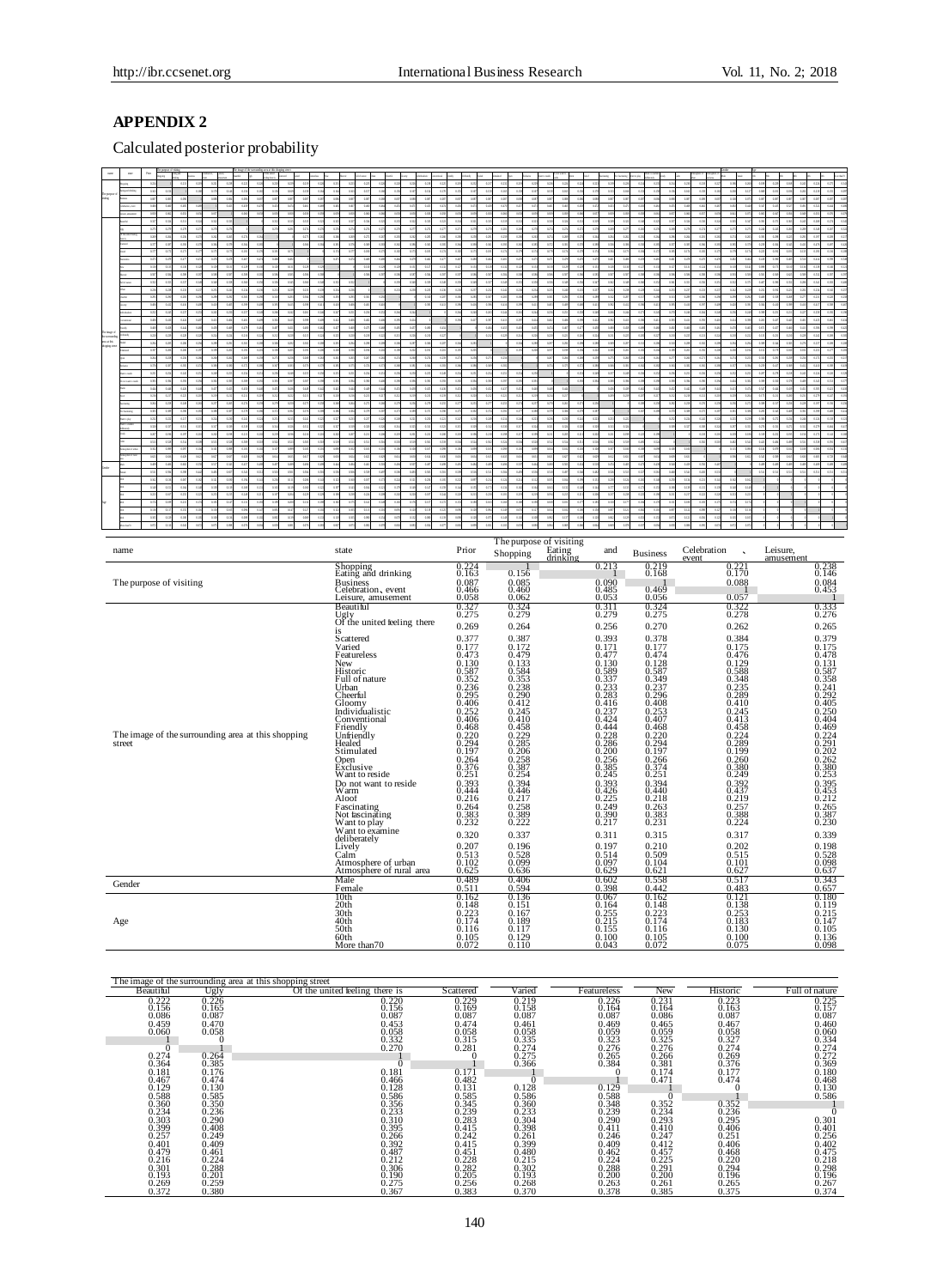| 0.254<br>0.389                                                                         | 0.251<br>0.392                                         |                                               | 0.256<br>0.393                                                  | 0.248<br>0.397                                         | $\begin{array}{c} 0.255 \\ 0.387 \end{array}$          | 0.250<br>0.398                                         | 0.251<br>0.391<br>0.251<br>0.394                                                                                 | 0.254<br>0.390                                              |
|----------------------------------------------------------------------------------------|--------------------------------------------------------|-----------------------------------------------|-----------------------------------------------------------------|--------------------------------------------------------|--------------------------------------------------------|--------------------------------------------------------|------------------------------------------------------------------------------------------------------------------|-------------------------------------------------------------|
|                                                                                        |                                                        |                                               |                                                                 |                                                        |                                                        |                                                        |                                                                                                                  |                                                             |
| $\begin{array}{c} 0.450 \\ 0.211 \\ 0.274 \end{array}$                                 | $0.440$<br>$0.219$<br>$0.259$                          |                                               | $\begin{array}{c} 0.455 \\ 0.212 \\ 0.279 \end{array}$          | $0.436$<br>$0.222$<br>$0.250$                          | $0.448$<br>$0.213$<br>$0.275$                          | $0.442$<br>$0.217$<br>$0.258$                          | $0.443$<br>$0.218$<br>$0.260$<br>$0.444$<br>$0.216$<br>$0.264$                                                   | $0.449$<br>$0.213$<br>$0.272$                               |
| 0.274<br>0.378<br>0.241<br>0.318<br>0.213<br>0.509<br>0.103<br>0.620<br>0.457<br>0.543 | $\begin{array}{c} 0.386 \\ 0.224 \\ 0.320 \end{array}$ |                                               | $\begin{array}{c} 0.372 \\ 0.251 \\ 0.314 \end{array}$          |                                                        |                                                        | $\begin{array}{c} 0.389 \\ 0.225 \\ 0.325 \end{array}$ | $\begin{array}{c} 0.386 \\ 0.227 \\ 0.327 \end{array}$<br>$\begin{array}{c} 0.384 \\ 0.233 \\ 0.319 \end{array}$ | $\begin{array}{c} 0.379 \\ 0.237 \\ 0.320 \end{array}$      |
|                                                                                        |                                                        |                                               |                                                                 | $\overline{0.392}$<br>$\overline{0.215}$               | $0.376$<br>$0.241$                                     |                                                        |                                                                                                                  |                                                             |
|                                                                                        |                                                        |                                               |                                                                 | 0.326                                                  | 0.312                                                  |                                                        |                                                                                                                  |                                                             |
|                                                                                        | $\begin{array}{c} 0.202 \\ 0.518 \\ 0.102 \end{array}$ |                                               | $\begin{array}{c} 0.219 \\ 0.502 \\ 0.107 \end{array}$          | $\begin{array}{c} 0.196 \\ 0.523 \\ 0.099 \end{array}$ | $\begin{array}{c} 0.216 \\ 0.505 \\ 0.105 \end{array}$ | $\begin{array}{c} 0.201 \\ 0.518 \\ 0.101 \end{array}$ | $\begin{array}{c} 0.202 \\ 0.519 \\ 0.098 \end{array}$<br>$\begin{array}{c} 0.207 \\ 0.513 \\ 0.102 \end{array}$ | $\overline{0.211}$<br>$\overline{0.511}$                    |
|                                                                                        |                                                        |                                               |                                                                 |                                                        |                                                        |                                                        |                                                                                                                  | 0.103                                                       |
|                                                                                        |                                                        |                                               |                                                                 | 0.635                                                  |                                                        |                                                        |                                                                                                                  |                                                             |
|                                                                                        | $0.629$<br>0.488<br>0.512                              |                                               | $0.614$<br>$0.497$<br>$0.503$                                   | 0.499                                                  | $\begin{array}{c} 0.617 \\ 0.496 \\ 0.504 \end{array}$ | $0.629$<br>$0.499$<br>$0.501$                          | $\begin{array}{c} 0.630 \\ 0.444 \\ 0.556 \end{array}$<br>$0.624$<br>$0.494$<br>$0.506$                          | $0.622$<br>$0.461$                                          |
|                                                                                        |                                                        |                                               |                                                                 | 0.501                                                  |                                                        |                                                        |                                                                                                                  | 0.539                                                       |
| $\begin{array}{c} 0.194 \\ 0.168 \\ 0.248 \end{array}$                                 | $\begin{array}{c} 0.141 \\ 0.131 \\ 0.211 \end{array}$ |                                               | $\begin{array}{c} 0.236 \\ 0.163 \\ 0.187 \end{array}$          | 0.111                                                  | $\begin{array}{c} 0.206 \\ 0.160 \\ 0.229 \end{array}$ | $\begin{array}{c} 0.143 \\ 0.122 \\ 0.229 \end{array}$ | $\begin{array}{c} 0.123 \\ 0.197 \\ 0.190 \end{array}$<br>$\begin{array}{c} 0.160 \\ 0.143 \\ 0.238 \end{array}$ | 0.187                                                       |
|                                                                                        |                                                        |                                               |                                                                 | 0.119<br>0.204                                         |                                                        |                                                        |                                                                                                                  | 0.164<br>0.224                                              |
|                                                                                        |                                                        |                                               |                                                                 |                                                        |                                                        |                                                        |                                                                                                                  | 0.141                                                       |
| $\begin{array}{c} 0.131 \\ 0.096 \\ 0.088 \end{array}$                                 | $\overline{0.183}$<br>$\overline{0.147}$               |                                               |                                                                 | $\overline{0.200}$<br>$\overline{0.147}$               | $\overline{0.132}$<br>$\overline{0.127}$               | $\begin{array}{c} 0.188 \\ 0.102 \\ 0.133 \end{array}$ | $\begin{array}{c} 0.182 \\ 0.123 \end{array}$<br>$\frac{0.175}{0.105}$                                           | 0.113                                                       |
|                                                                                        | 0.102                                                  |                                               | $\begin{array}{c} 0.189 \\ 0.085 \\ 0.082 \\ 0.058 \end{array}$ | 0.139                                                  | 0.069                                                  |                                                        | 0.118<br>0.105                                                                                                   | 0.090                                                       |
| 0.076                                                                                  | 0.084                                                  |                                               |                                                                 | 0.081                                                  | 0.076                                                  | 0.083                                                  | 0.067<br>0.073                                                                                                   | 0.082                                                       |
|                                                                                        |                                                        |                                               |                                                                 |                                                        |                                                        |                                                        |                                                                                                                  |                                                             |
|                                                                                        |                                                        |                                               |                                                                 |                                                        |                                                        |                                                        |                                                                                                                  |                                                             |
|                                                                                        |                                                        |                                               |                                                                 |                                                        |                                                        |                                                        |                                                                                                                  |                                                             |
| Urban                                                                                  | Cheerful                                               | Gloomy                                        | Individualistic                                                 | Conventional                                           | Friendly                                               | Unfriendly                                             | Healed                                                                                                           | Stimulated                                                  |
| 0.226                                                                                  | 0.220                                                  |                                               | 0.218                                                           |                                                        | 0.219                                                  | 0.232                                                  | 0.217                                                                                                            | 0.232                                                       |
| 0.160                                                                                  | 0.156                                                  | $\frac{0.226}{0.167}$                         | 0.154                                                           | $\begin{array}{c} 0.225 \\ 0.170 \end{array}$          | 0.155                                                  | 0.167                                                  | 0.158                                                                                                            | 0.165                                                       |
| 0.088                                                                                  | 0.087                                                  | 0.088                                         | 0.087                                                           | 0.087                                                  | 0.087                                                  | 0.087                                                  | 0.087                                                                                                            | 0.087                                                       |
| 0.464                                                                                  | 0.455                                                  | 0.471                                         | 0.453                                                           | 0.474                                                  | 0.456                                                  | 0.473                                                  | 0.458                                                                                                            | 0.470                                                       |
| 0.060                                                                                  | 0.058                                                  | 0.058                                         | 0.058                                                           | 0.058                                                  | 0.059                                                  | 0.059                                                  | 0.058                                                                                                            | 0.060                                                       |
| 0.325                                                                                  | 0.335                                                  | 0.322                                         |                                                                 | 0.323                                                  | 0.334                                                  | 0.321                                                  | 0.335                                                                                                            | 0.319                                                       |
| 0.275                                                                                  | 0.270                                                  | 0.277                                         | $0.333$<br>$0.272$                                              | 0.277                                                  | 0.271                                                  | 0.279                                                  | 0.270                                                                                                            | 0.281                                                       |
| 0.267                                                                                  | 0.283                                                  | 0.262                                         | 0.285                                                           | 0.260                                                  | 0.280                                                  | 0.258                                                  | 0.281                                                                                                            | 0.259                                                       |
| 0.383                                                                                  | 0.362                                                  | 0.386                                         | 0.363                                                           | 0.385                                                  | 0.364                                                  | 0.390                                                  | 0.361                                                                                                            | 0.393                                                       |
| 0.175                                                                                  | 0.182                                                  | 0.173                                         | 0.183                                                           | 0.174                                                  | 0.182                                                  | 0.173                                                  | 0.181                                                                                                            | 0.174                                                       |
| 0.480                                                                                  | 0.464                                                  | 0.479                                         | 0.462                                                           | 0.477                                                  | 0.467                                                  | 0.480                                                  | 0.464                                                                                                            | 0.481                                                       |
| 0.129                                                                                  | 0.129                                                  | 0.131                                         | 0.127                                                           | 0.132                                                  | 0.127                                                  | 0.133                                                  | 0.128                                                                                                            | 0.132                                                       |
| 0.587                                                                                  | 0.586                                                  | 0.587                                         | 0.584                                                           | 0.587                                                  | 0.587                                                  | 0.586                                                  | 0.587                                                                                                            | 0.584                                                       |
| $\mathbf{0}$                                                                           | 0.358                                                  | 0.348                                         | 0.359                                                           | 0.349                                                  | 0.358                                                  | 0.349                                                  |                                                                                                                  | 0.349                                                       |
|                                                                                        | 0.233                                                  | 0.238                                         | 0.235                                                           | 0.236                                                  | 0.236                                                  | 0.237                                                  | $0.357$<br>$0.232$                                                                                               | 0.242                                                       |
| 0.292                                                                                  | $\mathbf{1}$                                           | $\overline{0}$                                | 0.310                                                           | 0.287                                                  | 0.306                                                  | 0.285                                                  | 0.307                                                                                                            | 0.285                                                       |
| 0.410                                                                                  | $\overline{0}$                                         |                                               | 0.393                                                           | 0.413                                                  | 0.396                                                  | 0.416                                                  | 0.396                                                                                                            | 0.416                                                       |
| 0.252                                                                                  | 0.264                                                  | 0.244                                         | $\mathbf{1}$                                                    | $\boldsymbol{0}$                                       | 0.264                                                  | 0.240                                                  | 0.263                                                                                                            | 0.244                                                       |
| 0.406                                                                                  | 0.395                                                  | 0.414                                         | $\overline{0}$                                                  |                                                        | 0.394                                                  | 0.417                                                  | 0.397                                                                                                            | 0.413                                                       |
| 0.468                                                                                  | 0.485                                                  | 0.457                                         | 0.490                                                           | 0.454                                                  | $\mathbf{1}$                                           | $\boldsymbol{0}$                                       | 0.484                                                                                                            | 0.455                                                       |
| 0.222                                                                                  | 0.213                                                  | 0.226                                         | 0.210                                                           | 0.227                                                  | $\overline{0}$                                         |                                                        | 0.212                                                                                                            | 0.229                                                       |
| 0.289                                                                                  | 0.306                                                  | 0.287                                         | 0.306                                                           | 0.287                                                  | 0.304                                                  | 0.283                                                  |                                                                                                                  | $\boldsymbol{0}$                                            |
| 0.202                                                                                  | 0.190                                                  | 0.202                                         | 0.191                                                           | 0.201                                                  | 0.191                                                  | 0.205                                                  | $\overline{0}$                                                                                                   |                                                             |
| 0.265                                                                                  | 0.274                                                  | 0.260                                         | 0.274                                                           | 0.259                                                  | 0.273                                                  | 0.256                                                  | 0.273                                                                                                            | $\mathbf{1}$                                                |
|                                                                                        | 0.368                                                  |                                               |                                                                 |                                                        |                                                        |                                                        |                                                                                                                  | 0.256                                                       |
| 0.373<br>0.251                                                                         | 0.256                                                  | 0.381<br>0.250                                | 0.364<br>0.255                                                  | 0.383<br>0.249                                         | 0.366<br>0.254                                         | 0.386<br>0.251                                         | 0.369                                                                                                            | 0.382<br>0.251                                              |
| 0.400                                                                                  | 0.390                                                  | 0.396                                         | 0.391                                                           | 0.393                                                  | 0.392                                                  | 0.394                                                  | $0.254$<br>$0.390$                                                                                               | 0.397                                                       |
| 0.444                                                                                  | 0.453                                                  | 0.438                                         | 0.455                                                           | 0.436                                                  | 0.453                                                  | 0.436                                                  | 0.452                                                                                                            | 0.437                                                       |
|                                                                                        |                                                        |                                               |                                                                 | 0.219                                                  |                                                        |                                                        |                                                                                                                  |                                                             |
| 0.217                                                                                  | 0.212<br>0.279                                         | 0.219                                         | 0.213<br>0.279                                                  |                                                        | 0.212                                                  | 0.220                                                  | 0.212                                                                                                            | 0.221                                                       |
| 0.260                                                                                  |                                                        | 0.256                                         |                                                                 | 0.255                                                  | 0.277                                                  | 0.253                                                  | 0.277                                                                                                            | 0.253                                                       |
| 0.387                                                                                  | 0.373                                                  | 0.389                                         | 0.371                                                           | 0.390                                                  | 0.375                                                  | 0.392                                                  | 0.374                                                                                                            | 0.391                                                       |
| 0.226                                                                                  | 0.249                                                  | 0.221                                         | 0.250                                                           | 0.221                                                  | 0.247                                                  | 0.216                                                  | 0.249                                                                                                            | 0.214                                                       |
| 0.326                                                                                  | 0.314                                                  | 0.325                                         | 0.311                                                           | 0.323                                                  | 0.315                                                  | 0.329                                                  | 0.312                                                                                                            | 0.330                                                       |
| 0.206                                                                                  | 0.219                                                  | 0.201                                         | 0.221                                                           | 0.200                                                  | 0.218                                                  | 0.196                                                  | 0.218                                                                                                            | 0.198                                                       |
| 0.516                                                                                  | 0.503                                                  | 0.519                                         | 0.501                                                           | 0.519                                                  | 0.504                                                  | 0.524                                                  | 0.502                                                                                                            | 0.524                                                       |
| 0.101                                                                                  | 0.106                                                  | 0.100                                         | 0.107                                                           | 0.099                                                  | 0.106                                                  | 0.099                                                  | 0.105                                                                                                            | 0.099                                                       |
| 0.629                                                                                  | 0.614                                                  | 0.630                                         | 0.614                                                           | 0.630                                                  | 0.616                                                  | 0.634                                                  | 0.615                                                                                                            | 0.635                                                       |
| 0.503                                                                                  | 0.494                                                  | 0.507                                         | 0.497                                                           | 0.499                                                  | 0.491                                                  | 0.484                                                  | 0.489                                                                                                            | 0.496                                                       |
| 0.497                                                                                  | 0.506                                                  | 0.493                                         | 0.503                                                           | 0.501                                                  | 0.509                                                  | 0.516                                                  | 0.511                                                                                                            | 0.504                                                       |
| 0.173                                                                                  | 0.224                                                  | 0.121                                         | 0.256                                                           | 0.105                                                  | 0.232                                                  | 0.097                                                  | 0.214                                                                                                            | 0.124                                                       |
| 0.121                                                                                  | 0.179                                                  | 0.149                                         | 0.147                                                           | 0.159                                                  | 0.144                                                  | 0.155                                                  | 0.173                                                                                                            | 0.134                                                       |
| 0.209                                                                                  | 0.202                                                  | 0.220                                         | 0.187                                                           | 0.244                                                  | 0.220                                                  | 0.213                                                  | 0.230                                                                                                            | 0.181                                                       |
| 0.149                                                                                  | 0.163                                                  | 0.176                                         | 0.157                                                           | 0.172                                                  | 0.153                                                  | 0.180                                                  | 0.163                                                                                                            | 0.160                                                       |
| 0.116                                                                                  | 0.091                                                  | 0.120                                         | 0.119                                                           | 0.125                                                  | 0.096                                                  | 0.128                                                  | 0.094                                                                                                            | 0.149                                                       |
| 0.154                                                                                  | 0.078                                                  | 0.132                                         | 0.080                                                           | 0.119                                                  | 0.090                                                  | 0.128                                                  | 0.075                                                                                                            | 0.148                                                       |
| 0.078                                                                                  | 0.063                                                  | 0.083                                         | 0.054                                                           | 0.077                                                  | 0.065                                                  | 0.099                                                  | 0.051                                                                                                            | 0.103                                                       |
|                                                                                        |                                                        |                                               |                                                                 |                                                        |                                                        |                                                        |                                                                                                                  |                                                             |
|                                                                                        |                                                        |                                               |                                                                 |                                                        |                                                        |                                                        |                                                                                                                  |                                                             |
| Open                                                                                   | Exclusive                                              | Want to reside                                | Do not want to reside                                           | Warm                                                   | Aloof                                                  | Fascinating                                            | Not fascinating                                                                                                  | Want to play                                                |
| 0.219                                                                                  | 0.229                                                  | 0.226                                         | 0.224                                                           | 0.224                                                  | 0.223                                                  | 0.219                                                  | 0.226                                                                                                            | 0.214                                                       |
| 0.158                                                                                  | 0.167                                                  | 0.158                                         | 0.163                                                           | 0.156                                                  | 0.170                                                  | 0.153                                                  | 0.166                                                                                                            | 0.153                                                       |
| 0.088                                                                                  | 0.087                                                  | 0.087                                         | 0.088                                                           | 0.086                                                  | 0.088                                                  | 0.087                                                  | 0.087                                                                                                            | 0.087                                                       |
| 0.457                                                                                  | 0.471                                                  | 0.461                                         | 0.465                                                           | 0.458                                                  | 0.472                                                  | 0.453                                                  | 0.471                                                                                                            | 0.450                                                       |
| 0.058                                                                                  | 0.059                                                  | 0.059                                         | 0.059                                                           | 0.060                                                  | 0.057                                                  | 0.059                                                  | 0.059                                                                                                            | 0.058                                                       |
| 0.332                                                                                  | 0.323                                                  | $\frac{0.330}{0.274}$                         | $0.324$<br>$0.274$                                              | 0.331                                                  | 0.319                                                  | 0.339                                                  | $0.322$<br>$0.277$                                                                                               | 0.340                                                       |
| 0.269                                                                                  | 0.278                                                  |                                               |                                                                 | 0.272                                                  | 0.279                                                  | 0.269                                                  |                                                                                                                  | 0.265                                                       |
| 0.280                                                                                  | 0.263                                                  | 0.274                                         | 0.269                                                           | 0.276                                                  | 0.264                                                  | 0.284                                                  | 0.262<br>0.386                                                                                                   | 0.292                                                       |
| 0.365                                                                                  | 0.385                                                  | 0.372                                         | 0.381                                                           | 0.370                                                  | 0.388                                                  | 0.356                                                  |                                                                                                                  | 0.350                                                       |
| 0.179                                                                                  | 0.174                                                  | 0.179<br>0.471                                | 0.174<br>0.479                                                  | 0.178                                                  | 0.174                                                  | 0.184                                                  | 0.173<br>0.480                                                                                                   | 0.184<br>0.459                                              |
| 0.470                                                                                  | 0.475                                                  |                                               |                                                                 | 0.470                                                  | 0.475                                                  | 0.461                                                  |                                                                                                                  |                                                             |
| 0.128                                                                                  | 0.133                                                  | 0.130                                         | 0.129                                                           | 0.129                                                  | 0.131                                                  | 0.128                                                  | 0.130                                                                                                            | 0.127                                                       |
| 0.588                                                                                  | 0.586                                                  | 0.586<br>0.356                                | 0.587<br>0.349                                                  | 0.586                                                  | 0.585                                                  | 0.587                                                  | $0.587$<br>$0.349$                                                                                               | 0.588                                                       |
| 0.355                                                                                  | 0.350                                                  |                                               |                                                                 | 0.356                                                  | 0.347                                                  | 0.362                                                  |                                                                                                                  | 0.360                                                       |
| 0.236                                                                                  | 0.234                                                  | $\begin{array}{c} 0.235 \\ 0.301 \end{array}$ | 0.240<br>0.293                                                  | 0.235<br>0.301                                         | $\begin{array}{c} 0.237 \\ 0.289 \end{array}$          | 0.232                                                  | $0.238$<br>$0.287$<br>$0.412$<br>$0.244$                                                                         | $0.300$<br>0.229<br>0.317<br>0.386<br>0.271<br>0.386        |
| 0.306<br>0.399                                                                         | 0.289<br>0.411                                         |                                               | 0.409                                                           | 0.400                                                  | 0.411                                                  | 0.312                                                  |                                                                                                                  |                                                             |
| 0.261                                                                                  | 0.244                                                  | 0.301<br>0.403<br>0.256<br>0.402              | 0.251                                                           | 0.258                                                  |                                                        | 0.392<br>0.266                                         |                                                                                                                  |                                                             |
| 0.397                                                                                  | 0.414                                                  |                                               | 0.406                                                           | 0.399                                                  | $0.248$<br>$0.412$                                     | 0.392                                                  | 0.413                                                                                                            |                                                             |
| 0.483                                                                                  | 0.455                                                  | 0.474                                         | 0.467                                                           | 0.477                                                  | 0.458                                                  | 0.490                                                  | 0.458                                                                                                            |                                                             |
| 0.214                                                                                  | 0.226                                                  | 0.220                                         | 0.221                                                           | 0.216                                                  |                                                        |                                                        | 0.225                                                                                                            |                                                             |
| 0.304                                                                                  | 0.288                                                  | 0.297                                         | 0.292                                                           | 0.299                                                  | $0.438$<br>$0.224$<br>$0.288$<br>$0.202$               | 0.211<br>0.309                                         | 0.287                                                                                                            | $0.498$<br>$0.205$<br>$0.315$                               |
| 0.191                                                                                  | 0.200                                                  |                                               | 0.199                                                           | 0.194                                                  |                                                        | 0.188                                                  |                                                                                                                  |                                                             |
| 1                                                                                      | $\mathbf{0}$                                           | $\frac{0.197}{0.267}$                         | 0.266                                                           | 0.269                                                  |                                                        | 0.275                                                  |                                                                                                                  |                                                             |
| $\mathbf{0}$                                                                           | $\mathbf{1}$                                           | 0.374                                         | 0.375                                                           | 0.372                                                  | $0.259$<br>$0.380$                                     | 0.366                                                  |                                                                                                                  |                                                             |
| 0.254                                                                                  | 0.250                                                  | $\mathbf{1}$                                  | $\mathbf{0}$                                                    | 0.253                                                  | 0.249                                                  | 0.257                                                  |                                                                                                                  |                                                             |
| 0.395                                                                                  | 0.391                                                  | $\mathbf{0}$                                  | $\mathbf{1}$                                                    | 0.393                                                  | 0.394                                                  | 0.388                                                  | $0.287$<br>0.201<br>0.260<br>0.381<br>0.249<br>0.396                                                             | 0.182<br>0.182<br>0.281<br>0.362<br>0.256<br>0.389<br>0.462 |
| 0.452                                                                                  | 0.440                                                  | 0.448                                         | 0.444                                                           | $\mathbf{1}$                                           | $\overline{0}$                                         | 0.456                                                  | 0.439                                                                                                            |                                                             |
| 0.212                                                                                  | 0.219                                                  | 0.214                                         | 0.217                                                           | $\boldsymbol{0}$                                       | $\mathbf{1}$                                           | 0.209                                                  | 0.219                                                                                                            |                                                             |
| 0.274                                                                                  | 0.257                                                  | 0.270                                         | 0.261                                                           | 0.271                                                  | 0.256                                                  | $\mathbf{1}$                                           | $\mathbf{0}$                                                                                                     | $0.207$<br>$0.288$                                          |
| 0.377                                                                                  | 0.388                                                  | 0.379                                         | 0.386                                                           | 0.379                                                  | 0.387                                                  | $\overline{0}$                                         | $\mathbf{1}$                                                                                                     | 0.367                                                       |
|                                                                                        | 0.223                                                  | 0.236                                         | 0.230                                                           | 0.241                                                  | 0.223                                                  | 0.253                                                  | 0.222                                                                                                            | $\mathbf{1}$                                                |
| $0.246$<br>$0.317$                                                                     | 0.324                                                  | 0.321                                         | 0.324                                                           | 0.320                                                  | 0.320                                                  | 0.313                                                  | 0.324                                                                                                            | $\overline{0}$                                              |
| 0.217                                                                                  | 0.199                                                  | 0.211                                         | 0.205                                                           | 0.211                                                  | 0.202                                                  | 0.221                                                  | 0.199                                                                                                            | 0.225                                                       |
| 0.504                                                                                  | 0.520                                                  | 0.512                                         | 0.514                                                           | 0.511                                                  | 0.516                                                  | 0.502                                                  | $\frac{0.519}{0.100}$                                                                                            | 0.495                                                       |
| 0.105                                                                                  | 0.099                                                  | 0.104                                         | 0.102                                                           | 0.103                                                  | 0.100                                                  | 0.107                                                  |                                                                                                                  | 0.108                                                       |
| 0.616                                                                                  | 0.631                                                  | 0.621                                         | 0.627                                                           | 0.622                                                  |                                                        | 0.612                                                  | 0.631                                                                                                            | 0.607                                                       |
| 0.507                                                                                  | 0.464                                                  | 0.490                                         | 0.503                                                           | 0.454                                                  | $0.629$<br>$0.518$                                     | 0.474                                                  | $0.485$<br>$0.515$                                                                                               | $0.473$<br>$0.527$                                          |
| 0.493                                                                                  | 0.536                                                  | 0.510                                         | 0.497                                                           | 0.546                                                  | 0.482                                                  | 0.526                                                  |                                                                                                                  |                                                             |

0.214 0.112 0.185 0.164 0.199 0.131 0.238 0.124 0.265 0.162 0.164 0.163 0.132 0.148 0.144 0.177 0.133 0.173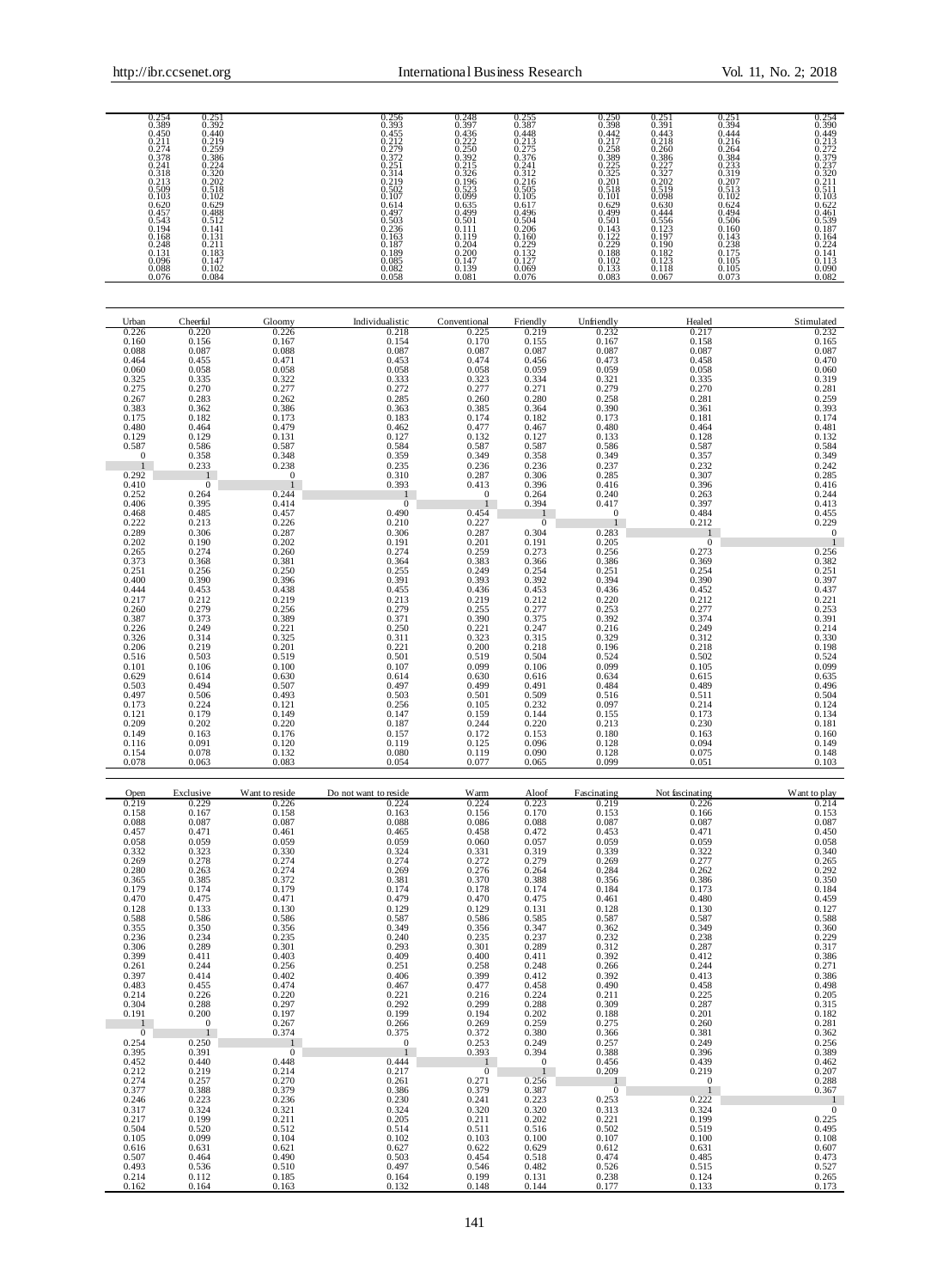| 0.219<br>0.168<br>0.076<br>0.102<br>0.059                                                                                                                                                                                                                                                                                                                                                                                                                                                           | 0.219<br>0.190<br>0.127<br>0.108<br>0.080                                                                                                                                                                                                                                                                                                                                                                                                                                                                                        | 0.194<br>0.168<br>0.104<br>0.092<br>0.094                                                                                                                                                                                                                                                                                                                                                                                                                                                                                 | 0.215<br>0.181<br>0.102<br>0.137<br>0.069                                                                                                                                                                                                                                                                                                                                                                                                                                                                                                                                                                       | 0.211<br>0.206<br>0.177<br>0.185<br>0.100<br>0.150<br>0.100<br>0.120<br>0.066<br>0.064                                                                                                                                                                                                                                                                                                                                                                                                                 |                                                                                                                                                                                                                                                                                                                                                                                                                                                                                                                                                                    | 0.217<br>0.150<br>0.087<br>0.062<br>0.069                                                                                                                                                                                                                                                                                                                                                                                                                                                                                                        | $\begin{array}{c} 0.238 \\ 0.177 \end{array}$<br>0.121<br>0.129<br>0.078                                                                                                                                                                                                                                                                                                                                                                                                                                                                          | 0.225<br>0.184<br>0.062<br>0.053<br>0.037                                                                                                                                                                                                                                                                                                                                                                                                                                                                                           |
|-----------------------------------------------------------------------------------------------------------------------------------------------------------------------------------------------------------------------------------------------------------------------------------------------------------------------------------------------------------------------------------------------------------------------------------------------------------------------------------------------------|----------------------------------------------------------------------------------------------------------------------------------------------------------------------------------------------------------------------------------------------------------------------------------------------------------------------------------------------------------------------------------------------------------------------------------------------------------------------------------------------------------------------------------|---------------------------------------------------------------------------------------------------------------------------------------------------------------------------------------------------------------------------------------------------------------------------------------------------------------------------------------------------------------------------------------------------------------------------------------------------------------------------------------------------------------------------|-----------------------------------------------------------------------------------------------------------------------------------------------------------------------------------------------------------------------------------------------------------------------------------------------------------------------------------------------------------------------------------------------------------------------------------------------------------------------------------------------------------------------------------------------------------------------------------------------------------------|--------------------------------------------------------------------------------------------------------------------------------------------------------------------------------------------------------------------------------------------------------------------------------------------------------------------------------------------------------------------------------------------------------------------------------------------------------------------------------------------------------|--------------------------------------------------------------------------------------------------------------------------------------------------------------------------------------------------------------------------------------------------------------------------------------------------------------------------------------------------------------------------------------------------------------------------------------------------------------------------------------------------------------------------------------------------------------------|--------------------------------------------------------------------------------------------------------------------------------------------------------------------------------------------------------------------------------------------------------------------------------------------------------------------------------------------------------------------------------------------------------------------------------------------------------------------------------------------------------------------------------------------------|---------------------------------------------------------------------------------------------------------------------------------------------------------------------------------------------------------------------------------------------------------------------------------------------------------------------------------------------------------------------------------------------------------------------------------------------------------------------------------------------------------------------------------------------------|-------------------------------------------------------------------------------------------------------------------------------------------------------------------------------------------------------------------------------------------------------------------------------------------------------------------------------------------------------------------------------------------------------------------------------------------------------------------------------------------------------------------------------------|
|                                                                                                                                                                                                                                                                                                                                                                                                                                                                                                     | Want to examine deliberately                                                                                                                                                                                                                                                                                                                                                                                                                                                                                                     | 0.235<br>0.158<br>0.086<br>0.461<br>0.061<br>0.325<br>0.276<br>0.264<br>0.385<br>0.172<br>0.481<br>0.133<br>0.586<br>0.352<br>0.241<br>0.290<br>0.413<br>0.245<br>0.411<br>0.460<br>0.227<br>0.286<br>0.204<br>0.261<br>0.382<br>0.252<br>0.398<br>0.445<br>0.217<br>0.258<br>0.389<br>$\mathbf{0}$<br>0.199<br>0.524<br>0.099<br>0.634<br>0.439<br>0.561<br>0.140<br>0.153<br>0.190<br>0.170<br>0.101<br>0.153<br>0.094                                                                                                  | Lively<br>0.214<br>0.156<br>0.088<br>0.455<br>0.057<br>0.337<br>0.269<br>0.286<br>0.357<br>0.185<br>0.461<br>0.127<br>0.586<br>0.361<br>0.233<br>0.313<br>0.395<br>0.270<br>0.393<br>0.492<br>0.210<br>0.310<br>0.189<br>0.277<br>0.363<br>0.256<br>0.390<br>0.452<br>0.212<br>0.282<br>0.370<br>0.252<br>0.309<br>$\mathbf{1}$<br>$\overline{0}$<br>0.108<br>0.609<br>0.540<br>0.460<br>0.250<br>0.180<br>0.211<br>0.131<br>0.097<br>0.073<br>0.058                                                                                                                                                            | Calm<br>0.230<br>0.162<br>0.087<br>0.468<br>0.060<br>0.324<br>0.278<br>0.264<br>0.385<br>0.174<br>0.478<br>0.131<br>0.586<br>0.351<br>0.237<br>0.289<br>0.410<br>0.246<br>0.411<br>0.460<br>0.225<br>0.288<br>0.201<br>0.260<br>0.382<br>0.251<br>0.394<br>0.442<br>0.218<br>0.258<br>0.388<br>0.224<br>0.327<br>$\mathbf{0}$<br>1<br>0.100<br>0.631<br>0.459<br>0.541<br>0.134<br>0.139<br>0.217<br>0.180<br>0.122<br>0.121<br>0.086                                                                  |                                                                                                                                                                                                                                                                                                                                                                                                                                                                                                                                                                    | Atmosphere of urban<br>0.218<br>0.158<br>0.089<br>0.462<br>0.057<br>0.330<br>0.274<br>0.281<br>0.366<br>0.182<br>0.470<br>0.124<br>0.588<br>0.356<br>0.233<br>0.306<br>0.397<br>0.264<br>0.393<br>0.485<br>0.213<br>0.302<br>0.192<br>0.271<br>0.365<br>0.256<br>0.390<br>0.449<br>0.212<br>0.276<br>0.375<br>0.245<br>0.308<br>0.218<br>0.502<br>$\mathbf{1}$<br>$\overline{0}$<br>0.550<br>0.450<br>0.231<br>0.115<br>0.222<br>0.183<br>0.098<br>0.056<br>0.095                                                                                |                                                                                                                                                                                                                                                                                                                                                                                                                                                                                                                                                   | Atmosphere of rural area<br>0.227<br>0.163<br>0.087<br>0.467<br>0.059<br>0.324<br>0.277<br>0.265<br>0.383<br>0.175<br>0.476<br>0.131<br>0.586<br>0.351<br>0.237<br>0.290<br>0.409<br>0.248<br>0.410<br>0.461<br>0.224<br>0.289<br>0.200<br>0.261<br>0.380<br>0.250<br>0.394<br>0.443<br>0.218<br>0.259<br>0.387<br>0.226<br>0.324<br>0.201<br>0.518<br>$\mathbf{0}$<br>$\mathbf{1}$<br>0.467<br>0.533<br>0.141<br>0.139<br>0.220<br>0.175<br>0.127<br>0.123<br>0.074                                                                |
| Gender                                                                                                                                                                                                                                                                                                                                                                                                                                                                                              |                                                                                                                                                                                                                                                                                                                                                                                                                                                                                                                                  |                                                                                                                                                                                                                                                                                                                                                                                                                                                                                                                           |                                                                                                                                                                                                                                                                                                                                                                                                                                                                                                                                                                                                                 |                                                                                                                                                                                                                                                                                                                                                                                                                                                                                                        | Age                                                                                                                                                                                                                                                                                                                                                                                                                                                                                                                                                                |                                                                                                                                                                                                                                                                                                                                                                                                                                                                                                                                                  |                                                                                                                                                                                                                                                                                                                                                                                                                                                                                                                                                   |                                                                                                                                                                                                                                                                                                                                                                                                                                                                                                                                     |
| Male<br>0.186<br>0.200<br>0.100<br>0.492<br>0.041<br>0.305<br>0.275<br>0.274<br>0.385<br>0.179<br>0.482<br>0.118<br>0.593<br>0.332<br>0.242<br>0.299<br>0.420<br>$0.256$<br>0.414<br>0.470<br>0.218<br>0.294<br>$0.200$<br>$0.274$<br>0.357<br>$\begin{array}{c} 0.252 \\ 0.404 \end{array}$<br>0.413<br>0.229<br>0.256<br>0.381<br>$\begin{array}{c} 0.225 \\ 0.287 \end{array}$<br>0.229<br>0.482<br>0.115<br>0.596<br>$\boldsymbol{0}$<br>0.162<br>0.148<br>$0.223$<br>$0.174$<br>0.116<br>0.105 | Female<br>0.260<br>$0.127$<br>0.127<br>0.075<br>0.440<br>0.075<br>0.347<br>0.275<br>0.265<br>$0.370$<br>$0.174$<br>$0.464$<br>0.141<br>0.580<br>$0.371$<br>$0.229$<br>0.292<br>0.391<br>$\begin{array}{c} 0.248 \\ 0.398 \\ 0.465 \\ 0.222 \\ 0.294 \\ 0.194 \\ 0.255 \\ 0.394 \\ 0.251 \end{array}$<br>0.382<br>$\begin{array}{c} 0.474 \\ 0.204 \end{array}$<br>0.272<br>0.386<br>0.239<br>0.351<br>0.186<br>0.543<br>0.090<br>0.652<br>$\boldsymbol{0}$<br>$\mathbf{1}$<br>0.162<br>0.148<br>0.223<br>0.174<br>0.116<br>0.105 | 10th<br>0.188<br>0.068<br>0.087<br>0.347<br>0.065<br>0.391<br>0.240<br>0.393<br>$0.258$<br>$0.225$<br>0.418<br>0.098<br>0.581<br>0.407<br>0.252<br>0.408<br>0.304<br>$0.399$<br>0.263<br>0.671<br>0.133<br>0.389<br>0.152<br>$0.350$<br>0.259<br>0.287<br>$0.399$<br>$0.547$<br>$0.175$<br>$\begin{array}{c} 0.388 \\ 0.295 \end{array}$<br>0.380<br>0.276<br>0.319<br>0.425<br>0.146<br>0.545<br>0.489<br>0.511<br>1<br>$\boldsymbol{0}$<br>$\boldsymbol{0}$<br>$\boldsymbol{0}$<br>$\boldsymbol{0}$<br>$\boldsymbol{0}$ | 20th<br>0.229<br>0.181<br>0.087<br>$0.435$<br>$0.047$<br>$0.371$<br>0.245<br>0.298<br>$0.304$<br>$0.192$<br>$0.390$<br>$0.173$<br>0.569<br>$\begin{array}{c} 0.390 \\ 0.192 \end{array}$<br>0.358<br>0.410<br>$\begin{array}{c} 0.251 \\ 0.437 \\ 0.457 \\ 0.231 \\ 0.344 \\ 0.179 \\ 0.291 \\ 0.417 \end{array}$<br>$\!\!\!\begin{array}{c} 0.278\\ 0.350 \end{array}\!\!\!\!$<br>0.444<br>0.211<br>0.317<br>0.345<br>0.272<br>0.331<br>0.252<br>0.484<br>0.079<br>0.589<br>0.489<br>0.511<br>$\boldsymbol{0}$<br>$\mathbf{1}$<br>$\boldsymbol{0}$<br>$\boldsymbol{0}$<br>$\boldsymbol{0}$<br>$\boldsymbol{0}$ | 30th<br>0.168<br>0.186<br>0.087<br>0.527<br>0.056<br>0.363<br>0.260<br>$0.225$<br>$0.345$<br>0.181<br>0.485<br>0.110<br>$0.625$<br>0.352<br>0.221<br>0.268<br>0.399<br>$0.333$<br>0.211<br>0.443<br>0.460<br>0.210<br>0.303<br>$0.160$<br>0.259<br>0.369<br>0.218<br>0.378<br>0.419<br>0.200<br>0.256<br>0.408<br>0.234<br>0.272<br>0.195<br>0.499<br>0.102<br>0.615<br>0.489<br>0.511<br>$\boldsymbol{0}$<br>$\mathbf{0}$<br>$\mathbf{1}$<br>$\boldsymbol{0}$<br>$\boldsymbol{0}$<br>$\boldsymbol{0}$ | 40th<br>0.243<br>0.202<br>$0.087$<br>$0.491$<br>$0.049$<br>$0.245$<br>0.289<br>0.289<br>0.433<br>0.433<br>0.135<br>0.510<br>0.136<br>$0.589$<br>$0.286$<br>$0.202$<br>0.277<br>$\begin{array}{c} 0.410 \\ 0.227 \\ 0.401 \\ 0.413 \\ 0.228 \\ 0.276 \\ 0.182 \\ 0.256 \\ 0.412 \\ 0.243 \\ 0.409 \\ 0.451 \\ 0.231 \\ 0.228 \\ 0.391 \end{array}$<br>$0.246$<br>$0.312$<br>0.156<br>0.531<br>0.108<br>$\begin{array}{c} 0.630 \\ 0.489 \end{array}$<br>0.511<br>$\bf{0}$<br>$\boldsymbol{0}$<br>$\mathbf{0}$<br>$\mathbf{1}$<br>$\overline{0}$<br>$\boldsymbol{0}$ | 50th<br>0.224<br>0.218<br>0.087<br>$\begin{array}{c} 0.522 \\ 0.053 \end{array}$<br>0.268<br>0.348<br>0.197<br>0.476<br>0.193<br>0.414<br>0.138<br>0.532<br>0.341<br>0.234<br>0.231<br>0.417<br>$\begin{array}{c} 0.258 \\ 0.435 \end{array}$<br>0.386<br>0.242<br>0.237<br>0.253<br>0.172<br>0.410<br>0.224<br>0.345<br>$\begin{array}{c} 0.383 \\ 0.279 \end{array}$<br>0.197<br>0.399<br>0.124<br>0.279<br>0.172<br>0.538<br>0.086<br>0.683<br>0.489<br>0.511<br>$\mathbf{0}$<br>$\boldsymbol{0}$<br>0<br>$\mathbf{0}$<br>1<br>$\overline{0}$ | 60th<br>0.275<br>0.155<br>0.087<br>0.444<br>0.076<br>$\begin{array}{c} 0.274 \\ 0.267 \end{array}$<br>0.209<br>0.497<br>0.116<br>0.599<br>0.146<br>0.587<br>0.303<br>0.345<br>0.220<br>0.508<br>$\begin{array}{c} 0.192 \\ 0.461 \\ 0.399 \\ 0.269 \\ 0.209 \\ 0.277 \\ 0.255 \\ 0.388 \\ 0.220 \end{array}$<br>0.513<br>0.421<br>0.247<br>0.156<br>0.469<br>0.118<br>0.464<br>0.143<br>0.591<br>0.054<br>0.728<br>0.489<br>0.511<br>$\boldsymbol{0}$<br>$\boldsymbol{0}$<br>$\mathbf{0}$<br>$\boldsymbol{0}$<br>$\boldsymbol{0}$<br>$\mathbf{1}$ | More than 70<br>0.343<br>$\begin{array}{c} 0.097 \\ 0.087 \end{array}$<br>0.486<br>0.079<br>0.345<br>$0.322$<br>$0.217$<br>0.426<br>0.188<br>0.549<br>0.121<br>0.597<br>0.400<br>0.257<br>0.258<br>0.467<br>$\begin{array}{c} 0.190 \\ 0.434 \\ 0.425 \\ 0.305 \\ 0.208 \\ 0.283 \\ 0.217 \\ 0.419 \\ 0.329 \\ 0.377 \end{array}$<br>0.410<br>0.191<br>0.256<br>0.414<br>0.121<br>0.417<br>0.168<br>0.617<br>0.135<br>0.648<br>0.489<br>0.511<br>$\boldsymbol{0}$<br>$\boldsymbol{0}$<br>$\mathbf{0}$<br>0<br>0<br>$\boldsymbol{0}$ |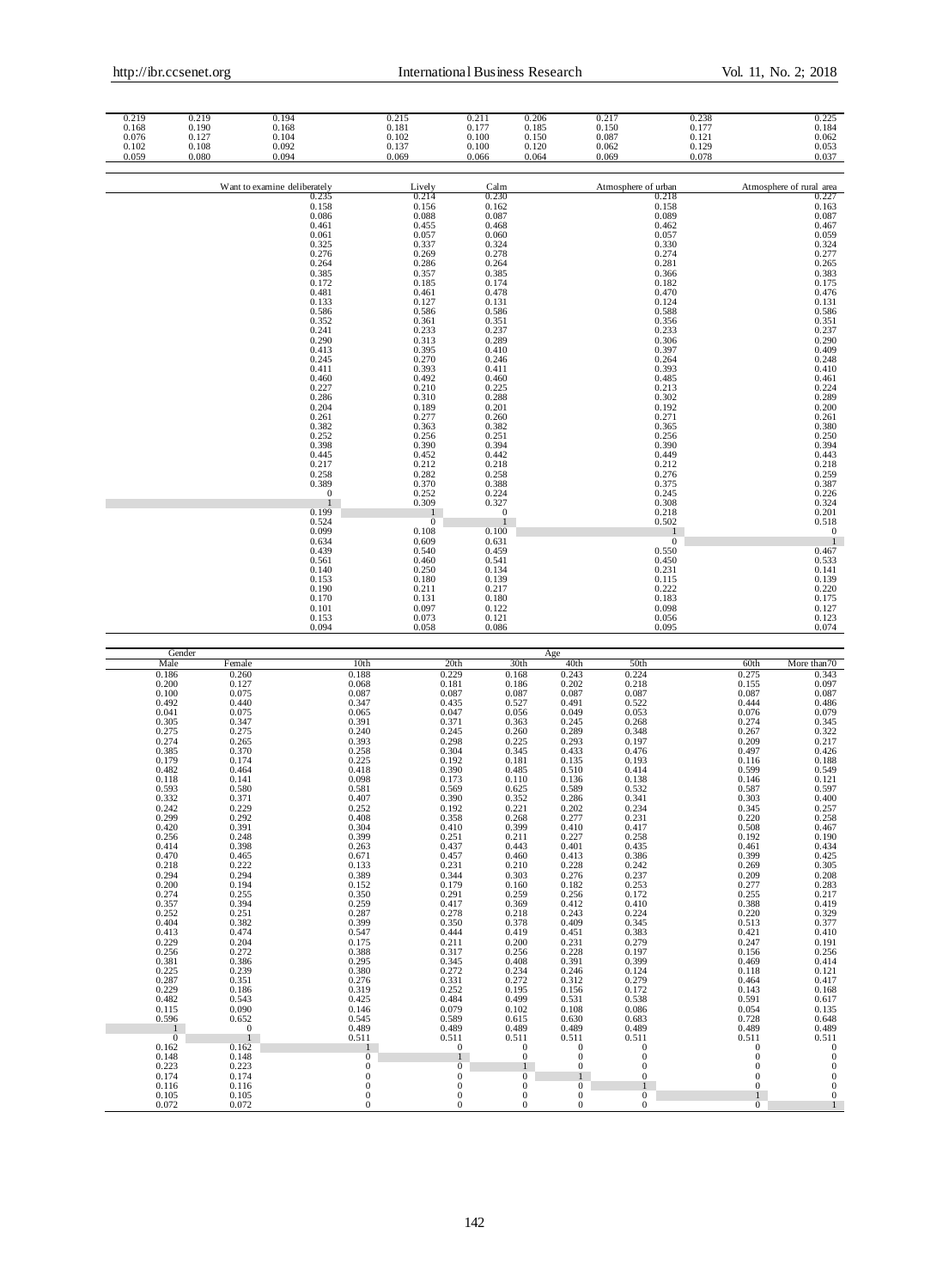# **APPENDIX 3**

# **Difference of probability**

| $\sim$                                         | <b>Made</b>               | Prior  |            |                       |             |        |                |         |          |             |           |            |                 |              |             |                  |                   |       |          |              |       |          |             |              |             |            |          |          |                   |          |                     |                 |            |              |            |             |                       |             |                 |         |              |                        |  |
|------------------------------------------------|---------------------------|--------|------------|-----------------------|-------------|--------|----------------|---------|----------|-------------|-----------|------------|-----------------|--------------|-------------|------------------|-------------------|-------|----------|--------------|-------|----------|-------------|--------------|-------------|------------|----------|----------|-------------------|----------|---------------------|-----------------|------------|--------------|------------|-------------|-----------------------|-------------|-----------------|---------|--------------|------------------------|--|
|                                                |                           |        |            |                       |             |        |                |         |          |             |           |            |                 |              |             |                  |                   |       |          |              |       |          |             |              |             |            |          |          |                   |          |                     |                 |            |              |            |             |                       |             |                 |         |              |                        |  |
|                                                | point-long-size           |        |            |                       |             |        | A/M            |         |          |             |           |            |                 |              |             |                  |                   |       |          |              |       |          |             |              |             |            |          |          |                   |          |                     |                 |            |              |            |             |                       |             |                 |         |              |                        |  |
| The parameters<br>Institute                    |                           |        |            |                       |             |        | $-0.005$       |         |          |             |           |            |                 |              |             |                  |                   |       |          |              |       |          |             |              |             |            |          |          |                   |          |                     |                 |            | 4.07         |            |             |                       |             |                 |         | <b>COL</b>   | o.xx                   |  |
|                                                | <b>MAGAZIN</b>            |        |            |                       |             | ARC    | <b>AND</b>     |         |          |             |           |            |                 |              |             |                  |                   |       |          |              |       |          |             |              |             |            |          |          |                   |          |                     |                 |            |              |            |             |                       |             |                 |         |              |                        |  |
|                                                | <b><i>Alan amount</i></b> |        | CLOSE      | 4.000<br>-nm          |             |        | <b>O/RE</b>    | 1.00    | -AMP     | contr       |           | <b>COL</b> | $-0.005$        |              |             | <b>Address</b>   | C-300             |       |          |              |       | A card   |             | <b>CORP.</b> |             |            |          |          | 0.005             |          | COMP.               | 0.003           | $-0.005$   | 0.005        | $-0.352$   | <b>COL</b>  |                       | ozo         |                 |         | <b>AND</b>   | ost<br>$-0.006$        |  |
|                                                |                           |        |            |                       |             |        |                |         |          |             |           |            |                 |              |             |                  |                   |       |          |              |       |          |             |              |             |            |          |          |                   |          |                     |                 |            |              |            |             |                       |             |                 |         |              |                        |  |
|                                                |                           | 0.775  | 0.30       | 0.006<br>0.35         |             |        |                |         | $-0.00$  | cons        | 1,448     | 0.30       | 0.005           | $-0.05$      | -000        | com              | ozn               |       |          | C-SEP        |       | $-0.005$ | 0.00        | <b>AND</b>   |             | $-0.325$   | $-0.00$  | AB.      | 0.306             |          | 0.32<br>-009        | 0.001           | $-0.00$    | 0.001        | -non       | <b>COL</b>  | <b>COL</b>            | $-0.07$     |                 |         |              | 0.328<br>ozn           |  |
|                                                |                           |        |            |                       |             |        |                |         |          |             |           |            |                 |              |             |                  |                   |       |          |              |       |          |             |              |             |            |          |          |                   |          |                     |                 |            |              |            |             |                       |             |                 |         |              | ose                    |  |
|                                                |                           |        |            |                       |             |        |                |         |          |             |           |            | 4.00            |              |             |                  |                   |       |          |              |       |          |             |              |             |            |          |          |                   |          |                     |                 |            |              |            |             |                       |             |                 |         |              |                        |  |
|                                                |                           |        | <b>AND</b> | 4.000                 |             | A RF   | <b>CONTROL</b> |         |          |             |           |            | 4.000           |              |             |                  |                   |       |          |              |       |          |             |              |             |            |          |          | <b>ANY</b>        |          | A39<br><b>COL</b>   | A RD            |            | 4.00         |            |             |                       |             |                 |         |              | one                    |  |
|                                                |                           | 0.477  | 0.306      | 0.006<br>0.35         | C-CATH      | 0.008  | A-May          |         |          |             |           |            | A card          | <b>0.500</b> | -600        | <b>Address</b>   | C-TEL             |       |          |              |       |          |             | <b>AND</b>   |             | $-0.002$   | A COV    | AB.      | ome               | 100      | $-0014$<br>O/MY     | -0.009          | <b>AM</b>  | 1,000        | - Children | <b>CORP</b> | 49.93                 | om          | <b>AND</b>      |         | <b>CLOSE</b> | 0.126<br>om            |  |
|                                                |                           |        |            | 0.000                 |             | A rest | $-0.005$       |         |          |             |           | <b>AN</b>  |                 |              |             |                  | A-MA              |       |          |              |       | 4.000    |             | <b>ANY</b>   | <b>ARCH</b> | <b>AND</b> | 4.00     |          | <b>CORP</b>       |          | 0.30<br>-now        | A ROL           | <b>AND</b> | <b>ACCO</b>  |            |             |                       |             |                 |         |              | ozu                    |  |
|                                                |                           | A WO   | <b>AND</b> | <b>A COVE</b><br>0.35 | <b>COLD</b> | 0.001  | oxe            | $-0.08$ |          |             |           |            |                 |              |             | 4,444            | <b>CONTR</b>      |       |          |              |       |          |             | <b>COM</b>   |             | -now       |          |          | A-MFT             |          | 0.301<br><b>COL</b> | 0.001           |            | 1000         | <b>AMP</b> |             | <b>AND</b>            | <b>AND</b>  | AM <sup>2</sup> |         |              | oze                    |  |
|                                                |                           |        |            | eccs                  |             |        |                |         |          |             |           |            |                 |              |             |                  |                   |       |          |              |       |          |             |              |             |            |          |          | ozn               |          | $-0.30$             |                 |            |              |            |             |                       |             |                 |         |              | ose                    |  |
|                                                |                           |        |            | 4.000<br><b>AM</b>    |             |        | A-MA           |         |          | <b>CONT</b> |           |            |                 |              |             |                  | <b>CONTRACTOR</b> |       |          |              |       | 4.000    |             | <b>COL</b>   |             |            |          |          | <b>CORP</b>       |          | COMP.               | A BOT           | <b>AND</b> | 1,000        | <b>AM</b>  |             |                       |             |                 |         |              | 0.130<br><b>AND</b>    |  |
|                                                |                           | 0.20   | $-0.39$    | $-0.053$<br>ozen      | $^{60}$     | 0.004  | ozo            |         | 0.33     | $-0012$     |           |            | $-0.000$        | 0.58         | con         | 1,440            |                   |       | 0.55     |              |       | 0.052    | A BO        | 0.055        |             | 0.30       | $-0.000$ | 0.01     | O.Th              |          | corp<br>$-0.30$     | 0.007           | 0.00       | 4.00         | - Grant    | -non        | 1.00<br>$-0.32$       | 0.117       | oan             |         | $-0.053$     | ozw<br>0.00            |  |
|                                                |                           |        |            |                       |             |        |                |         |          |             |           |            |                 |              |             |                  |                   |       |          |              |       |          |             |              |             |            |          |          |                   |          |                     |                 |            |              |            |             |                       |             |                 |         |              | 0.305                  |  |
|                                                |                           | A TOT  | <b>AND</b> | om<br>100             |             | A RF   | <b>COMP</b>    |         |          | -new        |           | <b>AND</b> | 4.000           | 0.58         |             |                  |                   |       |          |              |       |          |             |              |             | om.        | 4.00     |          | A/MV              |          |                     | 0.007           | <b>COM</b> | 4.000        | <b>AN</b>  | <b>ANY</b>  |                       | 6.15        | A/MW            |         |              |                        |  |
|                                                |                           |        | <b>COL</b> | 1,000<br><b>AM</b>    |             | A BOT  | <b>AND</b>     |         |          |             |           |            | 4.00            |              |             |                  |                   |       |          |              |       |          |             |              |             | -nm        |          | $\Delta$ | <b>CONTRACTOR</b> |          | COMP.               | Am-             |            | 4.00         |            |             |                       | 49.937      |                 |         |              | ozer<br><b>CONTROL</b> |  |
|                                                |                           |        |            |                       |             |        |                |         |          |             |           |            |                 |              |             |                  |                   |       |          |              |       |          |             |              |             |            |          |          |                   |          |                     |                 |            | 4.000        |            |             |                       | A W         |                 |         |              |                        |  |
|                                                | General                   |        |            |                       |             |        |                |         |          |             |           |            | 4.00            |              | -000        | A card           |                   |       |          |              |       | $-0.008$ |             | A/M          |             |            |          |          |                   |          |                     | A Bit           |            | 4.00         |            |             |                       |             |                 |         |              | 0.001                  |  |
| The integral<br>for community<br>display state |                           |        |            |                       |             |        |                |         |          |             |           |            |                 |              |             |                  |                   |       |          |              |       |          |             | <b>CLOSE</b> |             |            |          |          |                   |          | $-200$              | AB <sub>1</sub> |            |              |            |             |                       |             |                 |         |              | oze                    |  |
|                                                | mana                      | 0.257  | <b>COL</b> | 0.000<br>oze          | con         | 0.004  | oms            |         | $-0.007$ | cons        | 1,440     | 0.007      | 0.005           | $-0.001$     | -600        | <b>A control</b> | oard              | 4,000 |          |              |       |          |             | $-0.006$     | cool        | 0.301      | 4.00     | AB.      | oze               | 4.00     | -next<br>0.30       | 0.007           | <b>AND</b> | 1,000        | -AMB       | cont        | $-0.001$<br>1,440     | $-0.02$     | ozx             | $-0.07$ | $-0.00$      | <b>GOTH</b>            |  |
|                                                |                           |        |            | 0.000<br>$-0.008$     |             | 0.00   |                |         |          | con         |           |            | $-0.00$         |              |             |                  | ozn               |       |          |              |       | 0.008    |             |              |             |            |          |          | ozn               |          |                     | 0.00            |            | $-0.00$      | 0.35       |             |                       |             |                 |         |              | 0.325                  |  |
|                                                |                           |        |            |                       |             |        |                |         |          |             |           |            |                 |              |             |                  |                   |       |          |              |       |          |             |              |             | $-0.002$   |          |          |                   |          |                     |                 |            |              |            |             |                       | $-0.117$    |                 |         |              |                        |  |
|                                                |                           |        |            |                       |             |        | 0.30           |         |          | cont        |           |            |                 |              |             |                  |                   |       |          |              |       |          |             |              |             |            |          |          |                   |          |                     |                 |            |              |            |             |                       |             |                 |         |              |                        |  |
|                                                |                           |        | <b>COL</b> | 1.000<br><b>AMP</b>   |             | A RE   | <b>AND</b>     |         |          | <b>COL</b>  |           |            | 4.000           |              |             |                  |                   |       |          |              |       |          |             |              |             |            |          |          | <b>CORP</b>       | -4.00    |                     |                 |            |              |            |             |                       |             |                 |         |              |                        |  |
|                                                |                           |        |            | 4.000                 | <b>AND</b>  |        | ome            |         |          | cont        |           | $-0.00$    | $-4.005$        |              |             |                  |                   |       |          |              |       |          |             |              |             |            |          |          |                   |          |                     |                 |            | $-400$       |            |             |                       | -0.15       |                 |         |              | oxi<br>000             |  |
|                                                |                           |        |            | 4,000<br>0.002        |             | 0.007  | $-0.006$       |         |          |             |           |            | 10 <sup>2</sup> |              |             | A-MA             | <b>AND</b>        |       |          |              |       |          |             |              |             |            | A-OD     |          |                   | $-0.007$ | $-0.005$            |                 |            | 4.00         |            |             |                       |             |                 |         |              | ome                    |  |
|                                                |                           |        | $-0.006$   | 4.014                 |             |        | 0.002          |         |          | $-0011$     |           |            | $-0.006$        |              |             | 4,000            |                   |       |          |              |       |          |             | 0.000        |             |            | 400      |          | $^{02}$           |          | occ                 | $-0.05$         |            | 4.00         |            |             |                       | 0.12        | ozn             |         |              | 0.328<br>osc           |  |
|                                                |                           |        |            | 1.007                 |             |        |                |         |          |             |           |            |                 |              |             |                  |                   |       |          |              |       |          |             |              |             |            |          |          |                   |          | $-005$              |                 |            |              |            |             |                       |             |                 |         |              | 0.06                   |  |
|                                                |                           |        |            | -non<br>100           |             | A.M.   |                |         |          | -next       |           |            | 4.000           |              | <b>COL</b>  | 14,000           | <b>COL</b>        |       |          |              |       | A COT    |             |              |             |            | 4.00     |          | <b>AND</b>        |          |                     |                 | <b>COL</b> | 4.000        |            |             |                       |             |                 |         |              | 0.114<br>0.32          |  |
|                                                |                           |        |            |                       |             |        | <b>AND</b>     |         |          |             |           |            |                 |              |             |                  |                   |       |          |              |       |          |             |              |             |            |          |          |                   |          |                     |                 |            |              |            |             |                       |             |                 |         |              | 0.144                  |  |
|                                                |                           | 0.207  |            | $-0.009$<br>0.30      |             | 0.003  | oath           |         |          | $-0011$     |           |            | $-0.005$        |              |             | 14,440           |                   |       |          |              |       |          |             |              |             |            | 4.00     |          | 0.32              |          | $-200$              | 0.05            |            |              |            |             |                       | 0.15        |                 |         | om           | oan                    |  |
|                                                |                           |        |            |                       |             |        | <b>AND</b>     |         |          |             |           |            | 1.000           |              |             |                  |                   |       |          |              |       |          |             |              |             |            | A-OD     |          |                   |          |                     |                 |            |              | -ANY       |             |                       |             |                 |         |              | oza                    |  |
|                                                |                           |        | $-0.001$   | A cred<br>0.002       |             | A.M.   | oxe            |         |          | contr       |           | $^{022}$   | $-400$          |              | <b>COL</b>  | <b>ARE</b>       | <b>CONTROL</b>    |       |          |              |       |          |             |              |             |            |          |          | oxc               |          | $-0.35$             | 0.004           |            | $-400$       |            |             |                       |             |                 |         |              |                        |  |
|                                                |                           |        |            |                       |             |        |                |         |          |             |           |            |                 |              |             |                  |                   |       |          |              |       |          |             |              |             |            |          |          |                   |          |                     |                 |            |              |            |             |                       |             |                 |         |              | 0.337                  |  |
|                                                |                           |        | <b>AND</b> | 6.111<br><b>COM</b>   |             |        | <b>ANY</b>     | 4.00    |          | news        |           |            | 4.000           |              |             | Ann A            | C-MW              |       |          |              |       |          |             |              |             |            |          |          | <b>CONTR</b>      |          | -nm                 | A FM            |            |              |            | <b>ARE</b>  |                       | <b>CORP</b> |                 |         |              | 0.300<br>0.32          |  |
|                                                |                           | 0.311  | $-0.002$   | $-0.115$<br>$-0.36%$  |             |        |                |         |          |             |           |            | copy            |              |             | 10014            | oze               |       |          |              |       |          |             |              |             | $-0.301$   | $-0.05$  |          | $-0.02$           |          | 0.30                |                 |            |              |            |             |                       |             | 0.300           | 0.300   | 0.300        | 0.300<br>0.300         |  |
|                                                |                           |        |            |                       |             |        |                |         |          |             |           |            |                 |              |             |                  |                   |       |          |              |       |          |             |              |             |            |          |          |                   |          |                     |                 |            |              |            |             |                       |             |                 |         |              |                        |  |
|                                                |                           | 0.14   | <b>COL</b> | A COT<br><b>AND</b>   |             |        |                |         |          |             |           |            |                 |              |             |                  |                   |       |          |              |       |          |             |              |             |            |          |          | <b>ANY</b>        |          |                     |                 |            |              |            |             |                       |             |                 |         |              |                        |  |
|                                                |                           |        |            |                       |             |        |                |         |          |             |           |            |                 |              |             |                  |                   |       |          |              |       |          |             |              |             |            |          |          |                   |          |                     |                 |            |              |            |             |                       |             |                 |         |              |                        |  |
|                                                |                           |        |            |                       |             |        |                |         |          |             |           |            |                 |              |             |                  |                   |       |          |              |       |          |             |              |             |            |          |          | <b>AMP</b>        |          |                     | A.M.            |            | 4,000        |            |             |                       |             |                 |         |              |                        |  |
|                                                |                           |        | <b>COL</b> | com<br>0.35           |             |        | $-0.021$       |         |          |             |           |            | 1,000           |              |             | <b>Address</b>   | APR <sup>2</sup>  |       |          |              |       |          |             | AND          |             | <b>AM</b>  | 2.08     | ABC      | <b>CLOSE</b>      |          |                     | 0.01            |            |              |            |             |                       |             |                 |         |              |                        |  |
|                                                |                           |        |            |                       |             |        | $-0.057$       |         |          |             |           |            |                 |              |             |                  |                   |       |          |              |       |          |             |              |             |            |          |          | ozza              | $-0.067$ | $-0.082$<br>0.024   |                 |            |              |            |             |                       |             |                 |         |              |                        |  |
|                                                | Martin Ball               | G. STO | 0.028      | oze<br>4,029          | contri      | 0.826  | <b>OOK</b>     | 0.052   | didn't   |             | core cars | 0.002      | 4,000           |              | 0.000 0.000 | <b>CODA</b>      | $-0.30$           | 1.011 | $-0.012$ | oate<br>1000 | 0.028 | $-0.051$ | <b>GARD</b> | 4067         | 0.006       | GALLEY     | $-0.008$ | 0.001    | <b>CORP.</b>      | 4.000    | o.me<br>comp        | <b>GLES</b>     | 4000       | <b>GLOCK</b> | 0.027      | copin       | 1,000<br><b>C-300</b> |             |                 |         |              |                        |  |

|                                                              |                                   |       | The purpose of visiting |                        |                 |                       |                                       |  |  |  |
|--------------------------------------------------------------|-----------------------------------|-------|-------------------------|------------------------|-----------------|-----------------------|---------------------------------------|--|--|--|
| name                                                         | state                             | Prior | Shopping                | Eating and<br>drinking | <b>Business</b> | Celebration,<br>event | Leisure.<br>amusement                 |  |  |  |
|                                                              | Shopping                          | 0.224 | $\mathbf{1}$            | $-0.011$               | $-0.005$        | $-0.002$              | 0.015                                 |  |  |  |
|                                                              | Eating and drinking               | 0.163 | $-0.007$                | $\mathbf{1}$           | 0.005           | 0.008                 | $-0.017$                              |  |  |  |
| The purpose of visiting                                      | <b>Business</b>                   | 0.087 | $-0.002$                | 0.003                  | $\mathbf{1}$    | 0.001                 | $-0.004$                              |  |  |  |
|                                                              | Celebration, event                | 0.466 | $-0.005$                | 0.019                  | 0.004           | $\mathbf{1}$          | $-0.013$                              |  |  |  |
|                                                              | Leisure, amusement                | 0.058 | 0.004                   | $-0.006$               | $-0.002$        | $-0.001$              | $\mathbf{1}$                          |  |  |  |
|                                                              | Beautiful                         | 0.327 | $-0.002$                | $-0.016$               | $-0.003$        | $-0.004$              | 0.006                                 |  |  |  |
|                                                              | Ugly                              | 0.275 | 0.004                   | 0.004                  | 0.000           | 0.002                 | 0.001                                 |  |  |  |
|                                                              | Of the united feeling<br>there is | 0.269 | $-0.005$                | $-0.014$               | 0.001           | $-0.007$              | $-0.004$                              |  |  |  |
|                                                              | Scattered                         | 0.377 | 0.010                   | 0.016                  | 0.001           | 0.007                 | 0.002                                 |  |  |  |
|                                                              | Varied                            | 0.177 | $-0.004$                | $-0.006$               | 0.000           | $-0.002$              | $-0.002$                              |  |  |  |
|                                                              | Featureless                       | 0.473 | 0.006                   | 0.004                  | 0.001           | 0.003                 | 0.006                                 |  |  |  |
|                                                              | New                               | 0.130 | 0.004                   | 0.000                  | $-0.002$        | 0.000                 | 0.001                                 |  |  |  |
|                                                              | Historic                          | 0.587 | $-0.002$                | 0.002                  | 0.001           | 0.001                 | 0.000                                 |  |  |  |
|                                                              | Full of nature                    | 0.352 | 0.001                   | $-0.015$               | $-0.003$        | $-0.004$              | 0.006                                 |  |  |  |
|                                                              | Urban                             | 0.236 | 0.002                   | $-0.002$               | 0.001           | $-0.001$              | 0.005                                 |  |  |  |
|                                                              | Cheerful                          | 0.295 | $-0.006$                | $-0.013$               | 0.000           | $-0.007$              | $-0.004$                              |  |  |  |
|                                                              | Gloomy                            | 0.406 | 0.007                   | 0.011                  | 0.002           | 0.005                 | 0.000                                 |  |  |  |
|                                                              | Individualistic                   | 0.252 | $-0.007$                | $-0.015$               | 0.001           | $-0.007$              | $-0.002$                              |  |  |  |
|                                                              | Conventional                      | 0.406 | 0.004                   | 0.018                  | 0.001           | 0.007                 | $-0.002$                              |  |  |  |
|                                                              | Friendly                          | 0.468 | $-0.010$                | $-0.023$               | 0.000           | $-0.010$              | 0.001                                 |  |  |  |
|                                                              | Unfriendly                        | 0.220 | 0.009                   | 0.008                  | 0.000           | 0.004                 | 0.004                                 |  |  |  |
| The image of the surrounding<br>area at this shopping street | Healed                            | 0.294 | $-0.009$                | $-0.008$               | 0.000           | $-0.005$              | $-0.003$                              |  |  |  |
|                                                              | Stimulated                        |       | 0.009                   |                        |                 |                       |                                       |  |  |  |
|                                                              |                                   | 0.197 |                         | 0.003                  | 0.000           | 0.002                 | 0.004                                 |  |  |  |
|                                                              | Open                              | 0.264 | $-0.006$                | $-0.008$               | 0.001           | $-0.005$              | $-0.003$                              |  |  |  |
|                                                              | Exclusive                         | 0.376 | 0.010                   | 0.009                  | $-0.003$        | 0.004                 | 0.004                                 |  |  |  |
|                                                              | Want to reside                    | 0.251 | 0.003                   | $-0.006$               | 0.000           | $-0.003$              | 0.002                                 |  |  |  |
|                                                              | Do not want to reside             | 0.393 | 0.001                   | 0.000                  | 0.002           | $-0.001$              | 0.002                                 |  |  |  |
|                                                              | Warm                              | 0.444 | 0.001                   | $-0.019$               | $-0.004$        | $-0.007$              | 0.009                                 |  |  |  |
|                                                              | Aloof                             | 0.216 | 0.001                   | 0.009                  | 0.002           | 0.003                 | $-0.005$                              |  |  |  |
|                                                              | Fascinating                       | 0.264 | $-0.006$                | $-0.016$               | $-0.001$        | $-0.007$              | 0.001                                 |  |  |  |
|                                                              | Not fascinating                   | 0.383 | 0.005                   | 0.007                  | 0.000           | 0.004                 | 0.004                                 |  |  |  |
|                                                              | Want to play                      | 0.232 | $-0.010$                | $-0.015$               | $-0.001$        | $-0.008$              | $-0.003$                              |  |  |  |
|                                                              | Want to examine<br>deliberately   | 0.320 | 0.017                   | $-0.008$               | $-0.004$        | $-0.003$              | 0.019                                 |  |  |  |
|                                                              | Lively                            | 0.207 | $-0.010$                | $-0.009$               | 0.003           | $-0.005$              | $-0.008$                              |  |  |  |
|                                                              | Calm                              | 0.513 | 0.015                   | 0.001                  | $-0.004$        | 0.002                 | 0.015                                 |  |  |  |
|                                                              | Atmosphere of urban               | 0.102 | $-0.003$                | $-0.005$               | 0.002           | $-0.001$              | $-0.004$                              |  |  |  |
|                                                              | Atmosphere of rural<br>area       | 0.625 | 0.011                   | 0.004                  | $-0.004$        | 0.002                 | 0.013                                 |  |  |  |
|                                                              | Male                              | 0.489 | $-0.082$                | 0.113                  | 0.069           | 0.028                 | $-0.146$                              |  |  |  |
| Gender                                                       | Female                            | 0.511 | 0.082                   | $-0.113$               | $-0.069$        | $-0.028$              | 0.146                                 |  |  |  |
|                                                              | 10th                              | 0.162 | $-0.026$                | $-0.094$               | 0.000           | $-0.041$              | 0.018                                 |  |  |  |
|                                                              | 20th                              | 0.148 | 0.004                   | 0.017                  | 0.000           | $-0.010$              | $-0.029$                              |  |  |  |
|                                                              | 30th                              | 0.223 | $-0.056$                | 0.031                  | 0.000           | 0.029                 | $-0.008$                              |  |  |  |
| Age                                                          | 40th                              | 0.174 | 0.015                   | 0.041                  | 0.000           | 0.009                 | $-0.027$                              |  |  |  |
|                                                              | 50th                              | 0.116 | 0.000                   | 0.039                  | 0.000           | 0.014                 | $-0.012$                              |  |  |  |
|                                                              | 60th                              | 0.105 | 0.024                   | $-0.005$               | 0.000           | $-0.005$              | 0.031                                 |  |  |  |
|                                                              | More than70                       | 0.072 | 0.038                   | $-0.029$               | 0.000           | 0.003                 | 0.026                                 |  |  |  |
| The image of the surrounding area at this shopping street    |                                   |       |                         |                        |                 |                       |                                       |  |  |  |
|                                                              | Of the united<br>$x + 1$          |       |                         |                        |                 |                       | $T$ $T$ <sup>+</sup><br>$\sim$ $\sim$ |  |  |  |

| Beautiful    | Ugly     | Of the united<br>feeling there is | Scattered | Varied   | Featureless | New      | Historic | Full of<br>nature |
|--------------|----------|-----------------------------------|-----------|----------|-------------|----------|----------|-------------------|
| $-0.001$     | 0.003    | $-0.004$                          | 0.005     | $-0.004$ | 0.002       | 0.007    | $-0.001$ | 0.001             |
| $-0.007$     | 0.003    | $-0.007$                          | 0.007     | $-0.004$ | 0.001       | 0.002    | 0.000    | $-0.006$          |
| $-0.001$     | 0.000    | 0.000                             | 0.000     | 0.000    | 0.000       | $-0.001$ | 0.000    | $-0.001$          |
| $-0.006$     | 0.004    | $-0.012$                          | 0.008     | $-0.005$ | 0.003       | $-0.001$ | 0.001    | $-0.006$          |
| 0.001        | 0.000    | $-0.001$                          | 0.000     | 0.000    | 0.000       | 0.001    | 0.000    | 0.001             |
|              |          | 0.005                             | $-0.011$  | 0.008    | $-0.004$    | $-0.001$ | 0.001    | 0.007             |
| $\mathbf{0}$ |          | $-0.005$                          | 0.006     | $-0.001$ | 0.001       | 0.001    | $-0.001$ | $-0.001$          |
| 0.004        | $-0.005$ |                                   | 0         | 0.006    | $-0.004$    | $-0.003$ | 0.000    | 0.003             |
| $-0.013$     | 0.008    | $\Omega$                          |           | $-0.012$ | 0.007       | 0.004    | $-0.001$ | $-0.008$          |
| 0.004        | $-0.001$ | 0.004                             | $-0.005$  |          |             | $-0.003$ | 0.000    | 0.004             |
| $-0.006$     | 0.001    | $-0.007$                          | 0.009     |          |             | $-0.002$ | 0.002    | $-0.005$          |
| $-0.001$     | 0.000    | $-0.002$                          | 0.001     | $-0.002$ | $-0.001$    |          |          | 0.000             |
| 0.001        | $-0.002$ | 0.000                             | $-0.001$  | $-0.001$ | 0.002       | 0        |          | 0.000             |
| 0.008        | $-0.002$ | 0.004                             | $-0.008$  | 0.007    | $-0.004$    | 0.000    | 0.000    |                   |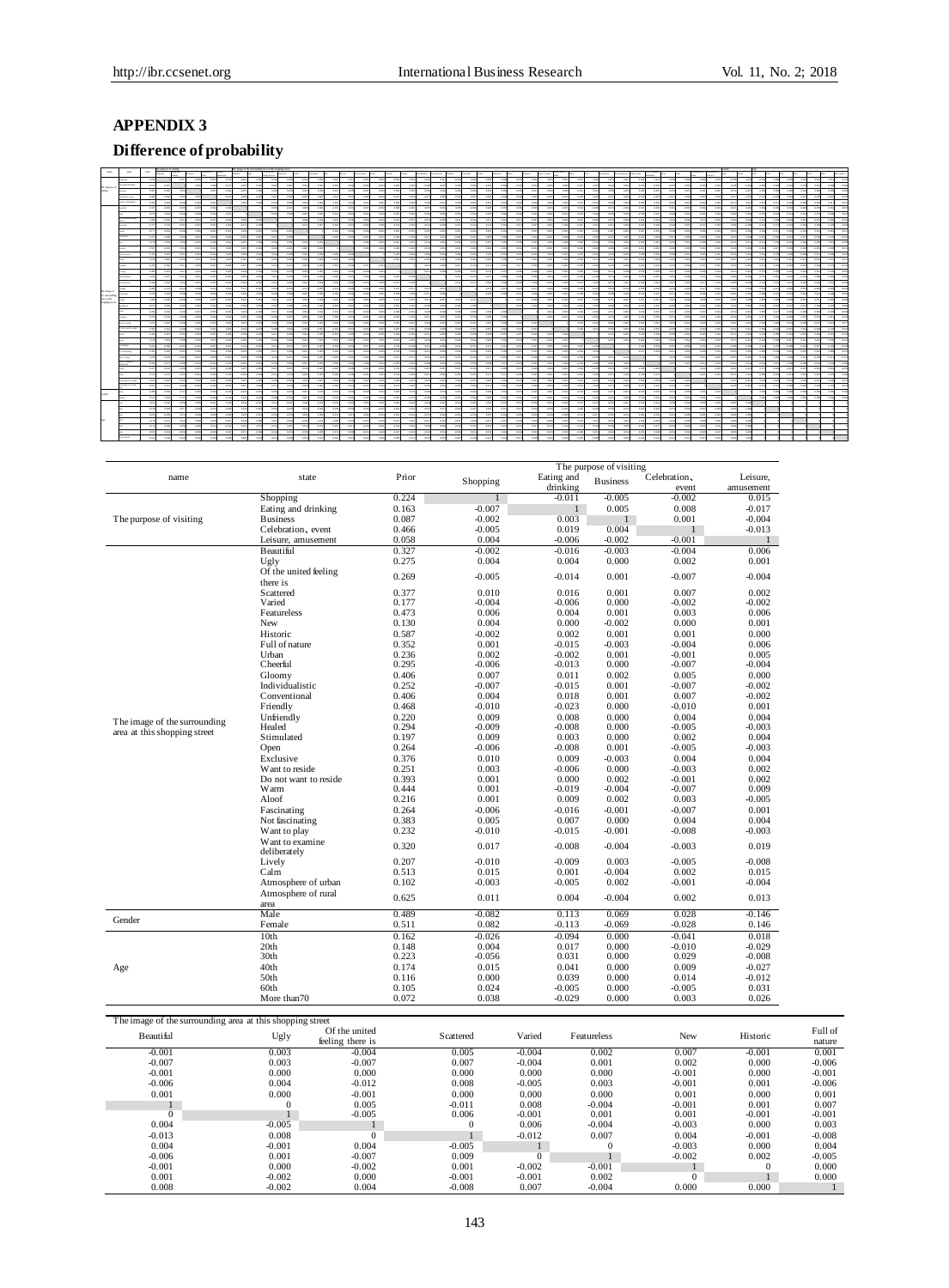| $-0.001$                                      |              |                |                                                |                  |                     |              |                  |                  |
|-----------------------------------------------|--------------|----------------|------------------------------------------------|------------------|---------------------|--------------|------------------|------------------|
|                                               | 0.000        | $-0.002$       | 0.004                                          | $-0.002$         | 0.004               | $-0.002$     | 0.000            | $\overline{0}$   |
| 0.007                                         | $-0.005$     | 0.014          | $-0.012$                                       | 0.008            | $-0.006$            | $-0.002$     | 0.000            | 0.005            |
| $-0.006$                                      | 0.003        | $-0.010$       | 0.010                                          | $-0.008$         | 0.005               | 0.005        | 0.000            | $-0.004$         |
| 0.005                                         | $-0.003$     | 0.014          | $-0.010$                                       | 0.009            | $-0.006$            | $-0.005$     | $-0.001$         | 0.004            |
| $-0.005$                                      | 0.003        | $-0.014$       | 0.009                                          | $-0.007$         | 0.004               | 0.006        | 0.000            | $-0.004$         |
|                                               |              |                |                                                |                  |                     |              |                  |                  |
| 0.011                                         | $-0.007$     | 0.019          | $-0.016$                                       | 0.013            | $-0.005$            | $-0.010$     | 0.000            | 0.008            |
| $-0.004$                                      | 0.003        | $-0.009$       | 0.008                                          | $-0.005$         | 0.003               | 0.005        | 0.000            | $-0.002$         |
| 0.007                                         | $-0.006$     | 0.012          | $-0.012$                                       | 0.008            | $-0.006$            | $-0.003$     | 0.000            | 0.004            |
| $-0.004$                                      | 0.004        | $-0.007$       | 0.008                                          | $-0.004$         | 0.003               | 0.003        | $-0.001$         | $-0.002$         |
| 0.005                                         | $-0.006$     | 0.011          | $-0.009$                                       | 0.004            | $-0.002$            | $-0.003$     | 0.001            | 0.002            |
| $-0.004$                                      | 0.004        | $-0.009$       | 0.007                                          | $-0.006$         | 0.001               | 0.009        | $-0.001$         | $-0.002$         |
|                                               |              |                |                                                |                  |                     |              |                  |                  |
| 0.003                                         | $-0.001$     | 0.005          | $-0.003$                                       | 0.003            | $-0.001$            | 0.000        | 0.000            | 0.003            |
| $-0.004$                                      | $-0.001$     | 0.000          | 0.004                                          | $-0.006$         | 0.005               | $-0.002$     | 0.001            | $-0.003$         |
| 0.006                                         | $-0.004$     | 0.011          | $-0.008$                                       | 0.004            | $-0.003$            | $-0.001$     | 0.000            | 0.004            |
| $-0.006$                                      | 0.003        | $-0.004$       | 0.006                                          | $-0.003$         | 0.001               | 0.002        | $-0.001$         | $-0.003$         |
| 0.010                                         | $-0.005$     | 0.014          | $-0.015$                                       | 0.011            | $-0.007$            | $-0.004$     | 0.000            | 0.007            |
| $-0.005$                                      | 0.003        | $-0.011$       | 0.009                                          | $-0.007$         | 0.005               | 0.002        | 0.001            | $-0.004$         |
|                                               |              |                |                                                |                  |                     |              |                  |                  |
| 0.009                                         | $-0.008$     | 0.019          | $-0.017$                                       | 0.009            | $-0.007$            | $-0.005$     | 0.001            | 0.005            |
| $-0.001$                                      | 0.001        | $-0.005$       | 0.006                                          | $-0.007$         | 0.005               | 0.008        | 0.000            | 0.000            |
| 0.007                                         | $-0.005$     | 0.012          | $-0.011$                                       | 0.010            | $-0.005$            | $-0.005$     | 0.000            | 0.005            |
| $-0.004$                                      | 0.004        | $-0.011$       | 0.010                                          | $-0.008$         | 0.005               | 0.006        | 0.000            | $-0.002$         |
| 0.001                                         | 0.000        | 0.004          | $-0.003$                                       | 0.003            | $-0.001$            | $-0.004$     | 0.000            | 0.001            |
|                                               |              |                |                                                |                  |                     |              |                  |                  |
| $-0.005$                                      | 0.004        | $-0.011$       | 0.010                                          | $-0.008$         | 0.004               | 0.006        | $-0.001$         | $-0.003$         |
| $-0.032$                                      | $-0.001$     | 0.008          | 0.010                                          | 0.007            | 0.010               | $-0.045$     | 0.005            | $-0.028$         |
| 0.032                                         | 0.001        | $-0.008$       | $-0.010$                                       | $-0.007$         | $-0.010$            | 0.045        | $-0.005$         | 0.028            |
| 0.032                                         | $-0.021$     | 0.074          | $-0.051$                                       | 0.044            | $-0.019$            | $-0.039$     | $-0.002$         | 0.025            |
| 0.020                                         | $-0.016$     | 0.016          | $-0.029$                                       | 0.012            | $-0.026$            | 0.049        | $-0.004$         | 0.016            |
| 0.025                                         | $-0.012$     | $-0.036$       | $-0.019$                                       | 0.006            | 0.006               | $-0.033$     | 0.015            | 0.000            |
|                                               |              |                |                                                |                  |                     |              |                  |                  |
| $-0.043$                                      | 0.009        | 0.015          | 0.026                                          | $-0.042$         | 0.014               | 0.008        | 0.001            | $-0.033$         |
| $-0.021$                                      | 0.031        | $-0.031$       | 0.031                                          | 0.010            | $-0.014$            | 0.007        | $-0.011$         | $-0.004$         |
| $-0.017$                                      | $-0.003$     | $-0.024$       | 0.033                                          | $-0.036$         | 0.028               | 0.013        | 0.000            | $-0.015$         |
| 0.004                                         | 0.012        | $-0.014$       | 0.009                                          | 0.005            | 0.012               | $-0.005$     | 0.001            | 0.010            |
|                                               |              |                |                                                |                  |                     |              |                  |                  |
|                                               |              |                |                                                |                  |                     |              |                  |                  |
|                                               |              |                |                                                |                  |                     |              |                  |                  |
| Urban                                         | Cheerful     | Gloomy         | Individualistic                                | Conventional     | Friendly            | Unfriendly   | Healed           | Stimulated       |
| 0.002                                         | $-0.004$     | 0.003          | $-0.005$                                       | 0.001            | $-0.004$            | 0.008        | $-0.006$         | 0.009            |
| $-0.003$                                      | $-0.006$     | 0.005          | $-0.008$                                       | 0.007            | $-0.008$            | 0.005        | $-0.004$         | 0.002            |
| 0.000                                         | 0.000        | 0.000          | 0.000                                          | 0.000            | 0.000               | 0.000        | 0.000            | 0.000            |
| $-0.002$                                      | $-0.011$     | 0.005          | $-0.013$                                       | 0.008            | $-0.010$            | 0.007        | $-0.008$         | 0.004            |
|                                               |              |                |                                                |                  |                     |              |                  |                  |
| 0.001                                         | 0.000        | 0.000          | 0.000                                          | $-0.001$         | 0.000               | 0.001        | $-0.001$         | 0.001            |
| $-0.002$                                      | 0.008        | $-0.005$       | 0.007                                          | $-0.004$         | 0.008               | $-0.006$     | 0.008            | $-0.007$         |
| 0.000                                         | $-0.005$     | 0.002          | $-0.003$                                       | 0.002            | $-0.004$            | 0.004        | $-0.005$         | 0.006            |
| $-0.002$                                      | 0.013        | $-0.007$       | 0.015                                          | $-0.009$         | 0.011               | $-0.011$     | 0.011            | $-0.010$         |
| 0.006                                         | $-0.016$     | 0.009          | $-0.014$                                       | 0.008            | $-0.013$            | 0.013        | $-0.016$         | 0.016            |
|                                               |              |                |                                                |                  |                     |              |                  |                  |
| $-0.002$                                      | 0.005        | $-0.003$       | 0.007                                          | $-0.003$         | 0.005               | $-0.004$     | 0.005            | $-0.003$         |
| 0.007                                         | $-0.009$     | 0.006          | $-0.011$                                       | 0.004            | $-0.006$            | 0.007        | $-0.009$         | 0.008            |
| $-0.001$                                      | $-0.001$     | 0.001          | $-0.003$                                       | 0.002            | $-0.003$            | 0.003        | $-0.001$         | 0.002            |
| 0.000                                         | 0.000        | 0.000          | $-0.002$                                       | 0.001            | 0.001               | 0.000        | 0.000            | $-0.003$         |
| $\boldsymbol{0}$                              | 0.006        | $-0.004$       | 0.006                                          | $-0.004$         | 0.006               | $-0.003$     | 0.005            | $-0.003$         |
| 1                                             | $-0.003$     | 0.003          | 0.000                                          | 0.000            | 0.000               | 0.002        | $-0.004$         | 0.006            |
|                                               |              |                |                                                |                  |                     |              |                  |                  |
| $-0.003$                                      | $\mathbf{1}$ | $\mathbf{0}$   | 0.014                                          | $-0.008$         | 0.011               | $-0.010$     | 0.012            | $-0.010$         |
| 0.004                                         | $\mathbf{0}$ | 1              | $-0.013$                                       | 0.008            | $-0.009$            | 0.011        | $-0.010$         | 0.011            |
| 0.000                                         | 0.012        | $-0.008$       | $\mathbf{1}$                                   | $\boldsymbol{0}$ | 0.012               | $-0.012$     | 0.011            | $-0.008$         |
| 0.000                                         | $-0.011$     | 0.008          | $\mathbf 0$                                    | $\mathbf{1}$     | $-0.012$            | 0.011        | $-0.009$         | 0.008            |
|                                               |              |                |                                                |                  |                     |              |                  |                  |
|                                               |              |                |                                                |                  |                     |              |                  |                  |
| 0.001                                         | 0.017        | $-0.011$       | 0.023                                          | $-0.013$         | 1                   | $\bf{0}$     | 0.016            | $-0.013$         |
| 0.001                                         | $-0.008$     | 0.006          | $-0.011$                                       | 0.006            | $\boldsymbol{0}$    | $\mathbf{1}$ | $-0.008$         | 0.009            |
| $-0.005$                                      | 0.012        | $-0.007$       | 0.012                                          | $-0.007$         | 0.010               | $-0.011$     | 1                | $\boldsymbol{0}$ |
|                                               |              | 0.005          |                                                |                  |                     |              | $\boldsymbol{0}$ | $\mathbf{1}$     |
| 0.005                                         | $-0.007$     |                | $-0.006$                                       | 0.004            | $-0.006$            | 0.008        |                  |                  |
| 0.000                                         | 0.009        | $-0.004$       | 0.009                                          | $-0.006$         | 0.008               | $-0.008$     | 0.009            | $-0.008$         |
| $-0.003$                                      | $-0.008$     | 0.005          | $-0.012$                                       | 0.007            | $-0.010$            | 0.010        | $-0.008$         | 0.006            |
| $-0.001$                                      | 0.005        | $-0.001$       | 0.004                                          | $-0.003$         | 0.003               | $-0.001$     | 0.002            | 0.000            |
| 0.007                                         | $-0.003$     | 0.003          | $-0.002$                                       | 0.000            | 0.000               | 0.001        | $-0.003$         | 0.004            |
| $-0.001$                                      | 0.009        | $-0.006$       | 0.011                                          | $-0.008$         | 0.009               | $-0.008$     | 0.008            | $-0.007$         |
|                                               |              |                |                                                |                  |                     |              |                  |                  |
| 0.001                                         | $-0.005$     | 0.003          | $-0.003$                                       | 0.003            | $-0.005$            | 0.004        | $-0.004$         | 0.005            |
| $-0.005$                                      | 0.015        | $-0.008$       | 0.015                                          | $-0.009$         | 0.012               | $-0.011$     | 0.013            | $-0.012$         |
| 0.004                                         | $-0.010$     | 0.006          | $-0.012$                                       | 0.006            | $-0.008$            | 0.008        | $-0.009$         | 0.008            |
| $-0.006$                                      | 0.017        | $-0.011$       | 0.018                                          | $-0.011$         | 0.015               | $-0.016$     | 0.017            | $-0.018$         |
| 0.007                                         | $-0.005$     | 0.005          | $-0.008$                                       | 0.003            | $-0.005$            | 0.009        | $-0.008$         | 0.011            |
| -0.001                                        | 0.012        | $-0.006$       | 0.014                                          | $-0.007$         | 0.011               | $-0.010$     | 0.011            |                  |
|                                               |              |                |                                                |                  |                     |              |                  | $-0.008$         |
| 0.003                                         | $-0.010$     | 0.006          | $-0.012$                                       | 0.006            | $-0.009$            | 0.011        | $-0.011$         | 0.011            |
| $-0.001$                                      | 0.004        | $-0.002$       | 0.005                                          | $-0.003$         | 0.004               | $-0.003$     | 0.003            | $-0.003$         |
|                                               | $-0.011$     | 0.005          |                                                | 0.005            |                     | 0.009        | $-0.010$         | 0.010            |
| $\begin{array}{c} 0.004 \\ 0.014 \end{array}$ | 0.005        | 0.018          | $\begin{array}{c} -0.010 \\ 0.008 \end{array}$ | 0.010            | $-0.009$<br>$0.003$ | $-0.004$     | 0.000            | 0.007            |
| $-0.014$                                      | $-0.005$     | $-0.018$       | $-0.008$                                       | $-0.010$         | $-0.003$            | 0.004        | 0.000            | $-0.007$         |
| 0.011                                         | 0.062        | $-0.040$       | 0.094                                          | $-0.057$         | 0.070               | $-0.065$     | 0.052            | $-0.037$         |
| $-0.027$                                      | 0.031        | 0.002          | $-0.001$                                       | 0.011            | $-0.003$            | 0.007        | 0.025            | $-0.013$         |
| $-0.014$                                      | $-0.021$     | $-0.004$       | $-0.037$                                       | 0.020            | $-0.004$            | $-0.010$     | 0.007            | $-0.042$         |
|                                               |              |                |                                                |                  |                     |              |                  |                  |
| $-0.025$                                      | $-0.011$     | 0.002          | $-0.017$                                       | $-0.002$         | $-0.021$            | 0.006        | $-0.011$         | $-0.013$         |
| $-0.001$                                      | $-0.025$     | 0.003          | 0.003                                          | 0.008            | $-0.020$            | 0.011        | $-0.022$         | 0.033            |
| 0.049                                         | $-0.027$     | 0.026          | $-0.025$                                       | 0.014            | $-0.016$            | 0.023        | $-0.030$         | 0.042            |
| 0.006                                         | $-0.009$     | 0.011          | $-0.018$                                       | 0.005            | $-0.007$            | 0.028        | $-0.021$         | 0.031            |
|                                               |              |                |                                                |                  |                     |              |                  |                  |
|                                               |              |                |                                                |                  |                     |              |                  |                  |
| Open                                          | Exclusive    | Want to reside | Do not want to reside                          | Warm             | Aloof               | Fascinating  | Not fascinating  |                  |
|                                               |              |                |                                                |                  |                     |              |                  | Want to play     |
| $-0.005$                                      | 0.006        | 0.003          | 0.001                                          | 0.001            | 0.000               | $-0.004$     | 0.003            | $-0.009$         |
| $-0.005$                                      | 0.004        | $-0.005$       | 0.000                                          | $-0.007$         | 0.007               | $-0.010$     | 0.003            | $-0.010$         |
| 0.000                                         | $-0.001$     | 0.000          | 0.000                                          | $-0.001$         | 0.001               | 0.000        | 0.000            | 0.000            |
| $-0.008$                                      | 0.005        | $-0.005$       | $-0.001$                                       | $-0.008$         | 0.006               | $-0.012$     | 0.006            | $-0.016$         |
|                                               |              |                | 0.000                                          |                  |                     | 0.000        |                  | 0.000            |
| 0.000                                         | 0.000        | 0.000          |                                                | 0.001            | $-0.001$            |              | 0.000            |                  |
| 0.006                                         | $-0.004$     | 0.003          | $-0.003$                                       | 0.004            | $-0.008$            | 0.013        | $-0.004$         | 0.013            |
| $-0.006$                                      | 0.003        | $-0.001$       | $-0.001$                                       | $-0.003$         | 0.004               | $-0.006$     | 0.002            | $-0.010$         |
| 0.011                                         | $-0.007$     | 0.005          | 0.000                                          | 0.007            | $-0.006$            | 0.015        | $-0.008$         | 0.022            |
| $-0.012$                                      | 0.007        | $-0.005$       | 0.004                                          | $-0.007$         |                     | $-0.021$     | 0.009            | $-0.027$         |
|                                               | $-0.003$     | 0.002          | $-0.003$                                       |                  |                     | 0.007        |                  | 0.007            |
| 0.003                                         |              |                |                                                | 0.001            | $0.010$<br>$-0.002$ |              | $-0.003$         |                  |
| $-0.003$                                      | 0.002        | $-0.002$       | 0.006                                          | $-0.003$         | 0.002               | $-0.012$     | 0.007            | $-0.014$         |
| $-0.002$                                      | 0.003        | 0.000          | 0.000                                          | 0.000            | 0.001               | $-0.002$     | 0.001            | $-0.003$         |
| 0.002                                         | $-0.001$     | $-0.001$       | 0.001                                          | 0.000            | $-0.002$            | 0.000        | 0.001            | 0.001            |
| 0.003                                         | $-0.002$     | 0.004          | $-0.003$                                       | 0.003            | $-0.005$            | 0.010        | $-0.004$         | 0.008            |
| 0.000                                         | $-0.002$     | $-0.001$       | 0.004                                          | 0.000            | 0.001               | $-0.004$     | 0.002            | $-0.006$         |
|                                               | $-0.006$     |                |                                                |                  |                     | 0.016        |                  | 0.022            |
| 0.011                                         |              | 0.005          | $-0.002$                                       | 0.006            | $-0.006$            |              | $-0.008$         |                  |
| $-0.006$                                      | 0.006        | $-0.002$       | 0.003                                          | $-0.006$         | 0.005               | $-0.013$     | 0.006            | $-0.019$         |
| 0.009                                         | $-0.008$     | 0.004          | $-0.001$                                       | 0.006            | $-0.004$            | 0.014        | $-0.008$         | 0.019            |
| $-0.008$                                      | 0.008        | $-0.004$       | 0.000                                          | $-0.007$         | 0.006               | $-0.014$     | 0.007            | $-0.020$         |
| 0.015                                         | $-0.013$     | 0.006          | 0.000                                          | 0.009            | $-0.010$            | 0.022        | $-0.010$         | 0.030            |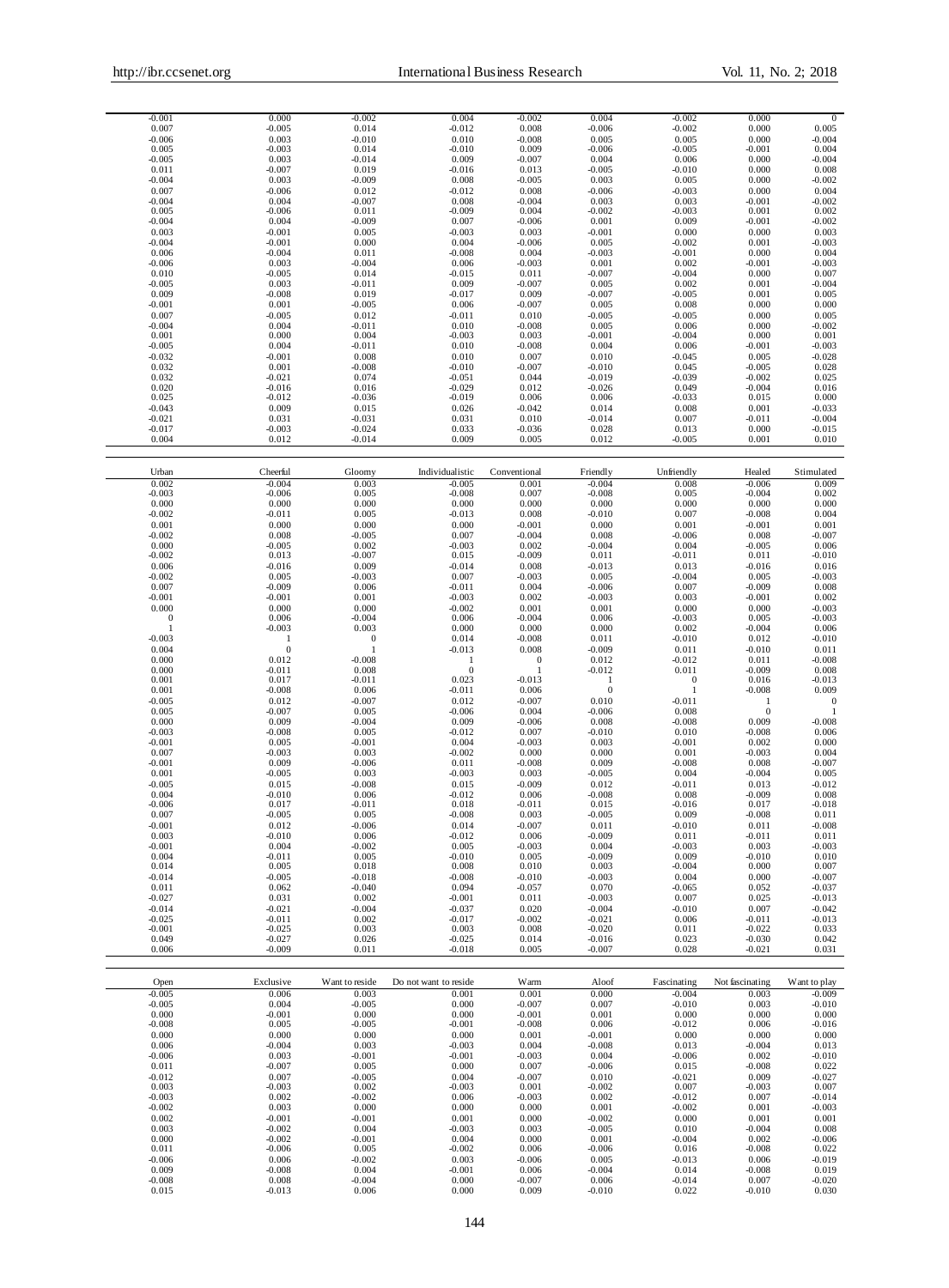÷,

| $-0.007$ | 0.006    | $-0.001$ | 0.001    | $-0.004$ | 0.004    | $-0.009$ | 0.005    | $-0.015$ |
|----------|----------|----------|----------|----------|----------|----------|----------|----------|
| 0.010    | $-0.006$ | 0.003    | $-0.002$ | 0.005    | $-0.006$ | 0.015    | $-0.007$ | 0.021    |
| $-0.006$ | 0.003    | 0.000    | 0.002    | $-0.003$ | 0.005    | $-0.009$ | 0.004    | $-0.015$ |
|          | $\theta$ | 0.003    | 0.001    | 0.004    | $-0.005$ | 0.011    | $-0.005$ | 0.016    |
| $\Omega$ |          | $-0.002$ | $-0.001$ | $-0.004$ | 0.004    | $-0.010$ | 0.005    | $-0.014$ |
| 0.003    | $-0.001$ |          | $\Omega$ | 0.002    | $-0.003$ | 0.006    | $-0.003$ | 0.005    |
| 0.002    | $-0.002$ | $\Omega$ |          | 0.000    | 0.001    | $-0.005$ | 0.003    | $-0.004$ |
| 0.007    | $-0.004$ | 0.003    | 0.000    |          | 0        | 0.012    | $-0.005$ | 0.018    |
| $-0.004$ | 0.002    | $-0.002$ | 0.001    | $\Omega$ |          | $-0.007$ | 0.002    | $-0.009$ |
| 0.010    | $-0.007$ | 0.006    | $-0.003$ | 0.007    | $-0.008$ |          | $\Omega$ | 0.024    |
| $-0.007$ | 0.005    | $-0.004$ | 0.003    | $-0.004$ | 0.004    |          |          | $-0.017$ |
| 0.014    | $-0.009$ | 0.004    | $-0.002$ | 0.009    | $-0.009$ | 0.021    | $-0.010$ |          |
| $-0.003$ | 0.005    | 0.001    | 0.004    | 0.000    | 0.000    | $-0.007$ | 0.005    | $\Omega$ |
| 0.010    | $-0.008$ | 0.004    | $-0.001$ | 0.004    | $-0.005$ | 0.014    | $-0.007$ | 0.018    |
| $-0.009$ | 0.007    | $-0.001$ | 0.001    | $-0.002$ | 0.003    | $-0.011$ | 0.006    | $-0.018$ |
| 0.003    | $-0.003$ | 0.002    | $-0.001$ | 0.001    | $-0.002$ | 0.004    | $-0.002$ | 0.006    |
| $-0.009$ | 0.006    | $-0.004$ | 0.002    | $-0.002$ | 0.005    | $-0.013$ | 0.006    | $-0.017$ |
| 0.018    | $-0.025$ | 0.001    | 0.014    | $-0.034$ | 0.029    | $-0.015$ | $-0.003$ | $-0.016$ |
| $-0.018$ | 0.025    | $-0.001$ | $-0.014$ | 0.034    | $-0.029$ | 0.015    | 0.003    | 0.016    |
| 0.052    | $-0.050$ | 0.023    | 0.002    | 0.037    | $-0.031$ | 0.076    | $-0.037$ | 0.103    |
| 0.015    | 0.016    | 0.016    | $-0.016$ | 0.000    | $-0.004$ | 0.030    | $-0.015$ | 0.025    |
| $-0.004$ | $-0.004$ | $-0.029$ | $-0.008$ | $-0.013$ | $-0.017$ | $-0.007$ | 0.015    | 0.002    |
| $-0.006$ | 0.016    | $-0.006$ | 0.007    | 0.003    | 0.012    | $-0.024$ | 0.003    | 0.010    |
| $-0.041$ | 0.011    | $-0.013$ | $-0.014$ | $-0.016$ | 0.034    | $-0.030$ | 0.005    | $-0.054$ |
| $-0.004$ | 0.003    | $-0.013$ | 0.032    | $-0.006$ | 0.015    | $-0.043$ | 0.024    | $-0.052$ |
| $-0.013$ | 0.008    | 0.022    | $-0.003$ | $-0.005$ | $-0.008$ | $-0.002$ | 0.006    | $-0.034$ |
|          |          |          |          |          |          |          |          |          |

| Want to examine deliberately | Lively         | Calm             | Atmosphere of  | Atmosphere of    |
|------------------------------|----------------|------------------|----------------|------------------|
|                              |                |                  | urban          | rural area       |
| 0.012                        | $-0.009$       | 0.006            | $-0.006$       | 0.004            |
| $-0.005$                     | $-0.007$       | 0.000            | $-0.005$       | 0.000            |
| $-0.001$                     | 0.001          | $-0.001$         | 0.001          | $-0.001$         |
| $-0.005$                     | $-0.011$       | 0.002            | $-0.003$       | 0.002            |
| 0.003                        | $-0.002$       | 0.001            | $-0.002$       | 0.001            |
| $-0.002$                     | 0.010          | $-0.003$         | 0.004          | $-0.003$         |
| 0.001                        | $-0.006$       | 0.003            | $-0.001$       | 0.002            |
| $-0.005$                     | 0.016          | $-0.006$         | 0.012          | $-0.005$         |
| 0.008                        | $-0.020$       | 0.007            | $-0.011$       | 0.006            |
| $-0.005$                     | 0.008          | $-0.003$         | 0.006          | $-0.002$         |
| 0.008                        | $-0.012$       | 0.005            | $-0.003$       | 0.003            |
| 0.003                        | $-0.003$       | 0.001            | $-0.006$       | 0.001            |
| $-0.001$                     | 0.000          | 0.000            | 0.002          | $-0.001$         |
| 0.000                        | 0.009          | $-0.001$         | 0.003          | $-0.001$         |
| 0.005                        | $-0.002$       | 0.001            | $-0.003$       | 0.002            |
| $-0.005$                     | 0.018          | $-0.006$         | 0.011          | $-0.005$         |
| 0.008                        | $-0.011$       | 0.005            | $-0.009$       | 0.004            |
| $-0.007$                     | 0.018          | $-0.006$         | 0.012          | $-0.004$         |
| 0.005                        | $-0.013$       | 0.005            | $-0.013$       | 0.004            |
| $-0.008$                     | 0.024          | $-0.008$         | 0.017          | $-0.007$         |
| 0.007                        | $-0.011$       | 0.005            | $-0.008$       | 0.003            |
| $-0.007$                     | 0.016          | $-0.006$         | 0.008          | $-0.005$         |
| 0.007                        | $-0.008$       | 0.004            | $-0.005$       | 0.003            |
| $-0.003$                     | 0.012          | $-0.005$         | 0.007          | $-0.004$         |
| 0.006                        | $-0.013$       | 0.006            | $-0.011$       | 0.004            |
| 0.001                        | 0.005          | $-0.001$         | 0.005          | $-0.002$         |
| 0.005                        | $-0.003$       | 0.001            | $-0.003$       | 0.001            |
| 0.000                        | 0.008          | $-0.002$         | 0.005          | $-0.002$         |
| 0.000                        | $-0.004$       | 0.001            | $-0.004$       | 0.002            |
| $-0.006$                     | 0.018          | $-0.006$         | 0.012          | $-0.005$         |
| 0.006                        | $-0.013$       | 0.005            | $-0.009$       | 0.004            |
| $\bf{0}$                     | 0.020          | $-0.008$         | 0.013          | $-0.007$         |
| $\mathbf{1}$                 | $-0.010$       | 0.007            | $-0.012$       | 0.005            |
| $-0.008$                     | $\mathbf{1}$   | $\boldsymbol{0}$ | 0.012          | $-0.005$         |
| 0.011                        | $\overline{0}$ | $\mathbf{1}$     | $-0.011$       | 0.005            |
| $-0.004$                     | 0.006          | $-0.002$         | $\,1$          | $\boldsymbol{0}$ |
| 0.010                        | $-0.016$       | 0.007            | $\overline{0}$ | $\mathbf{1}$     |
| $-0.050$                     | 0.052          | $-0.029$         | 0.061          | $-0.022$         |
| 0.050                        | $-0.052$       | 0.029            | $-0.061$       | 0.022            |
| $-0.022$                     | 0.088          | $-0.028$         | 0.069          | $-0.021$         |
| 0.005                        | 0.032          | $-0.008$         | $-0.033$       | $-0.008$         |
| $-0.034$                     | $-0.013$       | $-0.006$         | $-0.001$       | $-0.003$         |
| $-0.004$                     | $-0.043$       | 0.006            | 0.009          | 0.001            |
| $-0.015$                     | $-0.019$       | 0.006            | $-0.018$       | 0.011            |
| 0.048                        | $-0.032$       | 0.016            | $-0.049$       | 0.017            |
| 0.022                        | $-0.013$       | 0.015            | 0.023          | 0.003            |

| Gender   |          |                  |          |          | Age      |          |          |              |
|----------|----------|------------------|----------|----------|----------|----------|----------|--------------|
| Male     | Female   | 10 <sub>th</sub> | 20th     | 30th     | 40th     | 50th     | 60th     | More than 70 |
| $-0.038$ | 0.036    | $-0.036$         | 0.006    | $-0.056$ | 0.020    | 0.001    | 0.051    | 0.119        |
| 0.038    | $-0.036$ | $-0.095$         | 0.018    | 0.023    | 0.039    | 0.055    | $-0.008$ | $-0.066$     |
| 0.012    | $-0.012$ | 0.000            | 0.000    | 0.000    | 0.000    | 0.000    | 0.000    | 0.000        |
| 0.027    | $-0.025$ | $-0.119$         | $-0.030$ | 0.061    | 0.025    | 0.056    | $-0.022$ | 0.020        |
| $-0.017$ | 0.017    | 0.007            | $-0.011$ | $-0.002$ | $-0.009$ | $-0.006$ | 0.017    | 0.021        |
| $-0.021$ | 0.020    | 0.064            | 0.045    | 0.036    | $-0.082$ | $-0.058$ | $-0.053$ | 0.019        |
| 0.000    | 0.000    | $-0.035$         | $-0.030$ | $-0.015$ | 0.014    | 0.073    | $-0.008$ | 0.047        |
| 0.004    | $-0.004$ | 0.124            | 0.029    | $-0.044$ | 0.024    | $-0.073$ | $-0.060$ | $-0.053$     |
| 0.008    | $-0.008$ | $-0.119$         | $-0.073$ | $-0.032$ | 0.056    | 0.099    | 0.120    | 0.049        |
| 0.003    | $-0.002$ | 0.049            | 0.015    | 0.005    | $-0.042$ | 0.016    | $-0.061$ | 0.011        |
| 0.010    | $-0.009$ | $-0.055$         | $-0.083$ | 0.013    | 0.037    | $-0.059$ | 0.126    | 0.076        |
| $-0.012$ | 0.011    | $-0.031$         | 0.043    | $-0.019$ | 0.006    | 0.008    | 0.016    | $-0.009$     |
| 0.006    | $-0.006$ | $-0.006$         | $-0.017$ | 0.039    | 0.002    | $-0.055$ | 0.000    | 0.011        |
| $-0.020$ | 0.019    | 0.055            | 0.038    | 0.000    | $-0.066$ | $-0.011$ | $-0.049$ | 0.048        |
| 0.007    | $-0.007$ | 0.016            | $-0.043$ | $-0.015$ | $-0.033$ | $-0.001$ | 0.110    | 0.021        |
| 0.003    | $-0.003$ | 0.113            | 0.063    | $-0.028$ | $-0.018$ | $-0.064$ | $-0.076$ | $-0.038$     |
| 0.015    | $-0.014$ | $-0.101$         | 0.005    | $-0.007$ | 0.005    | 0.012    | 0.102    | 0.061        |
| 0.004    | $-0.004$ | 0.147            | $-0.001$ | $-0.041$ | $-0.025$ | 0.006    | $-0.060$ | $-0.062$     |
| 0.008    | $-0.008$ | $-0.142$         | 0.031    | 0.037    | $-0.005$ | 0.029    | 0.055    | 0.028        |
| 0.003    | $-0.002$ | 0.203            | $-0.011$ | $-0.008$ | $-0.055$ | $-0.082$ | $-0.069$ | $-0.043$     |
| $-0.002$ | 0.002    | $-0.088$         | 0.011    | $-0.010$ | 0.007    | 0.021    | 0.048    | 0.085        |
| 0.000    | 0.000    | 0.095            | 0.050    | 0.009    | $-0.018$ | $-0.057$ | $-0.085$ | $-0.086$     |
| 0.003    | $-0.003$ | $-0.045$         | $-0.018$ | $-0.037$ | $-0.015$ | 0.056    | 0.079    | 0.086        |
| 0.010    | $-0.010$ | 0.085            | 0.027    | $-0.005$ | $-0.009$ | $-0.092$ | $-0.009$ | $-0.048$     |
| $-0.019$ | 0.018    | $-0.117$         | 0.041    | $-0.008$ | 0.035    | 0.034    | 0.012    | 0.043        |